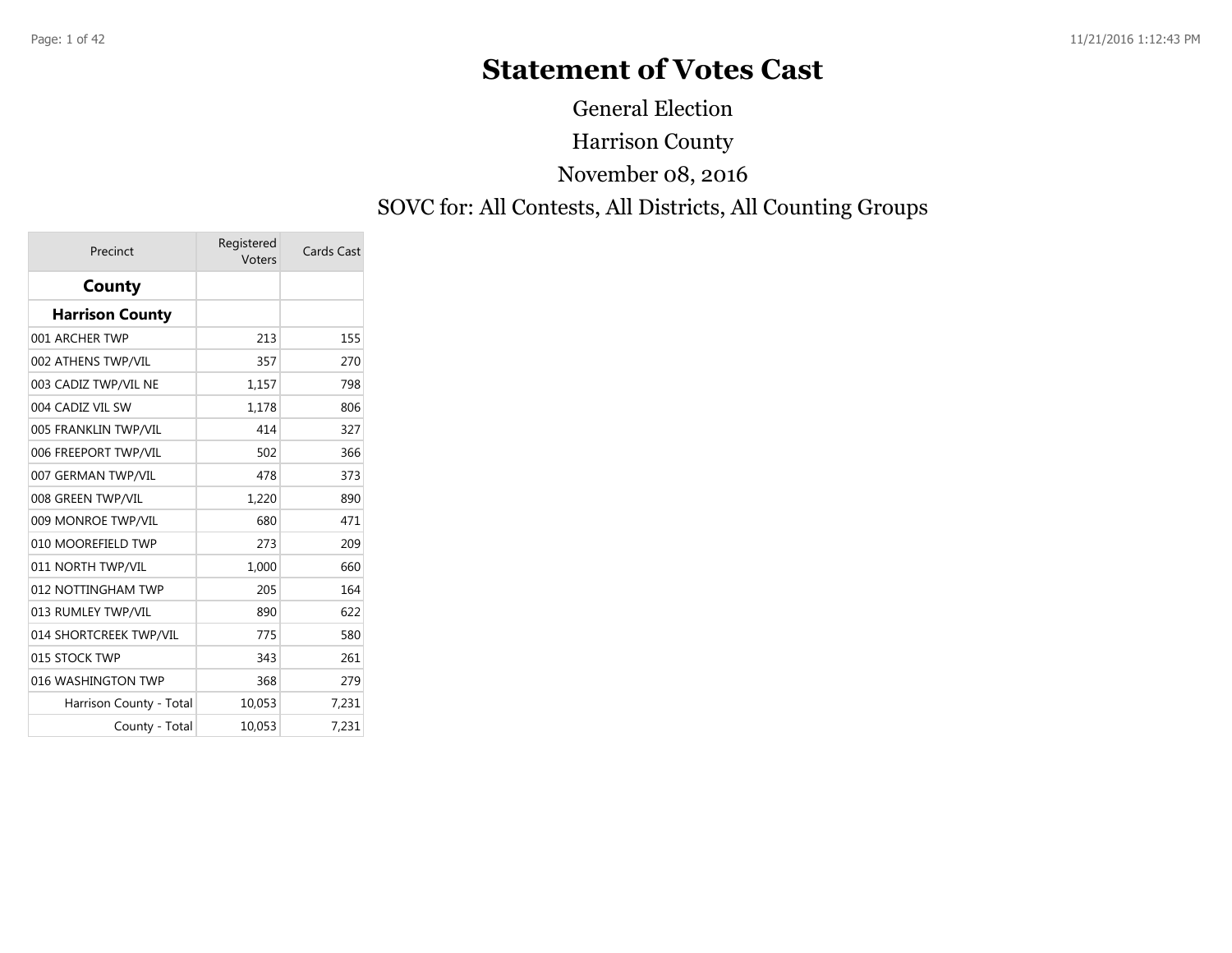### **President & Vice President (Vote for 1)**

| Precinct                | <b>Times Cast</b> | Precinct                 | Hillary Clinton<br>(Dem) | Richard Duncan<br>(NON) | Gary Johnson     | Jill Stein<br>(GRN) | Donald J. Trump<br>(Rep) |  |
|-------------------------|-------------------|--------------------------|--------------------------|-------------------------|------------------|---------------------|--------------------------|--|
| County                  |                   | County                   |                          |                         |                  |                     |                          |  |
| <b>Harrison County</b>  |                   | <b>Harrison County</b>   |                          |                         |                  |                     |                          |  |
| 001 ARCHER TWP          |                   | 155 001 ARCHER TWP       | 27                       | $\pmb{0}$               | $\overline{2}$   | 0                   | 125                      |  |
| 002 ATHENS TWP/VIL      | 270               | 002 ATHENS TWP/VIL       | 63                       | $\boldsymbol{0}$        | 6                | $\mathbf{1}$        | 189                      |  |
| 003 CADIZ TWP/VIL NE    |                   | 798 003 CADIZ TWP/VIL NE | 194                      | $\overline{7}$          | 21               | 9                   | 548                      |  |
| 004 CADIZ VIL SW        |                   | 806 004 CADIZ VIL SW     | 226                      | 8                       | 18               |                     | 526                      |  |
| 005 FRANKLIN TWP/VIL    | 327               | 005 FRANKLIN TWP/VIL     | 82                       | $1\,$                   | 8                | 6                   | 223                      |  |
| 006 FREEPORT TWP/VIL    |                   | 366 006 FREEPORT TWP/VIL | 85                       | 3                       | 9                | 6                   | 259                      |  |
| 007 GERMAN TWP/VIL      |                   | 373 007 GERMAN TWP/VIL   | 100                      | 3                       | 11               | $\mathbf{1}$        | 255                      |  |
| 008 GREEN TWP/VIL       |                   | 890 008 GREEN TWP/VIL    | 222                      | $\overline{7}$          | 20               | 9                   | 610                      |  |
| 009 MONROE TWP/VIL      |                   | 471 009 MONROE TWP/VIL   | 83                       | $\overline{c}$          | 14               | 4                   | 355                      |  |
| 010 MOOREFIELD TWP      | 209               | 010 MOOREFIELD TWP       | 35                       | 1                       | 1                | 1                   | 163                      |  |
| 011 NORTH TWP/VIL       |                   | 660 011 NORTH TWP/VIL    | 147                      | 3                       | 26               | 5                   | 470                      |  |
| 012 NOTTINGHAM TWP      |                   | 164 012 NOTTINGHAM TWP   | 28                       | $\overline{2}$          | 6                | $\mathbf{0}$        | 123                      |  |
| 013 RUMLEY TWP/VIL      |                   | 622 013 RUMLEY TWP/VIL   | 118                      | $\overline{2}$          | 13               | $\overline{2}$      | 474                      |  |
| 014 SHORTCREEK TWP/VIL  | 580               | 014 SHORTCREEK TWP/VIL   | 129                      | $\overline{4}$          | 9                | 4                   | 425                      |  |
| 015 STOCK TWP           |                   | 261 015 STOCK TWP        | 71                       | $\overline{2}$          | 5 <sup>1</sup>   | $\overline{2}$      | 178                      |  |
| 016 WASHINGTON TWP      | 279               | 016 WASHINGTON TWP       | 78                       | 5                       | 9                | $\overline{2}$      | 175                      |  |
| Harrison County - Total | 7,231             | Harrison County - Total  | 1,688                    | 50                      | 178              | 53                  | 5,098                    |  |
| <b>Cumulative</b>       |                   | <b>Cumulative</b>        |                          |                         |                  |                     |                          |  |
| Cumulative              |                   | $0$ Cumulative           | $\mathbf 0$              | $\pmb{0}$               | $\boldsymbol{0}$ | $\mathbf 0$         | $\mathbf 0$              |  |
| Cumulative - Total      | $\Omega$          | Cumulative - Total       | $\Omega$                 | $\mathbf{0}$            | $\Omega$         | $\mathbf{0}$        | $\Omega$                 |  |
| County - Total          | 7,231             | County - Total           | 1,688                    | 50                      | 178              | 53                  | 5,098                    |  |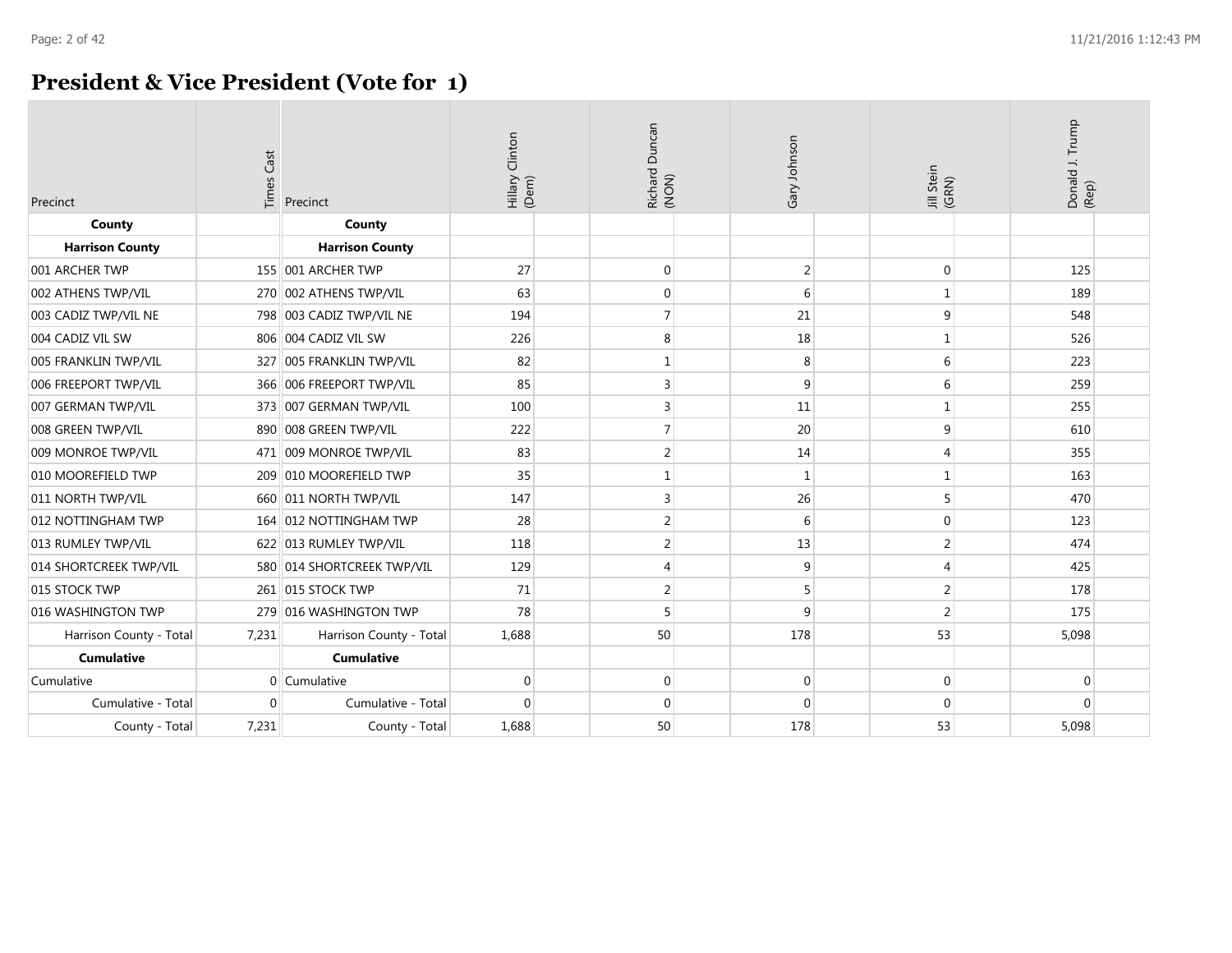| Precinct                | Write-in                    | <b>Total Votes</b> | Precinct                   | Darrell Castle   | Evan McMullin  | Joe Shriner  | Michael Andrew<br>Maturen |
|-------------------------|-----------------------------|--------------------|----------------------------|------------------|----------------|--------------|---------------------------|
| County                  |                             |                    | County                     |                  |                |              |                           |
| <b>Harrison County</b>  |                             |                    | <b>Harrison County</b>     |                  |                |              |                           |
| 001 ARCHER TWP          | $\mathbf 0$                 |                    | 154 001 ARCHER TWP         | $\mathbf 0$      | $\mathbf 0$    | 0            | $\mathbf{0}$              |
| 002 ATHENS TWP/VIL      | $\boldsymbol{\vartriangle}$ |                    | 263 002 ATHENS TWP/VIL     | $\mathbf 0$      | $\Omega$       | 0            | $\mathbf{0}$              |
| 003 CADIZ TWP/VIL NE    | $\overline{2}$              |                    | 781 003 CADIZ TWP/VIL NE   | $\mathbf 0$      | $\mathbf 0$    | 0            | 0                         |
| 004 CADIZ VIL SW        | 6                           |                    | 785 004 CADIZ VIL SW       | $\mathbf 0$      | $\mathbf{0}$   | 0            | $\mathbf{0}$              |
| 005 FRANKLIN TWP/VIL    | 3                           |                    | 323 005 FRANKLIN TWP/VIL   | $\mathbf 0$      | $\overline{2}$ | 0            | 0                         |
| 006 FREEPORT TWP/VIL    | 2                           |                    | 364 006 FREEPORT TWP/VIL   | $\boldsymbol{0}$ | $\mathbf{0}$   | 0            | 0                         |
| 007 GERMAN TWP/VIL      |                             |                    | 371 007 GERMAN TWP/VIL     | $\mathbf 0$      | $\mathbf{0}$   | 0            | $\mathbf{1}$              |
| 008 GREEN TWP/VIL       |                             |                    | 875 008 GREEN TWP/VIL      | $\mathbf{1}$     | -1             | $\Omega$     | $\mathbf{0}$              |
| 009 MONROE TWP/VIL      | 2                           |                    | 460 009 MONROE TWP/VIL     | $\boldsymbol{0}$ |                | 0            | 0                         |
| 010 MOOREFIELD TWP      | $\overline{\phantom{a}}$    |                    | 203 010 MOOREFIELD TWP     | $\mathbf{0}$     | 2              | $\Omega$     | $\mathbf{0}$              |
| 011 NORTH TWP/VIL       | 3                           |                    | 654 011 NORTH TWP/VIL      | $\mathbf 0$      | $\Omega$       | 0            | 0                         |
| 012 NOTTINGHAM TWP      | $\mathbf 0$                 |                    | 159 012 NOTTINGHAM TWP     | $\mathbf 0$      | $\mathbf{0}$   | 0            | $\mathbf{0}$              |
| 013 RUMLEY TWP/VIL      | 3                           |                    | 612 013 RUMLEY TWP/VIL     | $\mathbf 0$      | $\mathbf{0}$   | $\mathbf{1}$ | $\mathbf{1}$              |
| 014 SHORTCREEK TWP/VIL  | $\mathbf{0}$                |                    | 571 014 SHORTCREEK TWP/VIL | $\mathbf 0$      | $\Omega$       | $\Omega$     | $\mathbf{0}$              |
| 015 STOCK TWP           | $\overline{2}$              |                    | 260 015 STOCK TWP          | $\boldsymbol{0}$ | $\mathbf{0}$   | 0            | $\boldsymbol{0}$          |
| 016 WASHINGTON TWP      | $\mathbf{1}$                |                    | 270 016 WASHINGTON TWP     | 1                | $\Omega$       | 0            | $\mathbf{0}$              |
| Harrison County - Total | 38                          | 7,105              | Harrison County - Total    | $\overline{2}$   | 6              | $\mathbf{1}$ | 2                         |
| <b>Cumulative</b>       |                             |                    | <b>Cumulative</b>          |                  |                |              |                           |
| Cumulative              | $\mathbf 0$                 |                    | 0 Cumulative               | $\mathbf 0$      | $\mathbf 0$    | 0            | 0                         |
| Cumulative - Total      | $\mathbf 0$                 | $\Omega$           | Cumulative - Total         | $\overline{0}$   | $\mathbf 0$    | 0            | 0                         |
| County - Total          | 38                          | 7,105              | County - Total             | 2                | 6              | 1            | 2                         |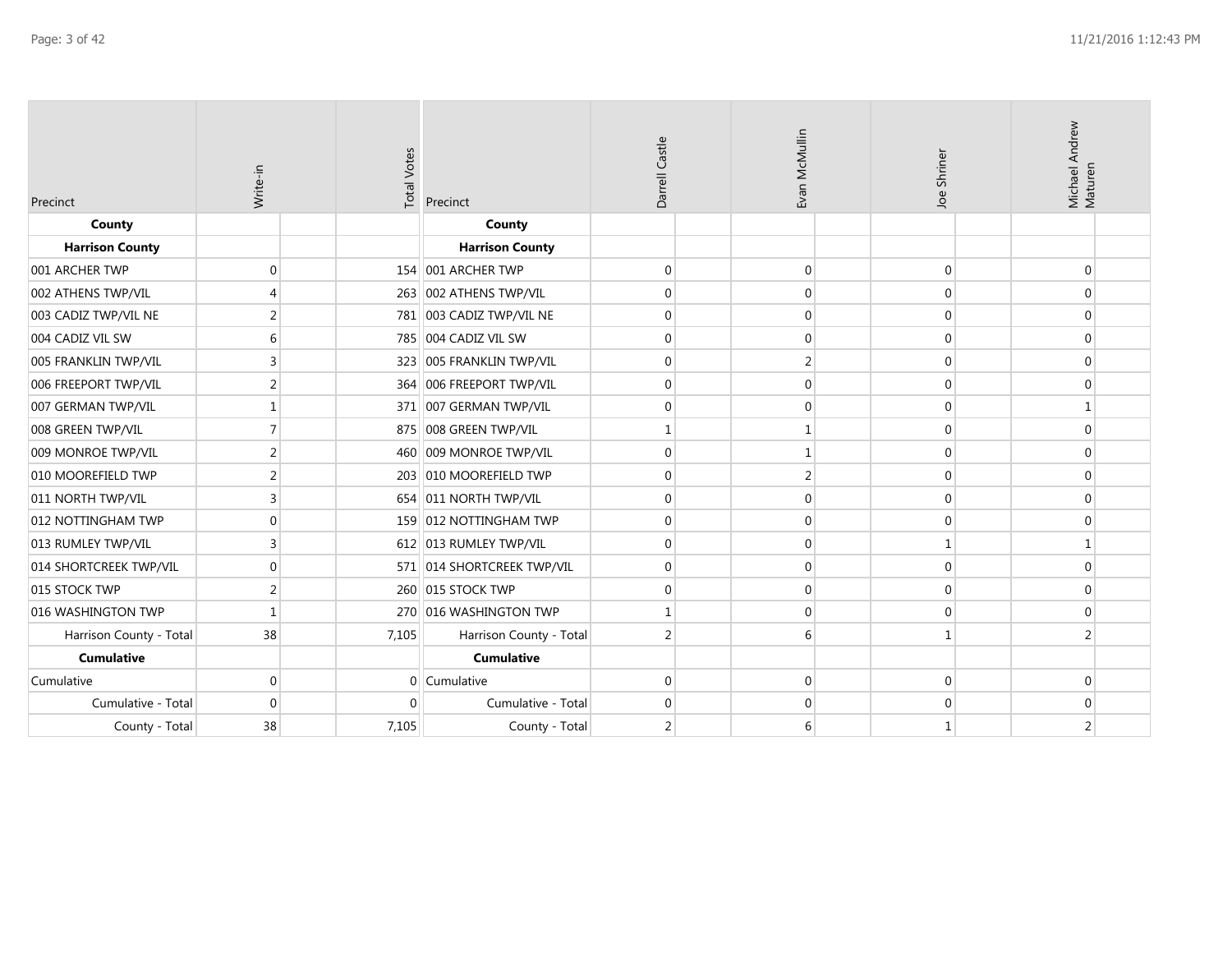| Precinct                | Mike Smith   | Unresolved<br>Write-In |  |  |  |
|-------------------------|--------------|------------------------|--|--|--|
| County                  |              |                        |  |  |  |
| <b>Harrison County</b>  |              |                        |  |  |  |
| 001 ARCHER TWP          | $\mathbf 0$  | 0                      |  |  |  |
| 002 ATHENS TWP/VIL      | $\mathbf{0}$ | 4                      |  |  |  |
| 003 CADIZ TWP/VIL NE    | 0            | 2                      |  |  |  |
| 004 CADIZ VIL SW        | 0            | 6                      |  |  |  |
| 005 FRANKLIN TWP/VIL    | $\mathbf 0$  | 1                      |  |  |  |
| 006 FREEPORT TWP/VIL    | $\Omega$     | $\overline{2}$         |  |  |  |
| 007 GERMAN TWP/VIL      | $\Omega$     | 0                      |  |  |  |
| 008 GREEN TWP/VIL       | $\Omega$     | 5                      |  |  |  |
| 009 MONROE TWP/VIL      | 0            | 1                      |  |  |  |
| 010 MOOREFIELD TWP      | $\mathbf{0}$ | 0                      |  |  |  |
| 011 NORTH TWP/VIL       | $\mathbf{1}$ | $\overline{2}$         |  |  |  |
| 012 NOTTINGHAM TWP      | $\mathbf 0$  | 0                      |  |  |  |
| 013 RUMLEY TWP/VIL      | $\Omega$     | 1                      |  |  |  |
| 014 SHORTCREEK TWP/VIL  | 0            | 0                      |  |  |  |
| 015 STOCK TWP           | $\mathbf{0}$ | $\overline{2}$         |  |  |  |
| 016 WASHINGTON TWP      | $\mathbf{0}$ | 0                      |  |  |  |
| Harrison County - Total | 1            | 26                     |  |  |  |
| <b>Cumulative</b>       |              |                        |  |  |  |
| Cumulative              | $\mathbf 0$  | 0                      |  |  |  |
| Cumulative - Total      | $\mathbf{0}$ | 0                      |  |  |  |
| County - Total          | $\mathbf{1}$ | 26                     |  |  |  |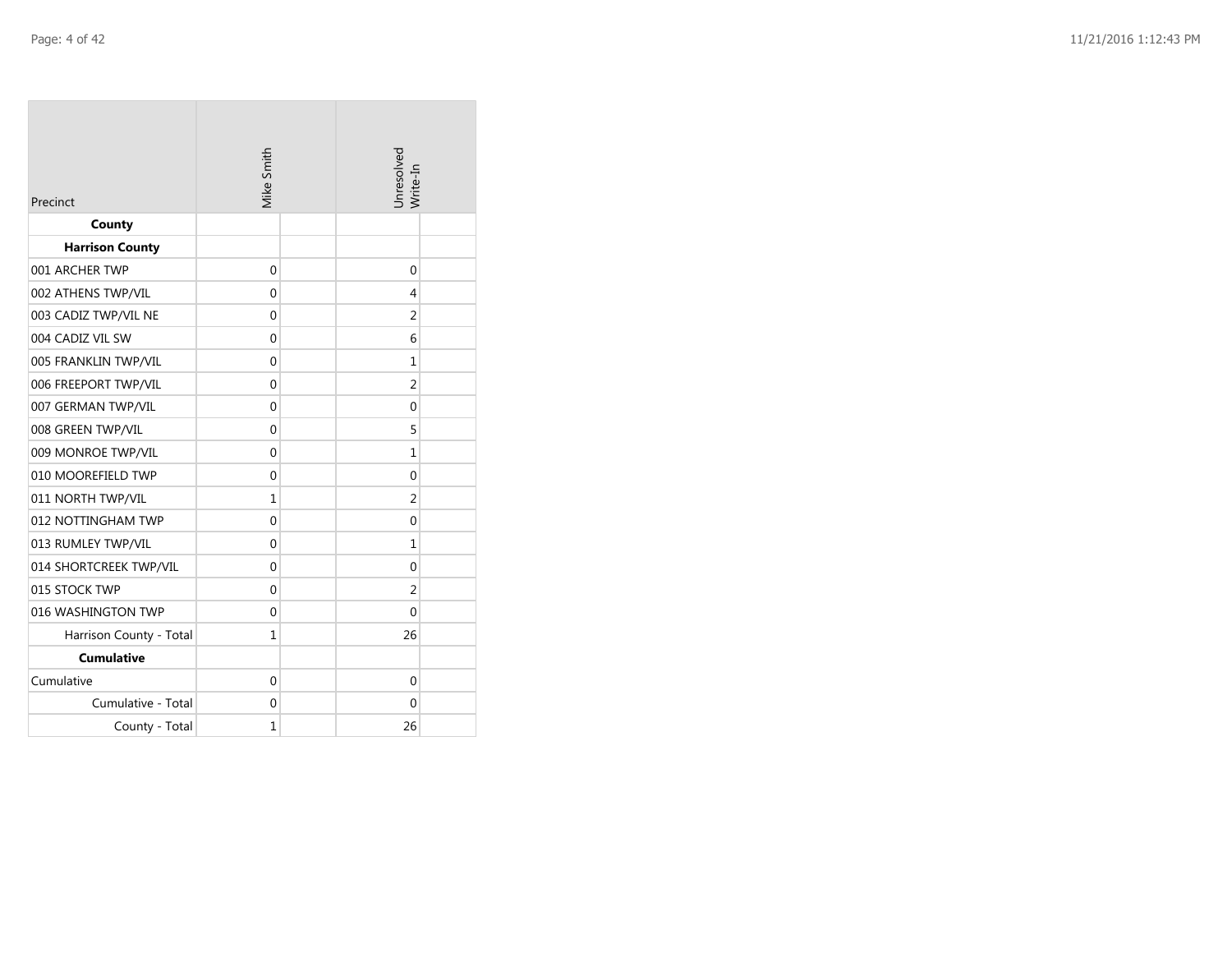| Precinct                | <b>Times Cast</b> | Precinct                   | Ted Strickland<br>(Dem) | DeMare<br>Joseph R. I<br>(GRN) | Rob Portman<br>(Rep) | Tom Connors<br>(NON) | Scott Rupert<br>(NON) |  |
|-------------------------|-------------------|----------------------------|-------------------------|--------------------------------|----------------------|----------------------|-----------------------|--|
| County                  |                   | County                     |                         |                                |                      |                      |                       |  |
| <b>Harrison County</b>  |                   | <b>Harrison County</b>     |                         |                                |                      |                      |                       |  |
| 001 ARCHER TWP          |                   | 155 001 ARCHER TWP         | 33                      | $\overline{2}$                 | 113                  | $\mathbf 1$          | $\mathbf 0$           |  |
| 002 ATHENS TWP/VIL      |                   | 270 002 ATHENS TWP/VIL     | 75                      | 3                              | 172                  | 5                    | 3                     |  |
| 003 CADIZ TWP/VIL NE    |                   | 798 003 CADIZ TWP/VIL NE   | 201                     | 10                             | 525                  | 24                   | 13                    |  |
| 004 CADIZ VIL SW        |                   | 806 004 CADIZ VIL SW       | 238                     | 9                              | 499                  | 20                   | 6                     |  |
| 005 FRANKLIN TWP/VIL    |                   | 327 005 FRANKLIN TWP/VIL   | 69                      | 11                             | 233                  | 5                    | 4                     |  |
| 006 FREEPORT TWP/VIL    |                   | 366 006 FREEPORT TWP/VIL   | 92                      | 6                              | 253                  | $\overline{4}$       | $\overline{2}$        |  |
| 007 GERMAN TWP/VIL      |                   | 373 007 GERMAN TWP/VIL     | 90                      | 5                              | 255                  | 5                    | 5                     |  |
| 008 GREEN TWP/VIL       |                   | 890 008 GREEN TWP/VIL      | 240                     | 11                             | 585                  | 17                   | 10                    |  |
| 009 MONROE TWP/VIL      |                   | 471 009 MONROE TWP/VIL     | 86                      | 5                              | 344                  | 14                   | 8                     |  |
| 010 MOOREFIELD TWP      |                   | 209 010 MOOREFIELD TWP     | 46                      | 3                              | 140                  | 3                    | 10                    |  |
| 011 NORTH TWP/VIL       |                   | 660 011 NORTH TWP/VIL      | 151                     | 14                             | 443                  | 17                   | 9                     |  |
| 012 NOTTINGHAM TWP      |                   | 164 012 NOTTINGHAM TWP     | 31                      | $\overline{2}$                 | 116                  | $\overline{2}$       | 5                     |  |
| 013 RUMLEY TWP/VIL      |                   | 622 013 RUMLEY TWP/VIL     | 138                     | 9                              | 427                  | 17                   | 9                     |  |
| 014 SHORTCREEK TWP/VIL  |                   | 580 014 SHORTCREEK TWP/VIL | 167                     | 5                              | 360                  | 14                   | 9                     |  |
| 015 STOCK TWP           |                   | 261 015 STOCK TWP          | 79                      | $\overline{4}$                 | 157                  | 6                    | 9                     |  |
| 016 WASHINGTON TWP      | 279               | 016 WASHINGTON TWP         | 87                      | 3                              | 158                  | 10                   | 5                     |  |
| Harrison County - Total | 7,231             | Harrison County - Total    | 1,823                   | 102                            | 4,780                | 164                  | 107                   |  |
| <b>Cumulative</b>       |                   | <b>Cumulative</b>          |                         |                                |                      |                      |                       |  |
| Cumulative              |                   | 0 Cumulative               | $\mathbf 0$             | $\overline{0}$                 | $\mathbf 0$          | $\mathbf 0$          | 0                     |  |
| Cumulative - Total      | $\Omega$          | Cumulative - Total         | $\Omega$                | $\mathbf 0$                    | $\Omega$             | $\Omega$             | $\mathbf 0$           |  |
| County - Total          | 7,231             | County - Total             | 1,823                   | 102                            | 4,780                | 164                  | 107                   |  |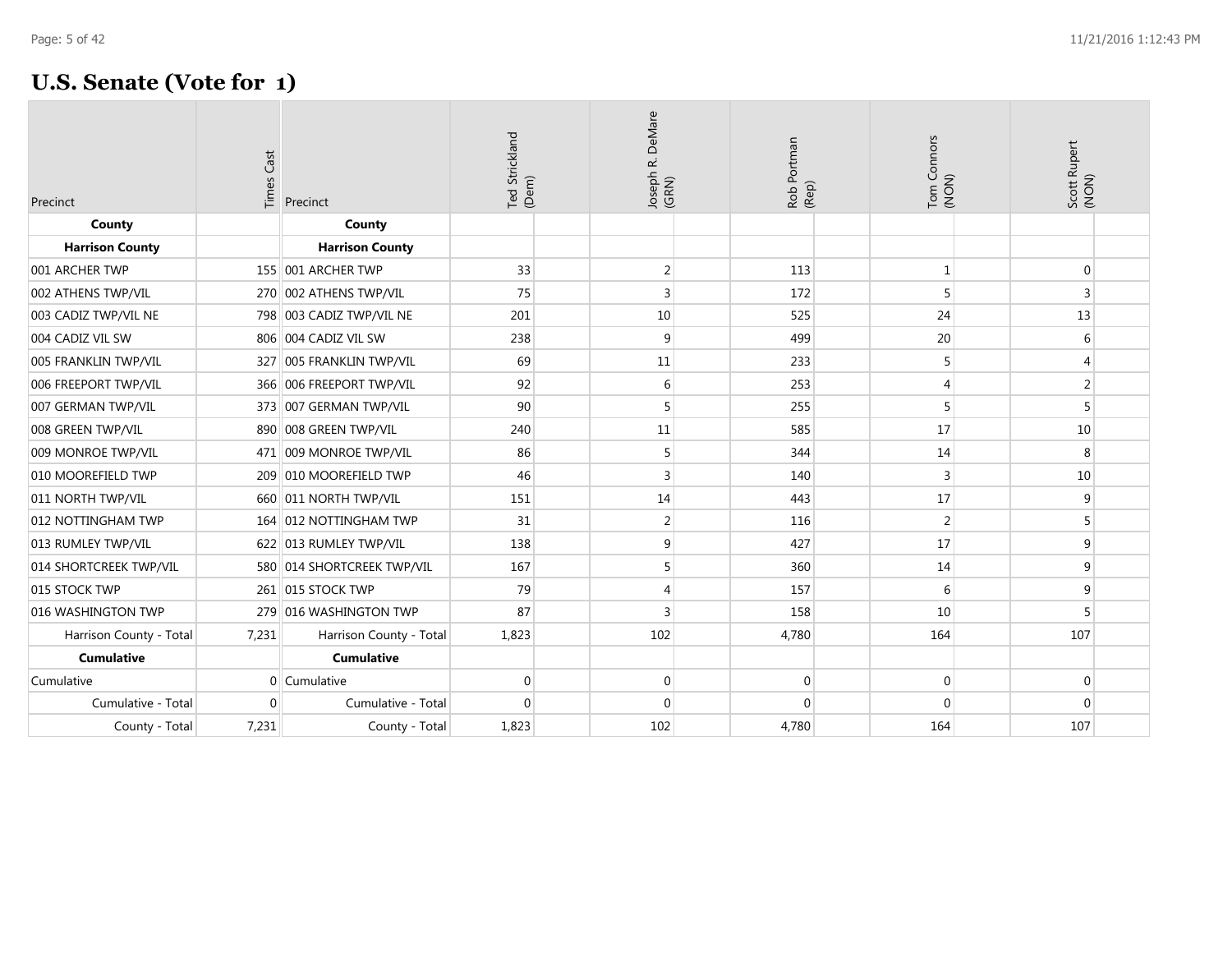| Precinct                | Write-in     | <b>Total Votes</b> |
|-------------------------|--------------|--------------------|
| County                  |              |                    |
| <b>Harrison County</b>  |              |                    |
| 001 ARCHER TWP          | 0            | 149                |
| 002 ATHENS TWP/VIL      | 0            | 258                |
| 003 CADIZ TWP/VIL NE    | 0            | 773                |
| 004 CADIZ VIL SW        | 1            | 773                |
| 005 FRANKLIN TWP/VIL    | 0            | 322                |
| 006 FREEPORT TWP/VIL    | 0            | 357                |
| 007 GERMAN TWP/VIL      | $\mathbf{1}$ | 361                |
| 008 GREEN TWP/VIL       | 0            | 863                |
| 009 MONROE TWP/VIL      | 0            | 457                |
| 010 MOOREFIELD TWP      | 0            | 202                |
| 011 NORTH TWP/VIL       | 0            | 634                |
| 012 NOTTINGHAM TWP      | 0            | 156                |
| 013 RUMLEY TWP/VIL      | 0            | 600                |
| 014 SHORTCREEK TWP/VIL  | 1            | 556                |
| 015 STOCK TWP           | 0            | 255                |
| 016 WASHINGTON TWP      | 1            | 264                |
| Harrison County - Total | 4            | 6,980              |
| <b>Cumulative</b>       |              |                    |
| Cumulative              | 0            | 0                  |
| Cumulative - Total      | 0            | 0                  |
| County - Total          | 4            | 6,980              |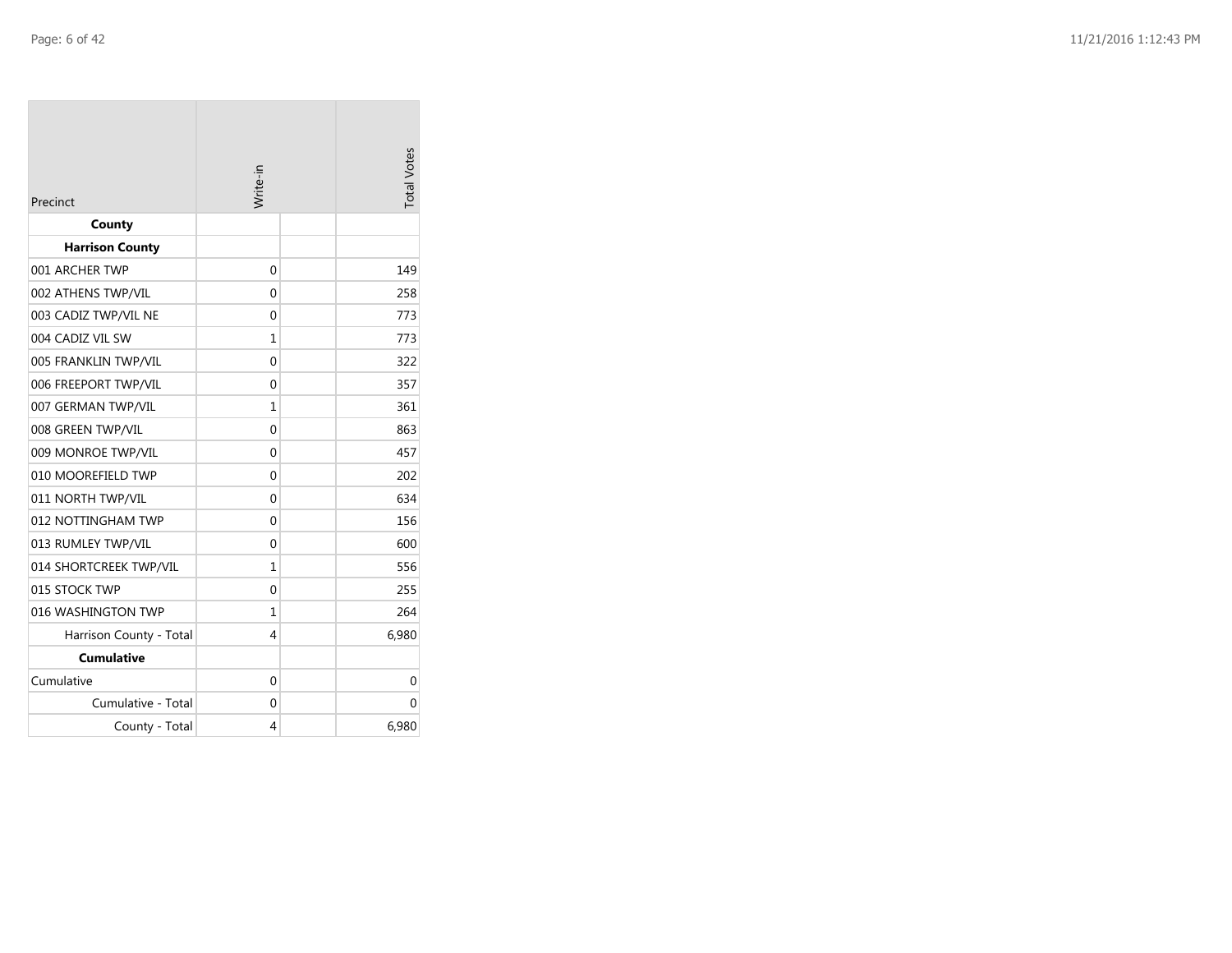### **U.S. Representative 6th District (Vote for 1)**

| Precinct                | <b>Times Cast</b> | Precinct                | Michael L. Lorentz<br>(Dem) | Bill Johnson<br>(Rep) | <b>Total Votes</b> |
|-------------------------|-------------------|-------------------------|-----------------------------|-----------------------|--------------------|
| County                  |                   | County                  |                             |                       |                    |
| <b>Harrison County</b>  |                   | <b>Harrison County</b>  |                             |                       |                    |
| 001 ARCHER TWP          |                   | 155 001 ARCHER TWP      | 31                          | 112                   | 143                |
| 002 ATHENS TWP/VIL      | 270               | 002 ATHENS TWP/VIL      | 79                          | 173                   | 252                |
| 003 CADIZ TWP/VIL NE    | 798               | 003 CADIZ TWP/VIL NE    | 223                         | 529                   | 752                |
| 004 CADIZ VIL SW        | 806               | 004 CADIZ VIL SW        | 260                         | 500                   | 760                |
| 005 FRANKLIN TWP/VIL    | 327               | 005 FRANKLIN TWP/VIL    | 84                          | 229                   | 313                |
| 006 FREEPORT TWP/VIL    | 366               | 006 FREEPORT TWP/VIL    | 108                         | 245                   | 353                |
| 007 GERMAN TWP/VIL      | 373               | 007 GERMAN TWP/VIL      | 92                          | 267                   | 359                |
| 008 GREEN TWP/VIL       | 890               | 008 GREEN TWP/VIL       | 266                         | 584                   | 850                |
| 009 MONROE TWP/VIL      | 471               | 009 MONROE TWP/VIL      | 103                         | 349                   | 452                |
| 010 MOOREFIELD TWP      | 209               | 010 MOOREFIELD TWP      | 48                          | 147                   | 195                |
| 011 NORTH TWP/VIL       | 660               | 011 NORTH TWP/VIL       | 155                         | 467                   | 622                |
| 012 NOTTINGHAM TWP      | 164               | 012 NOTTINGHAM TWP      | 38                          | 117                   | 155                |
| 013 RUMLEY TWP/VIL      |                   | 622 013 RUMLEY TWP/VIL  | 172                         | 426                   | 598                |
| 014 SHORTCREEK TWP/VIL  | 580               | 014 SHORTCREEK TWP/VIL  | 181                         | 372                   | 553                |
| 015 STOCK TWP           |                   | 261 015 STOCK TWP       | 84                          | 164                   | 248                |
| 016 WASHINGTON TWP      | 279               | 016 WASHINGTON TWP      | 95                          | 172                   | 267                |
| Harrison County - Total | 7,231             | Harrison County - Total | 2,019                       | 4,853                 | 6,872              |
| <b>Cumulative</b>       |                   | <b>Cumulative</b>       |                             |                       |                    |
| Cumulative              | 0                 | Cumulative              | $\mathbf 0$                 | 0                     | $\mathbf 0$        |
| Cumulative - Total      | $\mathbf{0}$      | Cumulative - Total      | $\mathbf 0$                 | 0                     | $\Omega$           |
| County - Total          | 7,231             | County - Total          | 2,019                       | 4,853                 | 6,872              |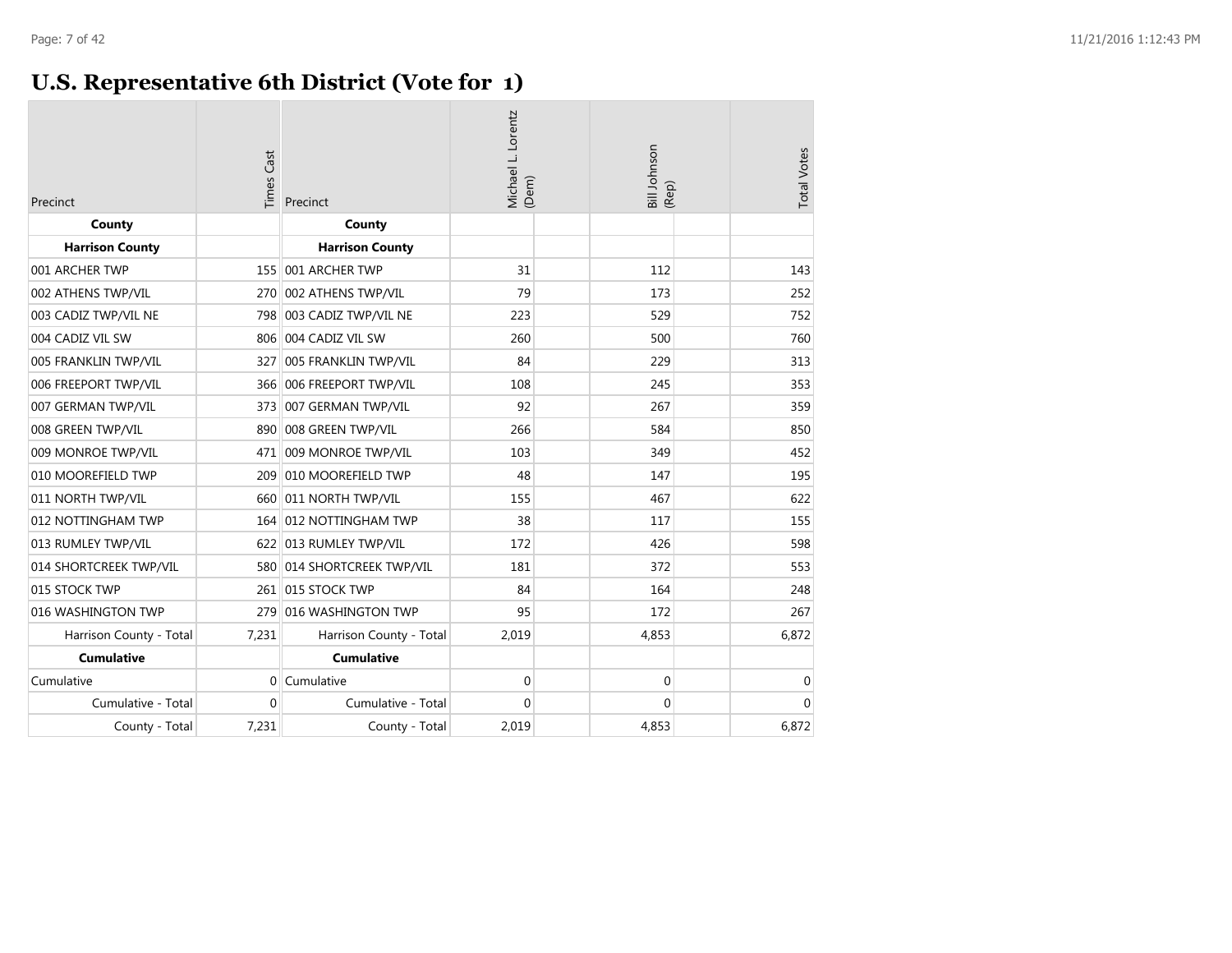### **State Senate 30th District (Vote for 1)**

| Precinct                | <b>Times Cast</b> | Precinct                   | Lou Gentile<br>(Dem) | Frank Hoagland<br>(Rep) | <b>Total Votes</b> |
|-------------------------|-------------------|----------------------------|----------------------|-------------------------|--------------------|
| County                  |                   | County                     |                      |                         |                    |
| <b>Harrison County</b>  |                   | <b>Harrison County</b>     |                      |                         |                    |
| 001 ARCHER TWP          |                   | 155 001 ARCHER TWP         | 56                   | 94                      | 150                |
| 002 ATHENS TWP/VIL      |                   | 270 002 ATHENS TWP/VIL     | 132                  | 129                     | 261                |
| 003 CADIZ TWP/VIL NE    |                   | 798 003 CADIZ TWP/VIL NE   | 398                  | 386                     | 784                |
| 004 CADIZ VIL SW        |                   | 806 004 CADIZ VIL SW       | 434                  | 359                     | 793                |
| 005 FRANKLIN TWP/VIL    |                   | 327 005 FRANKLIN TWP/VIL   | 120                  | 193                     | 313                |
| 006 FREEPORT TWP/VIL    |                   | 366 006 FREEPORT TWP/VIL   | 122                  | 236                     | 358                |
| 007 GERMAN TWP/VIL      |                   | 373 007 GERMAN TWP/VIL     | 144                  | 222                     | 366                |
| 008 GREEN TWP/VIL       |                   | 890 008 GREEN TWP/VIL      | 433                  | 448                     | 881                |
| 009 MONROE TWP/VIL      |                   | 471 009 MONROE TWP/VIL     | 180                  | 270                     | 450                |
| 010 MOOREFIELD TWP      |                   | 209 010 MOOREFIELD TWP     | 73                   | 134                     | 207                |
| 011 NORTH TWP/VIL       | 660               | 011 NORTH TWP/VIL          | 253                  | 382                     | 635                |
| 012 NOTTINGHAM TWP      |                   | 164 012 NOTTINGHAM TWP     | 63                   | 95                      | 158                |
| 013 RUMLEY TWP/VIL      |                   | 622 013 RUMLEY TWP/VIL     | 272                  | 337                     | 609                |
| 014 SHORTCREEK TWP/VIL  |                   | 580 014 SHORTCREEK TWP/VIL | 234                  | 337                     | 571                |
| 015 STOCK TWP           |                   | 261 015 STOCK TWP          | 107                  | 146                     | 253                |
| 016 WASHINGTON TWP      | 279               | 016 WASHINGTON TWP         | 119                  | 148                     | 267                |
| Harrison County - Total | 7,231             | Harrison County - Total    | 3,140                | 3,916                   | 7,056              |
| <b>Cumulative</b>       |                   | <b>Cumulative</b>          |                      |                         |                    |
| Cumulative              |                   | 0 Cumulative               | 0                    | $\mathbf 0$             | 0                  |
| Cumulative - Total      | $\Omega$          | Cumulative - Total         | $\Omega$             | $\Omega$                | $\Omega$           |
| County - Total          | 7,231             | County - Total             | 3,140                | 3,916                   | 7,056              |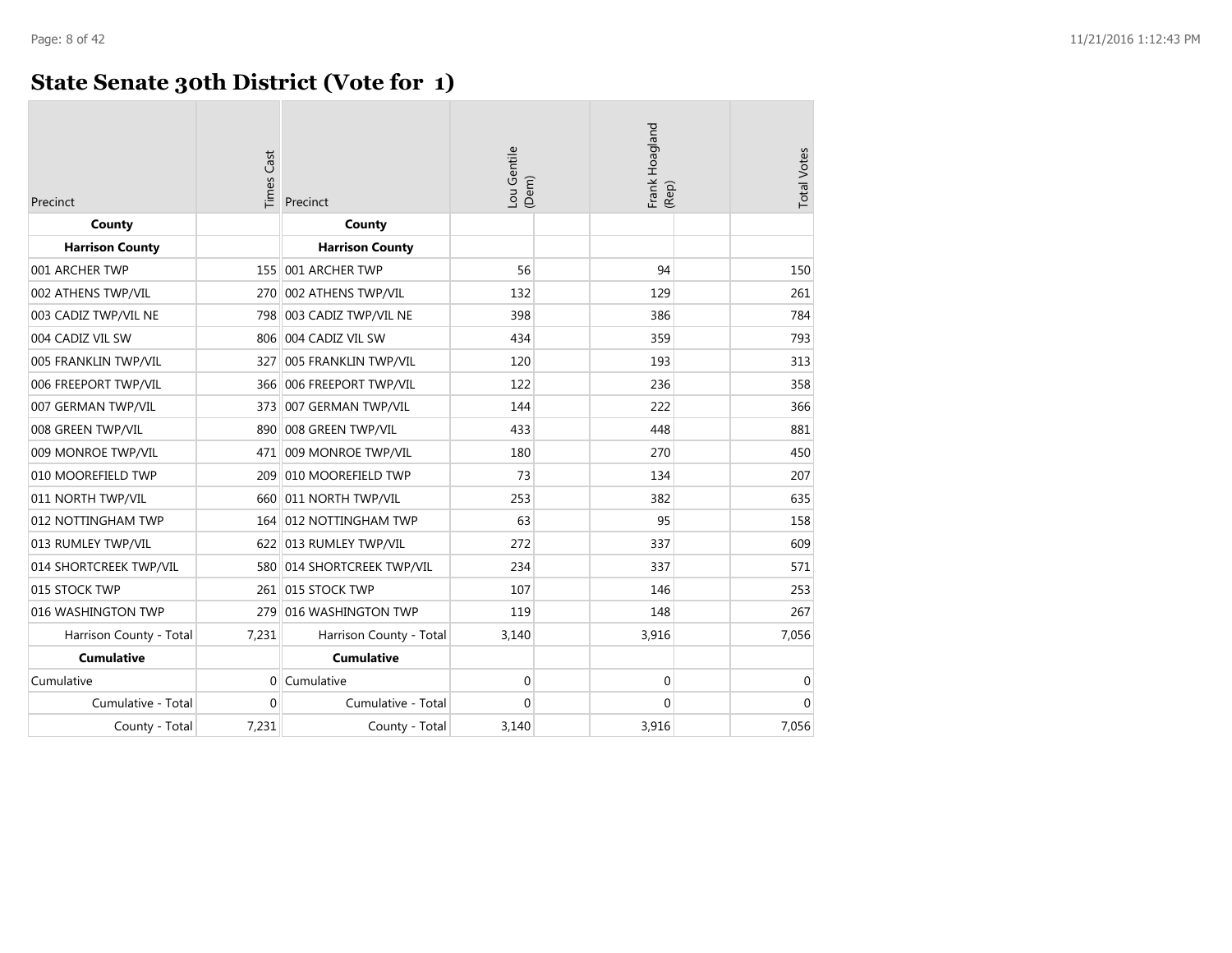### **State Representative 95th District (Vote for 1)**

| Precinct                | <b>Times Cast</b> | Precinct                | Ginny Favede<br>(Dem) | Andy Thompson<br>(Rep) | <b>Total Votes</b> |
|-------------------------|-------------------|-------------------------|-----------------------|------------------------|--------------------|
| County                  |                   | County                  |                       |                        |                    |
| <b>Harrison County</b>  |                   | <b>Harrison County</b>  |                       |                        |                    |
| 001 ARCHER TWP          | 155               | 001 ARCHER TWP          | 51                    | 98                     | 149                |
| 002 ATHENS TWP/VIL      | 270               | 002 ATHENS TWP/VIL      | 151                   | 110                    | 261                |
| 003 CADIZ TWP/VIL NE    | 7981              | 003 CADIZ TWP/VIL NE    | 358                   | 412                    | 770                |
| 004 CADIZ VIL SW        | 806               | 004 CADIZ VIL SW        | 424                   | 362                    | 786                |
| 005 FRANKLIN TWP/VIL    | 327               | 005 FRANKLIN TWP/VIL    | 99                    | 207                    | 306                |
| 006 FREEPORT TWP/VIL    | 366               | 006 FREEPORT TWP/VIL    | 136                   | 217                    | 353                |
| 007 GERMAN TWP/VIL      | 373               | 007 GERMAN TWP/VIL      | 130                   | 230                    | 360                |
| 008 GREEN TWP/VIL       | 890               | 008 GREEN TWP/VIL       | 400                   | 463                    | 863                |
| 009 MONROE TWP/VIL      | 471               | 009 MONROE TWP/VIL      | 157                   | 286                    | 443                |
| 010 MOOREFIELD TWP      | 209               | 010 MOOREFIELD TWP      | 69                    | 132                    | 201                |
| 011 NORTH TWP/VIL       | 660               | 011 NORTH TWP/VIL       | 238                   | 391                    | 629                |
| 012 NOTTINGHAM TWP      | 164               | 012 NOTTINGHAM TWP      | 57                    | 101                    | 158                |
| 013 RUMLEY TWP/VIL      |                   | 622 013 RUMLEY TWP/VIL  | 237                   | 363                    | 600                |
| 014 SHORTCREEK TWP/VIL  | 580               | 014 SHORTCREEK TWP/VIL  | 273                   | 285                    | 558                |
| 015 STOCK TWP           | 261               | 015 STOCK TWP           | 109                   | 142                    | 251                |
| 016 WASHINGTON TWP      | 279               | 016 WASHINGTON TWP      | 114                   | 152                    | 266                |
| Harrison County - Total | 7,231             | Harrison County - Total | 3,003                 | 3,951                  | 6,954              |
| <b>Cumulative</b>       |                   | <b>Cumulative</b>       |                       |                        |                    |
| Cumulative              | $\overline{0}$    | Cumulative              | $\mathbf 0$           | $\mathbf 0$            | 0                  |
| Cumulative - Total      | $\mathbf{0}$      | Cumulative - Total      | $\Omega$              | $\Omega$               | $\Omega$           |
| County - Total          | 7,231             | County - Total          | 3,003                 | 3,951                  | 6,954              |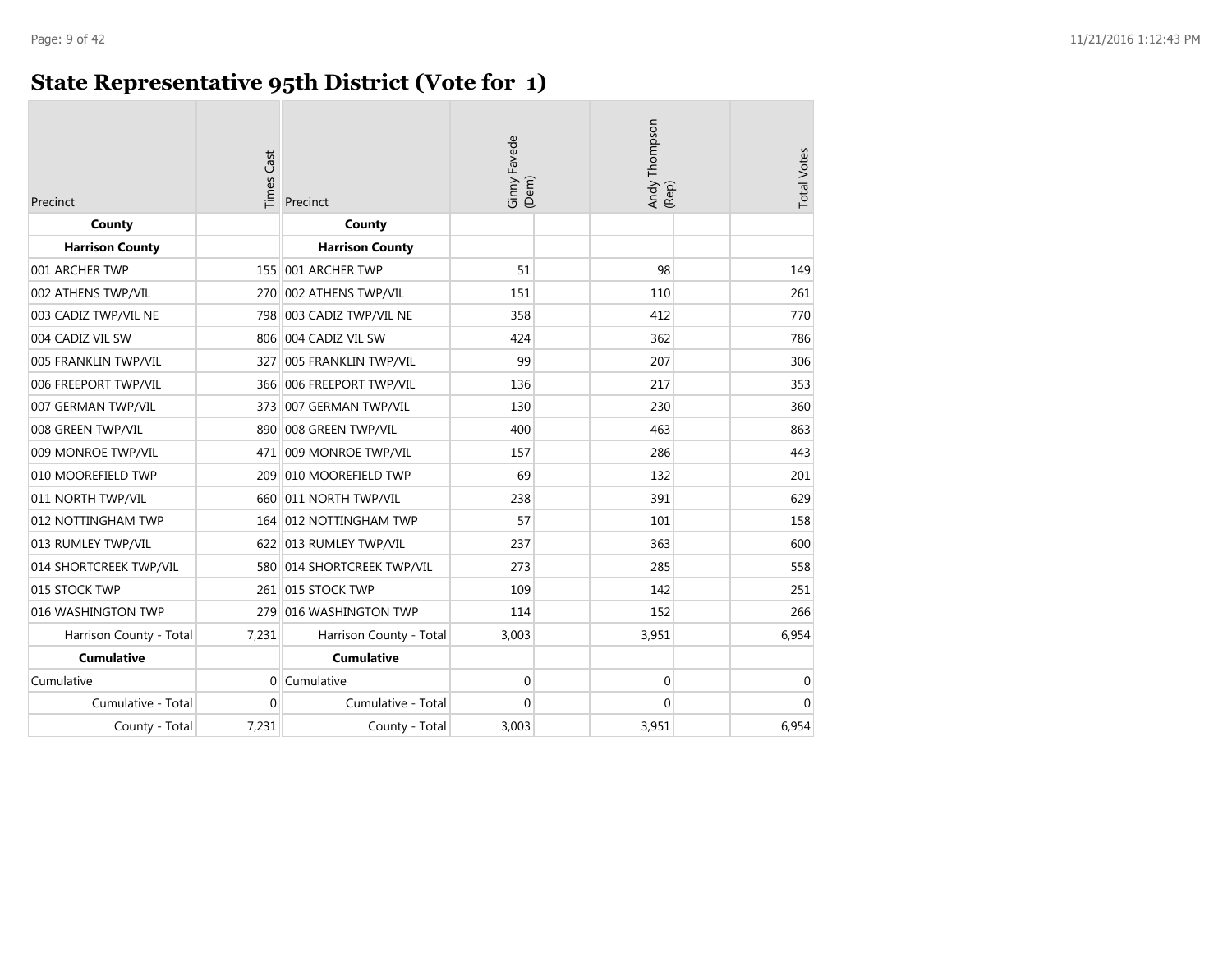# **County Commissioner 1-2-2017 (Vote for 1)**

| Precinct                | <b>Times Cast</b> | Precinct                   | Dale Norris<br>(Dem) | <b>Total Votes</b> |
|-------------------------|-------------------|----------------------------|----------------------|--------------------|
| County                  |                   | County                     |                      |                    |
| <b>Harrison County</b>  |                   | <b>Harrison County</b>     |                      |                    |
| 001 ARCHER TWP          | 155               | 001 ARCHER TWP             | 93                   | 93                 |
| 002 ATHENS TWP/VIL      | 270               | 002 ATHENS TWP/VIL         | 215                  | 215                |
| 003 CADIZ TWP/VIL NE    |                   | 798 003 CADIZ TWP/VIL NE   | 583                  | 583                |
| 004 CADIZ VIL SW        | 806               | 004 CADIZ VIL SW           | 618                  | 618                |
| 005 FRANKLIN TWP/VIL    | 327               | 005 FRANKLIN TWP/VIL       | 203                  | 203                |
| 006 FREEPORT TWP/VIL    |                   | 366 006 FREEPORT TWP/VIL   | 240                  | 240                |
| 007 GERMAN TWP/VIL      | 373               | 007 GERMAN TWP/VIL         | 233                  | 233                |
| 008 GREEN TWP/VIL       |                   | 890 008 GREEN TWP/VIL      | 628                  | 628                |
| 009 MONROE TWP/VIL      | 471               | 009 MONROE TWP/VIL         | 283                  | 283                |
| 010 MOOREFIELD TWP      | 209               | 010 MOOREFIELD TWP         | 127                  | 127                |
| 011 NORTH TWP/VIL       |                   | 660 011 NORTH TWP/VIL      | 415                  | 415                |
| 012 NOTTINGHAM TWP      |                   | 164 012 NOTTINGHAM TWP     | 109                  | 109                |
| 013 RUMLEY TWP/VIL      |                   | 622 013 RUMLEY TWP/VIL     | 444                  | 444                |
| 014 SHORTCREEK TWP/VIL  |                   | 580 014 SHORTCREEK TWP/VIL | 435                  | 435                |
| 015 STOCK TWP           |                   | 261 015 STOCK TWP          | 172                  | 172                |
| 016 WASHINGTON TWP      |                   | 279 016 WASHINGTON TWP     | 183                  | 183                |
| Harrison County - Total | 7,231             | Harrison County - Total    | 4,981                | 4,981              |
| <b>Cumulative</b>       |                   | <b>Cumulative</b>          |                      |                    |
| Cumulative              | $\Omega$          | Cumulative                 | $\mathbf{0}$         | $\mathbf 0$        |
| Cumulative - Total      | $\Omega$          | Cumulative - Total         | $\Omega$             | $\mathbf{0}$       |
| County - Total          | 7,231             | County - Total             | 4,981                | 4,981              |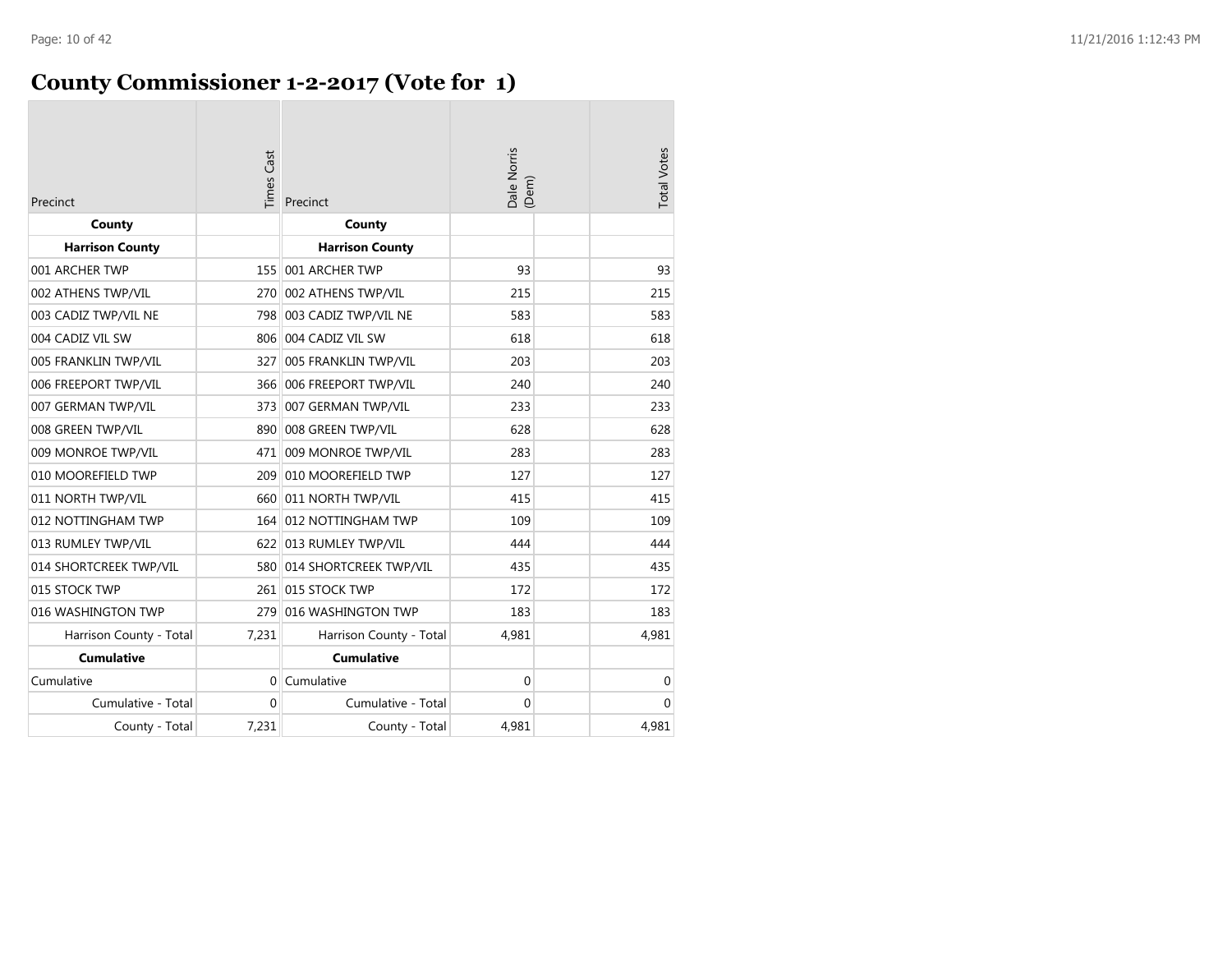| Precinct                | <b>Times Cast</b> | Precinct                   | Paul Coffland<br>(Rep) | William H. Host | (Dem)       | <b>Total Votes</b> |
|-------------------------|-------------------|----------------------------|------------------------|-----------------|-------------|--------------------|
| County                  |                   | County                     |                        |                 |             |                    |
| <b>Harrison County</b>  |                   | <b>Harrison County</b>     |                        |                 |             |                    |
| 001 ARCHER TWP          |                   | 155 001 ARCHER TWP         | 96                     |                 | 54          | 150                |
| 002 ATHENS TWP/VIL      |                   | 270 002 ATHENS TWP/VIL     | 135                    |                 | 124         | 259                |
| 003 CADIZ TWP/VIL NE    | 798               | 003 CADIZ TWP/VIL NE       | 432                    |                 | 339         | 771                |
| 004 CADIZ VIL SW        |                   | 806 004 CADIZ VIL SW       | 421                    |                 | 352         | 773                |
| 005 FRANKLIN TWP/VIL    | 327               | 005 FRANKLIN TWP/VIL       | 157                    |                 | 154         | 311                |
| 006 FREEPORT TWP/VIL    |                   | 366 006 FREEPORT TWP/VIL   | 194                    |                 | 160         | 354                |
| 007 GERMAN TWP/VIL      |                   | 373 007 GERMAN TWP/VIL     | 218                    |                 | 135         | 353                |
| 008 GREEN TWP/VIL       |                   | 890 008 GREEN TWP/VIL      | 457                    |                 | 399         | 856                |
| 009 MONROE TWP/VIL      |                   | 471 009 MONROE TWP/VIL     | 163                    |                 | 295         | 458                |
| 010 MOOREFIELD TWP      |                   | 209 010 MOOREFIELD TWP     | 127                    |                 | 66          | 193                |
| 011 NORTH TWP/VIL       |                   | 660 011 NORTH TWP/VIL      | 284                    |                 | 347         | 631                |
| 012 NOTTINGHAM TWP      |                   | 164 012 NOTTINGHAM TWP     | 91                     |                 | 70          | 161                |
| 013 RUMLEY TWP/VIL      |                   | 622 013 RUMLEY TWP/VIL     | 296                    |                 | 302         | 598                |
| 014 SHORTCREEK TWP/VIL  |                   | 580 014 SHORTCREEK TWP/VIL | 294                    |                 | 252         | 546                |
| 015 STOCK TWP           |                   | 261 015 STOCK TWP          | 133                    |                 | 119         | 252                |
| 016 WASHINGTON TWP      |                   | 279 016 WASHINGTON TWP     | 128                    |                 | 140         | 268                |
| Harrison County - Total | 7,231             | Harrison County - Total    | 3,626                  |                 | 3,308       | 6,934              |
| <b>Cumulative</b>       |                   | <b>Cumulative</b>          |                        |                 |             |                    |
| Cumulative              |                   | $0$ Cumulative             | $\mathbf 0$            |                 | $\mathbf 0$ | $\mathbf 0$        |
| Cumulative - Total      | $\Omega$          | Cumulative - Total         | $\Omega$               |                 | $\Omega$    | $\Omega$           |
| County - Total          | 7,231             | County - Total             | 3,626                  |                 | 3,308       | 6,934              |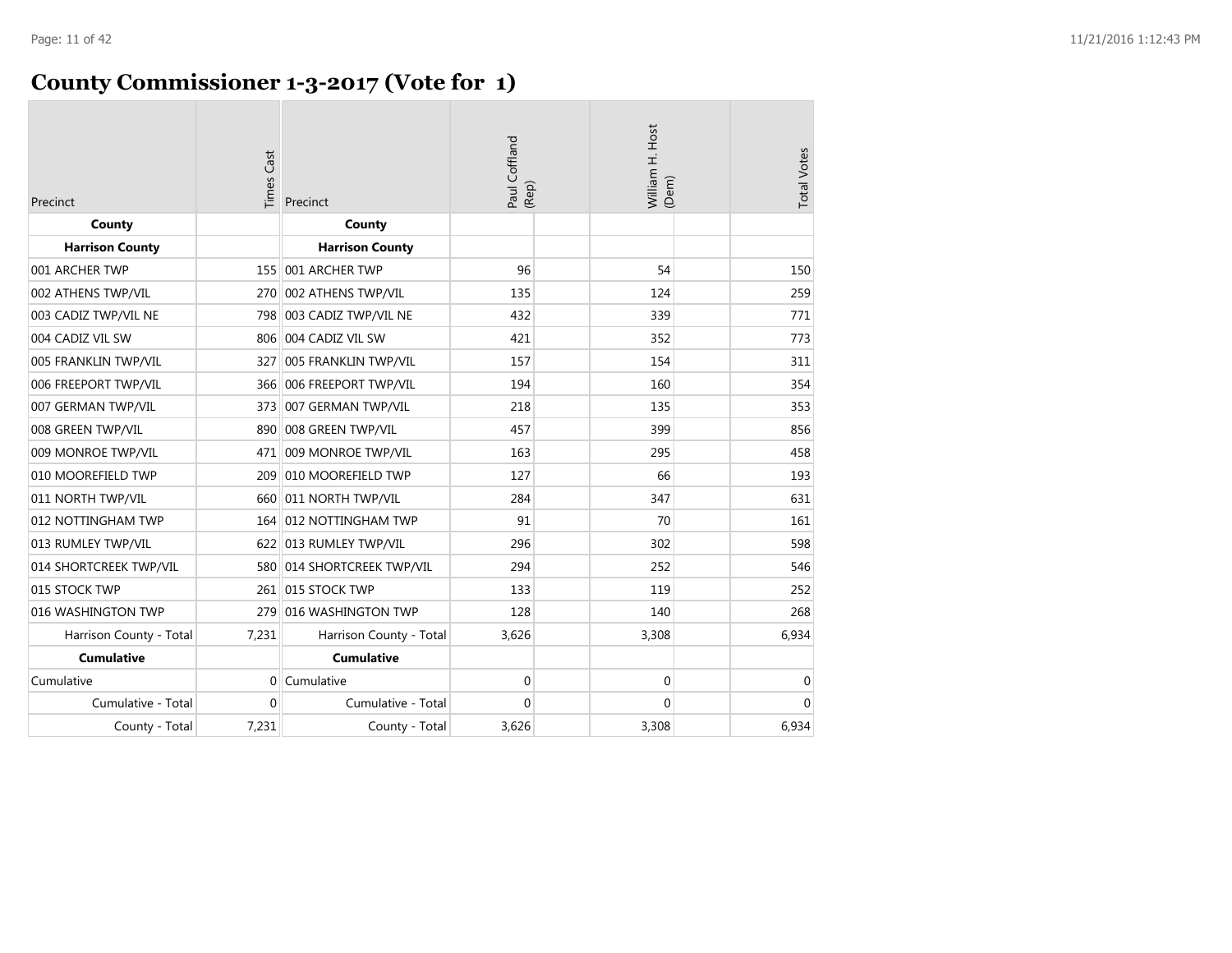### **Prosecuting Attorney (Vote for 1)**

| Precinct                | Times Cast | Precinct                   | Owen Beetham<br>(Rep) | <b>Total Votes</b> |
|-------------------------|------------|----------------------------|-----------------------|--------------------|
| County                  |            | County                     |                       |                    |
| <b>Harrison County</b>  |            | <b>Harrison County</b>     |                       |                    |
| 001 ARCHER TWP          | 155        | 001 ARCHER TWP             | 115                   | 115                |
| 002 ATHENS TWP/VIL      | 270        | 002 ATHENS TWP/VIL         | 220                   | 220                |
| 003 CADIZ TWP/VIL NE    |            | 798 003 CADIZ TWP/VIL NE   | 663                   | 663                |
| 004 CADIZ VIL SW        |            | 806 004 CADIZ VIL SW       | 649                   | 649                |
| 005 FRANKLIN TWP/VIL    | 327        | 005 FRANKLIN TWP/VIL       | 246                   | 246                |
| 006 FREEPORT TWP/VIL    |            | 366 006 FREEPORT TWP/VIL   | 278                   | 278                |
| 007 GERMAN TWP/VIL      | 373        | 007 GERMAN TWP/VIL         | 283                   | 283                |
| 008 GREEN TWP/VIL       | 890        | 008 GREEN TWP/VIL          | 719                   | 719                |
| 009 MONROE TWP/VIL      |            | 471 009 MONROE TWP/VIL     | 370                   | 370                |
| 010 MOOREFIELD TWP      | 209        | 010 MOOREFIELD TWP         | 158                   | 158                |
| 011 NORTH TWP/VIL       |            | 660 011 NORTH TWP/VIL      | 497                   | 497                |
| 012 NOTTINGHAM TWP      |            | 164 012 NOTTINGHAM TWP     | 119                   | 119                |
| 013 RUMLEY TWP/VIL      |            | 622 013 RUMLEY TWP/VIL     | 494                   | 494                |
| 014 SHORTCREEK TWP/VIL  |            | 580 014 SHORTCREEK TWP/VIL | 472                   | 472                |
| 015 STOCK TWP           |            | 261 015 STOCK TWP          | 195                   | 195                |
| 016 WASHINGTON TWP      | 279        | 016 WASHINGTON TWP         | 217                   | 217                |
| Harrison County - Total | 7,231      | Harrison County - Total    | 5,695                 | 5,695              |
| <b>Cumulative</b>       |            | <b>Cumulative</b>          |                       |                    |
| Cumulative              | $\Omega$   | Cumulative                 | 0                     | 0                  |
| Cumulative - Total      | $\Omega$   | Cumulative - Total         | 0                     | $\mathbf{0}$       |
| County - Total          | 7,231      | County - Total             | 5.695                 | 5.695              |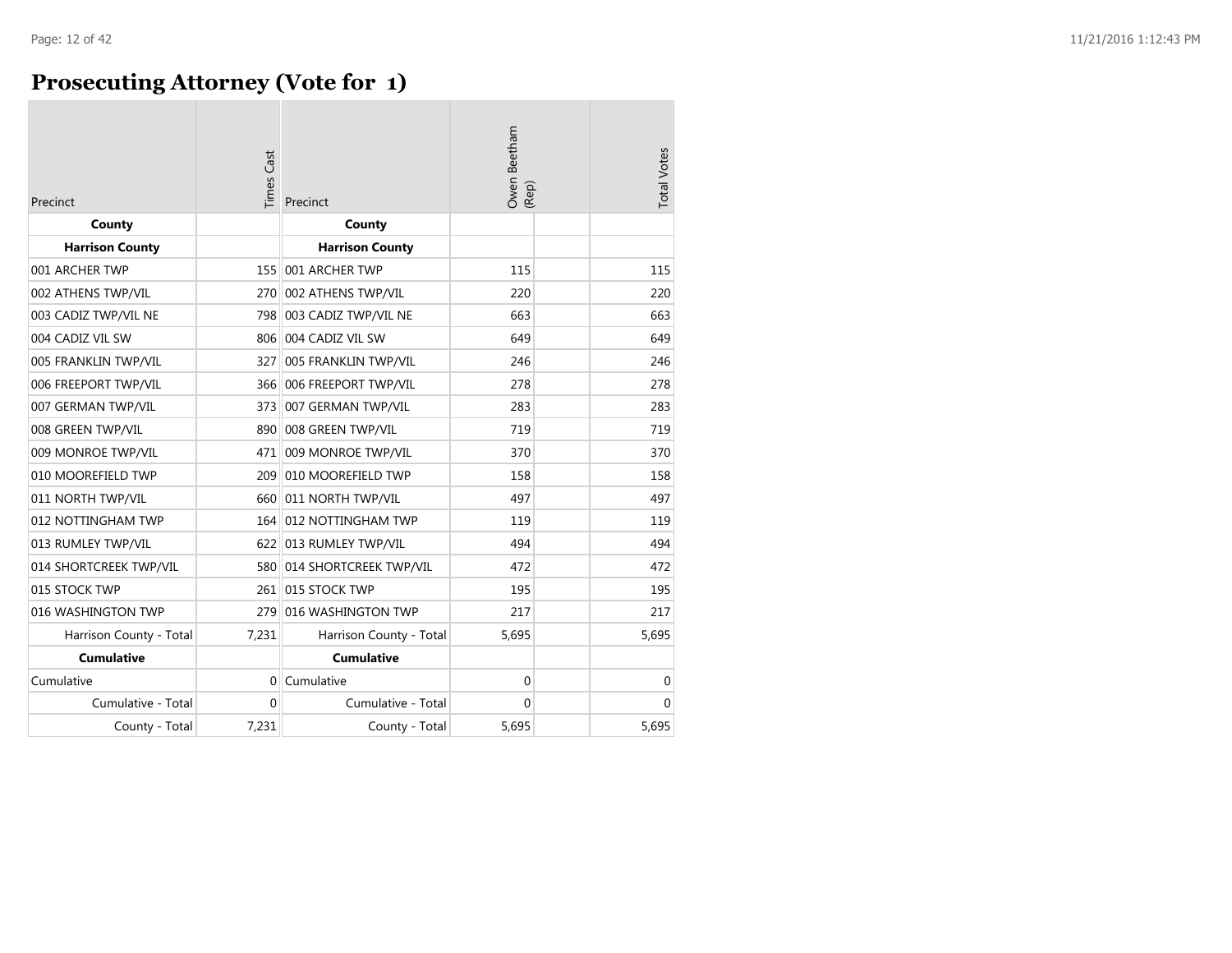### **Clerk of Court of Common Pleas (Vote for 1)**

| Precinct                | <b>Times Cast</b> | Precinct                   | eslie A. Milliken<br>(Dem) | <b>Total Votes</b> |
|-------------------------|-------------------|----------------------------|----------------------------|--------------------|
| County                  |                   | County                     |                            |                    |
| <b>Harrison County</b>  |                   | <b>Harrison County</b>     |                            |                    |
| 001 ARCHER TWP          | 155               | 001 ARCHER TWP             | 102                        | 102                |
| 002 ATHENS TWP/VIL      | 270               | 002 ATHENS TWP/VIL         | 215                        | 215                |
| 003 CADIZ TWP/VIL NE    | 798               | 003 CADIZ TWP/VIL NE       | 619                        | 619                |
| 004 CADIZ VIL SW        | 806               | 004 CADIZ VIL SW           | 635                        | 635                |
| 005 FRANKLIN TWP/VIL    | 327               | 005 FRANKLIN TWP/VIL       | 218                        | 218                |
| 006 FREEPORT TWP/VIL    |                   | 366 006 FREEPORT TWP/VIL   | 277                        | 277                |
| 007 GERMAN TWP/VIL      |                   | 373 007 GERMAN TWP/VIL     | 244                        | 244                |
| 008 GREEN TWP/VIL       |                   | 890 008 GREEN TWP/VIL      | 677                        | 677                |
| 009 MONROE TWP/VIL      | 471               | 009 MONROE TWP/VIL         | 310                        | 310                |
| 010 MOOREFIELD TWP      | 209               | 010 MOOREFIELD TWP         | 138                        | 138                |
| 011 NORTH TWP/VIL       |                   | 660 011 NORTH TWP/VIL      | 455                        | 455                |
| 012 NOTTINGHAM TWP      |                   | 164 012 NOTTINGHAM TWP     | 107                        | 107                |
| 013 RUMLEY TWP/VIL      |                   | 622 013 RUMLEY TWP/VIL     | 456                        | 456                |
| 014 SHORTCREEK TWP/VIL  |                   | 580 014 SHORTCREEK TWP/VIL | 443                        | 443                |
| 015 STOCK TWP           |                   | 261 015 STOCK TWP          | 182                        | 182                |
| 016 WASHINGTON TWP      | 279               | 016 WASHINGTON TWP         | 192                        | 192                |
| Harrison County - Total | 7,231             | Harrison County - Total    | 5,270                      | 5,270              |
| <b>Cumulative</b>       |                   | <b>Cumulative</b>          |                            |                    |
| Cumulative              | $\Omega$          | Cumulative                 | 0                          | 0                  |
| Cumulative - Total      | $\Omega$          | Cumulative - Total         | $\Omega$                   | $\Omega$           |
| County - Total          | 7,231             | County - Total             | 5,270                      | 5,270              |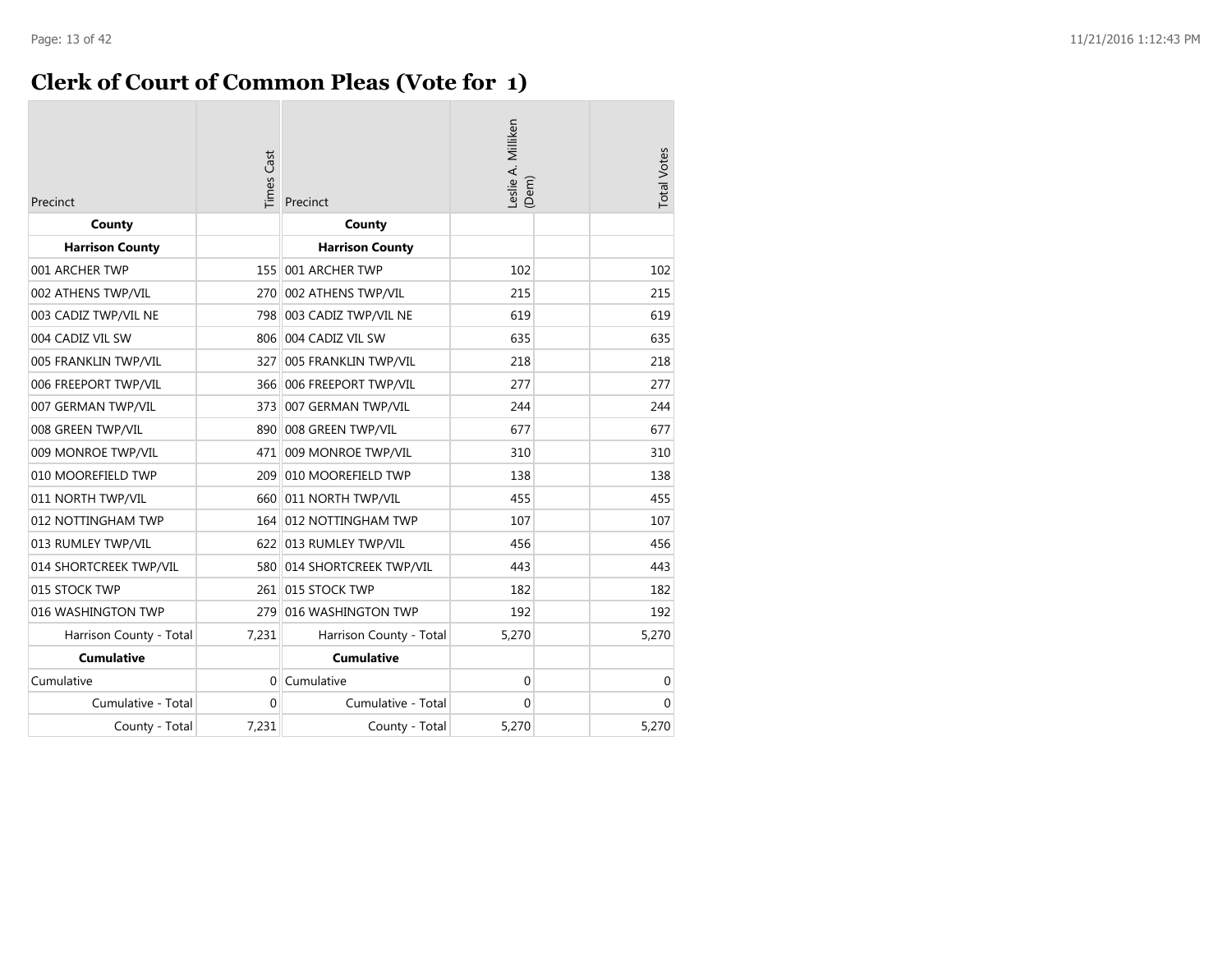### **County Sheriff (Vote for 1)**

| Precinct                | Times Cast | Precinct                   | Ronald Joe Myers<br>(Dem) | <b>Total Votes</b> |
|-------------------------|------------|----------------------------|---------------------------|--------------------|
| County                  |            | County                     |                           |                    |
| <b>Harrison County</b>  |            | <b>Harrison County</b>     |                           |                    |
| 001 ARCHER TWP          | 155        | 001 ARCHER TWP             | 121                       | 121                |
| 002 ATHENS TWP/VIL      | 270        | 002 ATHENS TWP/VIL         | 230                       | 230                |
| 003 CADIZ TWP/VIL NE    | 798        | 003 CADIZ TWP/VIL NE       | 648                       | 648                |
| 004 CADIZ VIL SW        |            | 806 004 CADIZ VIL SW       | 655                       | 655                |
| 005 FRANKLIN TWP/VIL    | 327        | 005 FRANKLIN TWP/VIL       | 237                       | 237                |
| 006 FREEPORT TWP/VIL    |            | 366 006 FREEPORT TWP/VIL   | 291                       | 291                |
| 007 GERMAN TWP/VIL      | 373        | 007 GERMAN TWP/VIL         | 281                       | 281                |
| 008 GREEN TWP/VIL       | 890        | 008 GREEN TWP/VIL          | 715                       | 715                |
| 009 MONROE TWP/VIL      | 471        | 009 MONROE TWP/VIL         | 371                       | 371                |
| 010 MOOREFIELD TWP      | 209        | 010 MOOREFIELD TWP         | 153                       | 153                |
| 011 NORTH TWP/VIL       |            | 660 011 NORTH TWP/VIL      | 512                       | 512                |
| 012 NOTTINGHAM TWP      |            | 164 012 NOTTINGHAM TWP     | 126                       | 126                |
| 013 RUMLEY TWP/VIL      |            | 622 013 RUMLEY TWP/VIL     | 498                       | 498                |
| 014 SHORTCREEK TWP/VIL  |            | 580 014 SHORTCREEK TWP/VIL | 486                       | 486                |
| 015 STOCK TWP           |            | 261 015 STOCK TWP          | 197                       | 197                |
| 016 WASHINGTON TWP      | 279        | 016 WASHINGTON TWP         | 210                       | 210                |
| Harrison County - Total | 7,231      | Harrison County - Total    | 5,731                     | 5,731              |
| <b>Cumulative</b>       |            | <b>Cumulative</b>          |                           |                    |
| Cumulative              | $\Omega$   | Cumulative                 | $\mathbf 0$               | 0                  |
| Cumulative - Total      | $\Omega$   | Cumulative - Total         | $\Omega$                  | $\Omega$           |
| County - Total          | 7,231      | County - Total             | 5,731                     | 5,731              |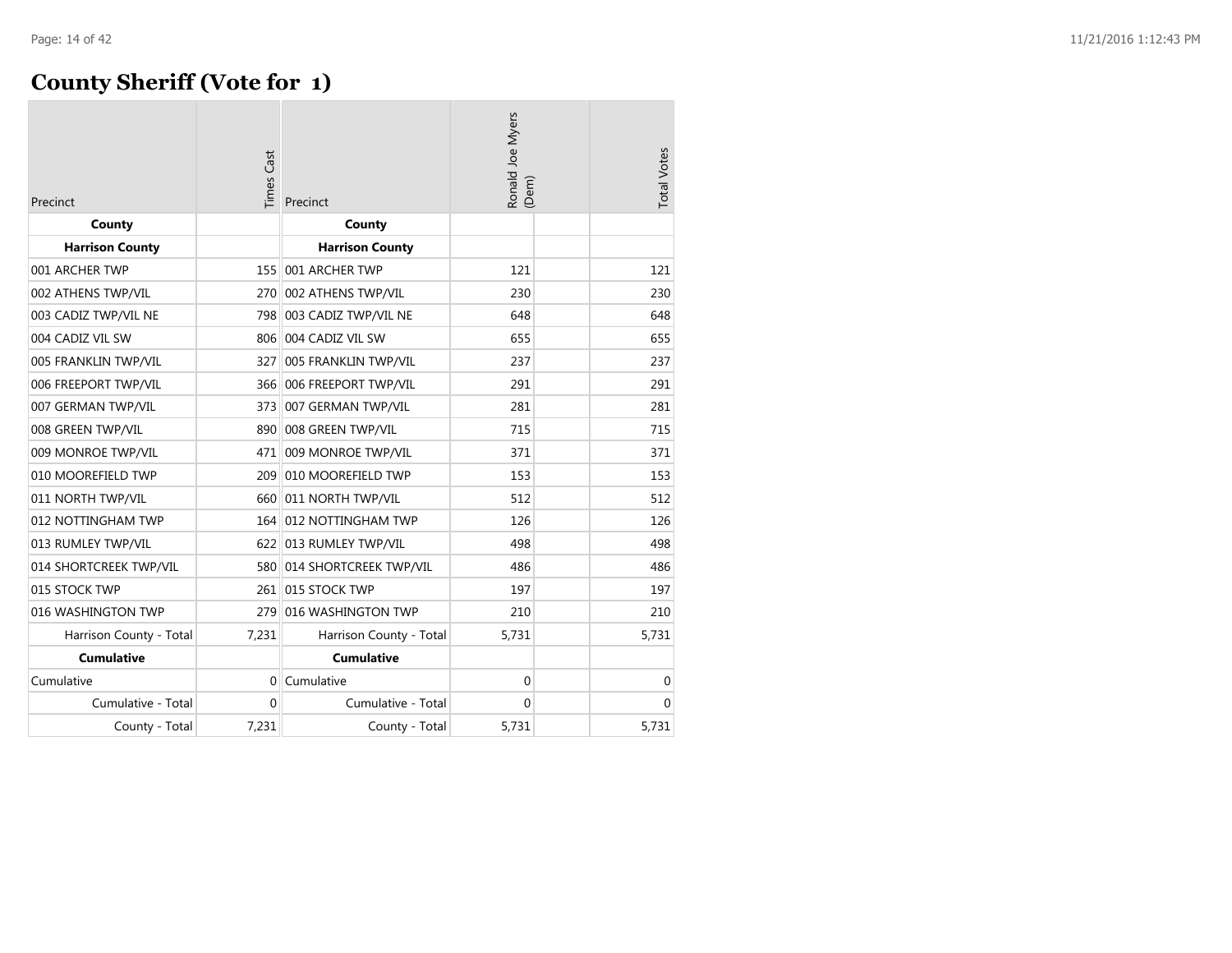### **County Recorder (Vote for 1)**

| Precinct                | <b>Times Cast</b> | Precinct                   | Tracy Boyer<br>(Dem) | Joshua M.A. Willis<br>(Rep) | <b>Total Votes</b> |
|-------------------------|-------------------|----------------------------|----------------------|-----------------------------|--------------------|
| County                  |                   | County                     |                      |                             |                    |
| <b>Harrison County</b>  |                   | <b>Harrison County</b>     |                      |                             |                    |
| 001 ARCHER TWP          |                   | 155 001 ARCHER TWP         | 69                   | 78                          | 147                |
| 002 ATHENS TWP/VIL      | 270               | 002 ATHENS TWP/VIL         | 128                  | 127                         | 255                |
| 003 CADIZ TWP/VIL NE    |                   | 798 003 CADIZ TWP/VIL NE   | 368                  | 407                         | 775                |
| 004 CADIZ VIL SW        |                   | 806 004 CADIZ VIL SW       | 397                  | 394                         | 791                |
| 005 FRANKLIN TWP/VIL    | 327               | 005 FRANKLIN TWP/VIL       | 133                  | 169                         | 302                |
| 006 FREEPORT TWP/VIL    |                   | 366 006 FREEPORT TWP/VIL   | 145                  | 207                         | 352                |
| 007 GERMAN TWP/VIL      |                   | 373 007 GERMAN TWP/VIL     | 186                  | 167                         | 353                |
| 008 GREEN TWP/VIL       | 890               | 008 GREEN TWP/VIL          | 467                  | 396                         | 863                |
| 009 MONROE TWP/VIL      |                   | 471 009 MONROE TWP/VIL     | 215                  | 226                         | 441                |
| 010 MOOREFIELD TWP      |                   | 209 010 MOOREFIELD TWP     | 77                   | 122                         | 199                |
| 011 NORTH TWP/VIL       | 660               | 011 NORTH TWP/VIL          | 310                  | 311                         | 621                |
| 012 NOTTINGHAM TWP      |                   | 164 012 NOTTINGHAM TWP     | 59                   | 98                          | 157                |
| 013 RUMLEY TWP/VIL      |                   | 622 013 RUMLEY TWP/VIL     | 295                  | 311                         | 606                |
| 014 SHORTCREEK TWP/VIL  |                   | 580 014 SHORTCREEK TWP/VIL | 287                  | 268                         | 555                |
| 015 STOCK TWP           |                   | 261 015 STOCK TWP          | 113                  | 135                         | 248                |
| 016 WASHINGTON TWP      | 279               | 016 WASHINGTON TWP         | 135                  | 123                         | 258                |
| Harrison County - Total | 7,231             | Harrison County - Total    | 3,384                | 3,539                       | 6,923              |
| <b>Cumulative</b>       |                   | <b>Cumulative</b>          |                      |                             |                    |
| Cumulative              |                   | $0$ Cumulative             | $\mathbf 0$          | $\mathbf 0$                 | $\mathbf 0$        |
| Cumulative - Total      | $\mathbf{0}$      | Cumulative - Total         | 0                    | $\mathbf 0$                 | $\mathbf 0$        |
| County - Total          | 7,231             | County - Total             | 3,384                | 3,539                       | 6,923              |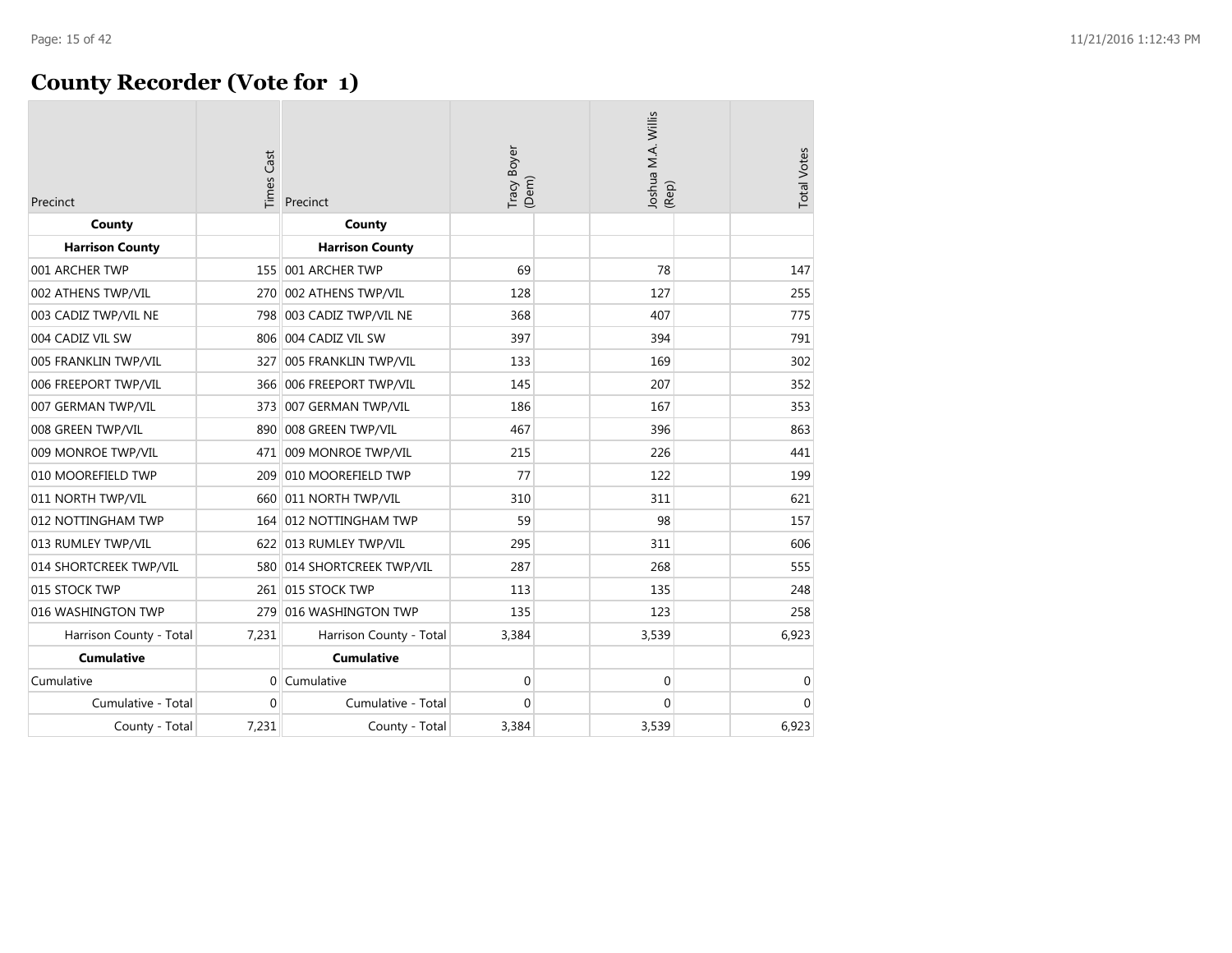### **County Treasurer (Vote for 1)**

| Precinct                | Times Cast | Precinct                   | Vicki Sefsick<br>(Dem) | <b>Total Votes</b> |
|-------------------------|------------|----------------------------|------------------------|--------------------|
| County                  |            | County                     |                        |                    |
| <b>Harrison County</b>  |            | <b>Harrison County</b>     |                        |                    |
| 001 ARCHER TWP          |            | 155 001 ARCHER TWP         | 107                    | 107                |
| 002 ATHENS TWP/VIL      |            | 270 002 ATHENS TWP/VIL     | 235                    | 235                |
| 003 CADIZ TWP/VIL NE    |            | 798 003 CADIZ TWP/VIL NE   | 607                    | 607                |
| 004 CADIZ VIL SW        |            | 806 004 CADIZ VIL SW       | 652                    | 652                |
| 005 FRANKLIN TWP/VIL    | 327        | 005 FRANKLIN TWP/VIL       | 215                    | 215                |
| 006 FREEPORT TWP/VIL    |            | 366 006 FREEPORT TWP/VIL   | 267                    | 267                |
| 007 GERMAN TWP/VIL      | 373        | 007 GERMAN TWP/VIL         | 260                    | 260                |
| 008 GREEN TWP/VIL       | 890        | 008 GREEN TWP/VIL          | 700                    | 700                |
| 009 MONROE TWP/VIL      |            | 471 009 MONROE TWP/VIL     | 315                    | 315                |
| 010 MOOREFIELD TWP      | 209        | 010 MOOREFIELD TWP         | 140                    | 140                |
| 011 NORTH TWP/VIL       |            | 660 011 NORTH TWP/VIL      | 461                    | 461                |
| 012 NOTTINGHAM TWP      |            | 164 012 NOTTINGHAM TWP     | 112                    | 112                |
| 013 RUMLEY TWP/VIL      |            | 622 013 RUMLEY TWP/VIL     | 463                    | 463                |
| 014 SHORTCREEK TWP/VIL  |            | 580 014 SHORTCREEK TWP/VIL | 462                    | 462                |
| 015 STOCK TWP           | 261        | 015 STOCK TWP              | 189                    | 189                |
| 016 WASHINGTON TWP      | 279        | 016 WASHINGTON TWP         | 193                    | 193                |
| Harrison County - Total | 7,231      | Harrison County - Total    | 5,378                  | 5,378              |
| <b>Cumulative</b>       |            | <b>Cumulative</b>          |                        |                    |
| Cumulative              | $\Omega$   | Cumulative                 | $\mathbf 0$            | 0                  |
| Cumulative - Total      | $\Omega$   | Cumulative - Total         | $\mathbf 0$            | $\overline{0}$     |
| County - Total          | 7,231      | County - Total             | 5,378                  | 5,378              |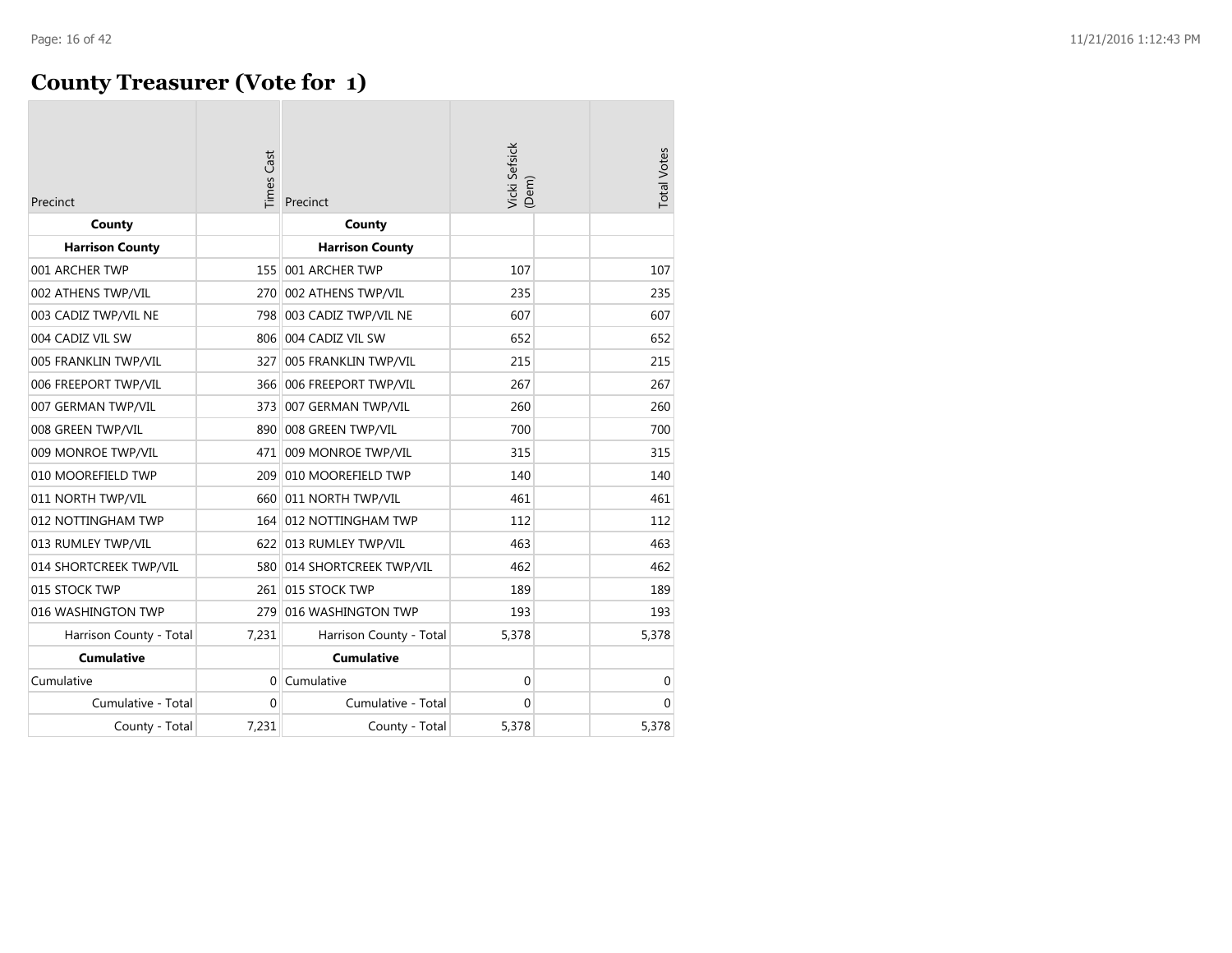### **County Engineer (Vote for 1)**

| Precinct                | imes Cast | Precinct                   | Robert K. Sterling<br>(Rep) | <b>Total Votes</b> |
|-------------------------|-----------|----------------------------|-----------------------------|--------------------|
| County                  |           | County                     |                             |                    |
| <b>Harrison County</b>  |           | <b>Harrison County</b>     |                             |                    |
| 001 ARCHER TWP          |           | 155 001 ARCHER TWP         | 116                         | 116                |
| 002 ATHENS TWP/VIL      | 270       | 002 ATHENS TWP/VIL         | 221                         | 221                |
| 003 CADIZ TWP/VIL NE    | 798       | 003 CADIZ TWP/VIL NE       | 639                         | 639                |
| 004 CADIZ VIL SW        |           | 806 004 CADIZ VIL SW       | 646                         | 646                |
| 005 FRANKLIN TWP/VIL    | 327       | 005 FRANKLIN TWP/VIL       | 253                         | 253                |
| 006 FREEPORT TWP/VIL    |           | 366 006 FREEPORT TWP/VIL   | 283                         | 283                |
| 007 GERMAN TWP/VIL      | 373       | 007 GERMAN TWP/VIL         | 286                         | 286                |
| 008 GREEN TWP/VIL       | 890       | 008 GREEN TWP/VIL          | 695                         | 695                |
| 009 MONROE TWP/VIL      | 471       | 009 MONROE TWP/VIL         | 363                         | 363                |
| 010 MOOREFIELD TWP      | 209       | 010 MOOREFIELD TWP         | 156                         | 156                |
| 011 NORTH TWP/VIL       | 660       | 011 NORTH TWP/VIL          | 490                         | 490                |
| 012 NOTTINGHAM TWP      |           | 164 012 NOTTINGHAM TWP     | 122                         | 122                |
| 013 RUMLEY TWP/VIL      |           | 622 013 RUMLEY TWP/VIL     | 484                         | 484                |
| 014 SHORTCREEK TWP/VIL  |           | 580 014 SHORTCREEK TWP/VIL | 472                         | 472                |
| 015 STOCK TWP           |           | 261 015 STOCK TWP          | 204                         | 204                |
| 016 WASHINGTON TWP      | 279       | 016 WASHINGTON TWP         | 214                         | 214                |
| Harrison County - Total | 7,231     | Harrison County - Total    | 5,644                       | 5,644              |
| <b>Cumulative</b>       |           | <b>Cumulative</b>          |                             |                    |
| Cumulative              | $\Omega$  | Cumulative                 | 0                           | 0                  |
| Cumulative - Total      | $\Omega$  | Cumulative - Total         | $\Omega$                    | $\Omega$           |
| County - Total          | 7,231     | County - Total             | 5,644                       | 5,644              |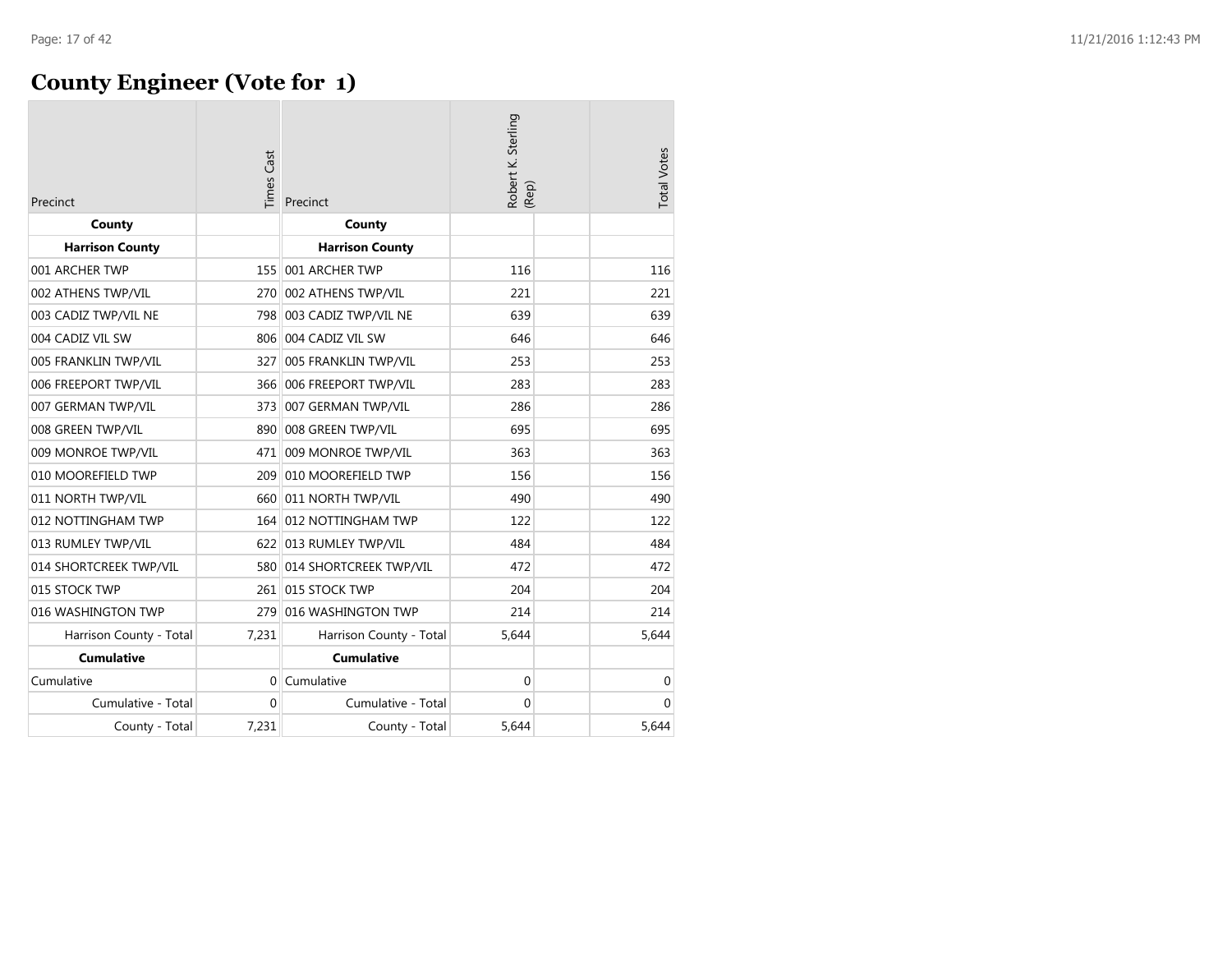### **County Coroner (Vote for 1)**

| Precinct                | Times Cast | Precinct                   | Porsche Beetham<br>(Rep) | <b>Total Votes</b> |
|-------------------------|------------|----------------------------|--------------------------|--------------------|
| County                  |            | County                     |                          |                    |
| <b>Harrison County</b>  |            | <b>Harrison County</b>     |                          |                    |
| 001 ARCHER TWP          | 155        | 001 ARCHER TWP             | 114                      | 114                |
| 002 ATHENS TWP/VIL      | 270        | 002 ATHENS TWP/VIL         | 222                      | 222                |
| 003 CADIZ TWP/VIL NE    | 798        | 003 CADIZ TWP/VIL NE       | 645                      | 645                |
| 004 CADIZ VIL SW        |            | 806 004 CADIZ VIL SW       | 648                      | 648                |
| 005 FRANKLIN TWP/VIL    | 327        | 005 FRANKLIN TWP/VIL       | 250                      | 250                |
| 006 FREEPORT TWP/VIL    | 366        | 006 FREEPORT TWP/VIL       | 273                      | 273                |
| 007 GERMAN TWP/VIL      | 373        | 007 GERMAN TWP/VIL         | 291                      | 291                |
| 008 GREEN TWP/VIL       | 890        | 008 GREEN TWP/VIL          | 714                      | 714                |
| 009 MONROE TWP/VIL      |            | 471 009 MONROE TWP/VIL     | 360                      | 360                |
| 010 MOOREFIELD TWP      | 209        | 010 MOOREFIELD TWP         | 161                      | 161                |
| 011 NORTH TWP/VIL       |            | 660 011 NORTH TWP/VIL      | 490                      | 490                |
| 012 NOTTINGHAM TWP      |            | 164 012 NOTTINGHAM TWP     | 124                      | 124                |
| 013 RUMLEY TWP/VIL      |            | 622 013 RUMLEY TWP/VIL     | 489                      | 489                |
| 014 SHORTCREEK TWP/VIL  |            | 580 014 SHORTCREEK TWP/VIL | 467                      | 467                |
| 015 STOCK TWP           |            | 261 015 STOCK TWP          | 204                      | 204                |
| 016 WASHINGTON TWP      | 279        | 016 WASHINGTON TWP         | 222                      | 222                |
| Harrison County - Total | 7,231      | Harrison County - Total    | 5,674                    | 5,674              |
| <b>Cumulative</b>       |            | <b>Cumulative</b>          |                          |                    |
| Cumulative              | $\Omega$   | Cumulative                 | $\mathbf 0$              | $\mathbf 0$        |
| Cumulative - Total      | $\Omega$   | Cumulative - Total         | $\Omega$                 | $\mathbf{0}$       |
| County - Total          | 7,231      | County - Total             | 5,674                    | 5,674              |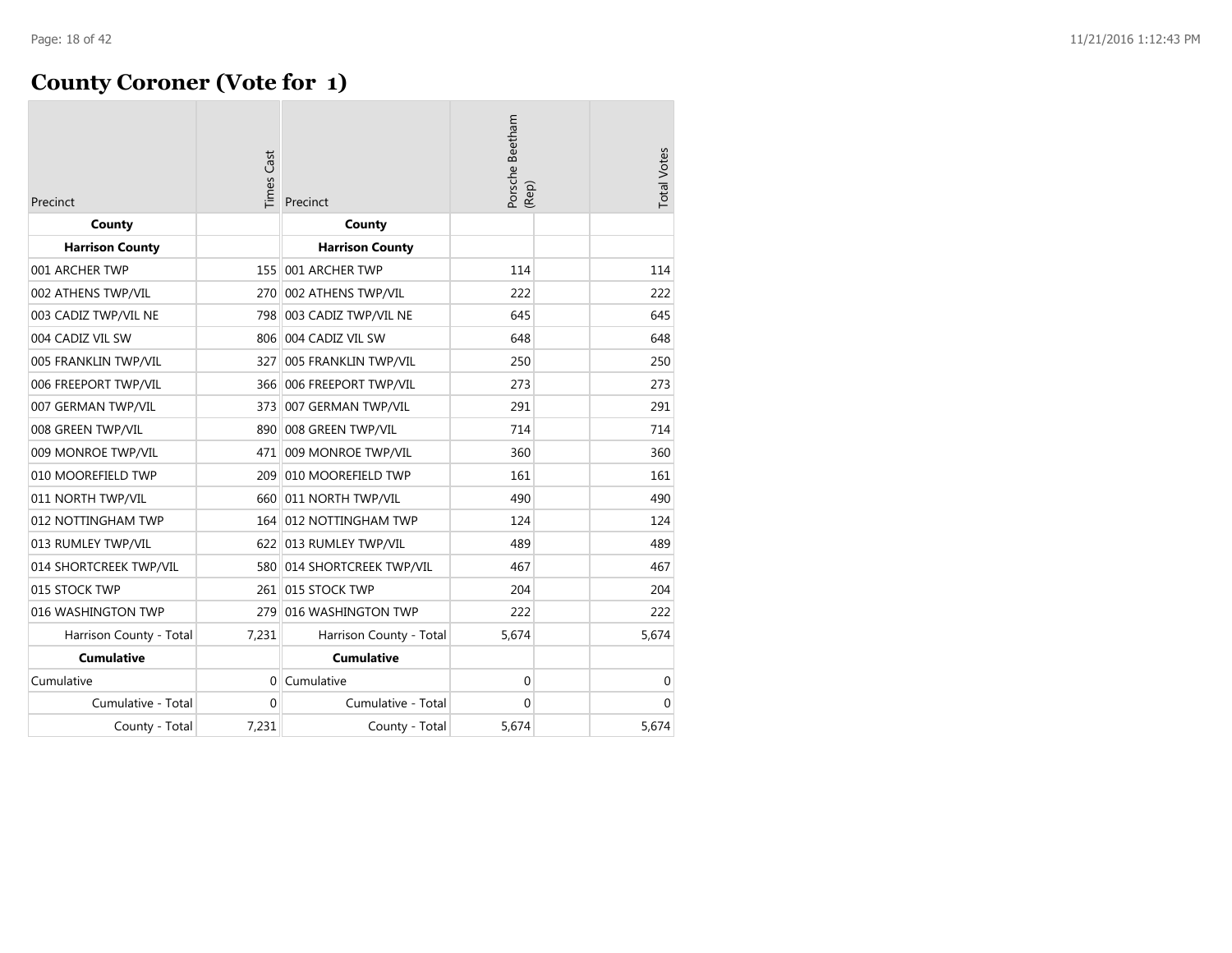### **Member of State Board of Education 8th District (Vote for 1)**

| Precinct                | <b>Times Cast</b> | Precinct                   | Vickie D.<br>Briercheck | Craig Brown | Nancy P. Hollister | Debbie Phillips |             | Kathleen Purdy |  |
|-------------------------|-------------------|----------------------------|-------------------------|-------------|--------------------|-----------------|-------------|----------------|--|
| County                  |                   | County                     |                         |             |                    |                 |             |                |  |
| <b>Harrison County</b>  |                   | <b>Harrison County</b>     |                         |             |                    |                 |             |                |  |
| 001 ARCHER TWP          |                   | 155 001 ARCHER TWP         | 8                       | 25          | 28                 |                 | 32          | 9              |  |
| 002 ATHENS TWP/VIL      |                   | 270 002 ATHENS TWP/VIL     | 20                      | 53          | 41                 |                 | 53          | 23             |  |
| 003 CADIZ TWP/VIL NE    |                   | 798 003 CADIZ TWP/VIL NE   | 52                      | 126         | 128                | 158             |             | 69             |  |
| 004 CADIZ VIL SW        |                   | 806 004 CADIZ VIL SW       | 44                      | 155         | 134                | 193             |             | 49             |  |
| 005 FRANKLIN TWP/VIL    |                   | 327 005 FRANKLIN TWP/VIL   | 17                      | 57          | 53                 |                 | 61          | 31             |  |
| 006 FREEPORT TWP/VIL    |                   | 366 006 FREEPORT TWP/VIL   | 28                      | 62          | 58                 |                 | 69          | 38             |  |
| 007 GERMAN TWP/VIL      |                   | 373 007 GERMAN TWP/VIL     | 26                      | 65          | 52                 |                 | 72          | 41             |  |
| 008 GREEN TWP/VIL       |                   | 890 008 GREEN TWP/VIL      | 79                      | 158         | 144                | 214             |             | 67             |  |
| 009 MONROE TWP/VIL      |                   | 471 009 MONROE TWP/VIL     | 27                      | 91          | 68                 |                 | 75          | 50             |  |
| 010 MOOREFIELD TWP      | 209               | 010 MOOREFIELD TWP         | 15                      | 45          | 36                 |                 | 32          | 22             |  |
| 011 NORTH TWP/VIL       |                   | 660 011 NORTH TWP/VIL      | 57                      | 143         | 87                 | 142             |             | 53             |  |
| 012 NOTTINGHAM TWP      |                   | 164 012 NOTTINGHAM TWP     | 11                      | 28          | 33                 |                 | 31          | 13             |  |
| 013 RUMLEY TWP/VIL      |                   | 622 013 RUMLEY TWP/VIL     | 44                      | 141         | 87                 | 146             |             | 43             |  |
| 014 SHORTCREEK TWP/VIL  |                   | 580 014 SHORTCREEK TWP/VIL | 53                      | 113         | 98                 | 110             |             | 47             |  |
| 015 STOCK TWP           |                   | 261 015 STOCK TWP          | 18                      | 46          | 41                 |                 | 48          | 18             |  |
| 016 WASHINGTON TWP      | 279               | 016 WASHINGTON TWP         | 22                      | 52          | 34                 |                 | 67          | 30             |  |
| Harrison County - Total | 7,231             | Harrison County - Total    | 521                     | 1,360       | 1,122              | 1,503           |             | 603            |  |
| <b>Cumulative</b>       |                   | <b>Cumulative</b>          |                         |             |                    |                 |             |                |  |
| Cumulative              |                   | 0 Cumulative               | $\mathbf 0$             | $\mathbf 0$ |                    | 0               | $\mathbf 0$ | $\mathbf 0$    |  |
| Cumulative - Total      | $\Omega$          | Cumulative - Total         | $\Omega$                | $\Omega$    |                    | $\Omega$        | $\Omega$    | $\Omega$       |  |
| County - Total          | 7,231             | County - Total             | 521                     | 1,360       | 1,122              | 1,503           |             | 603            |  |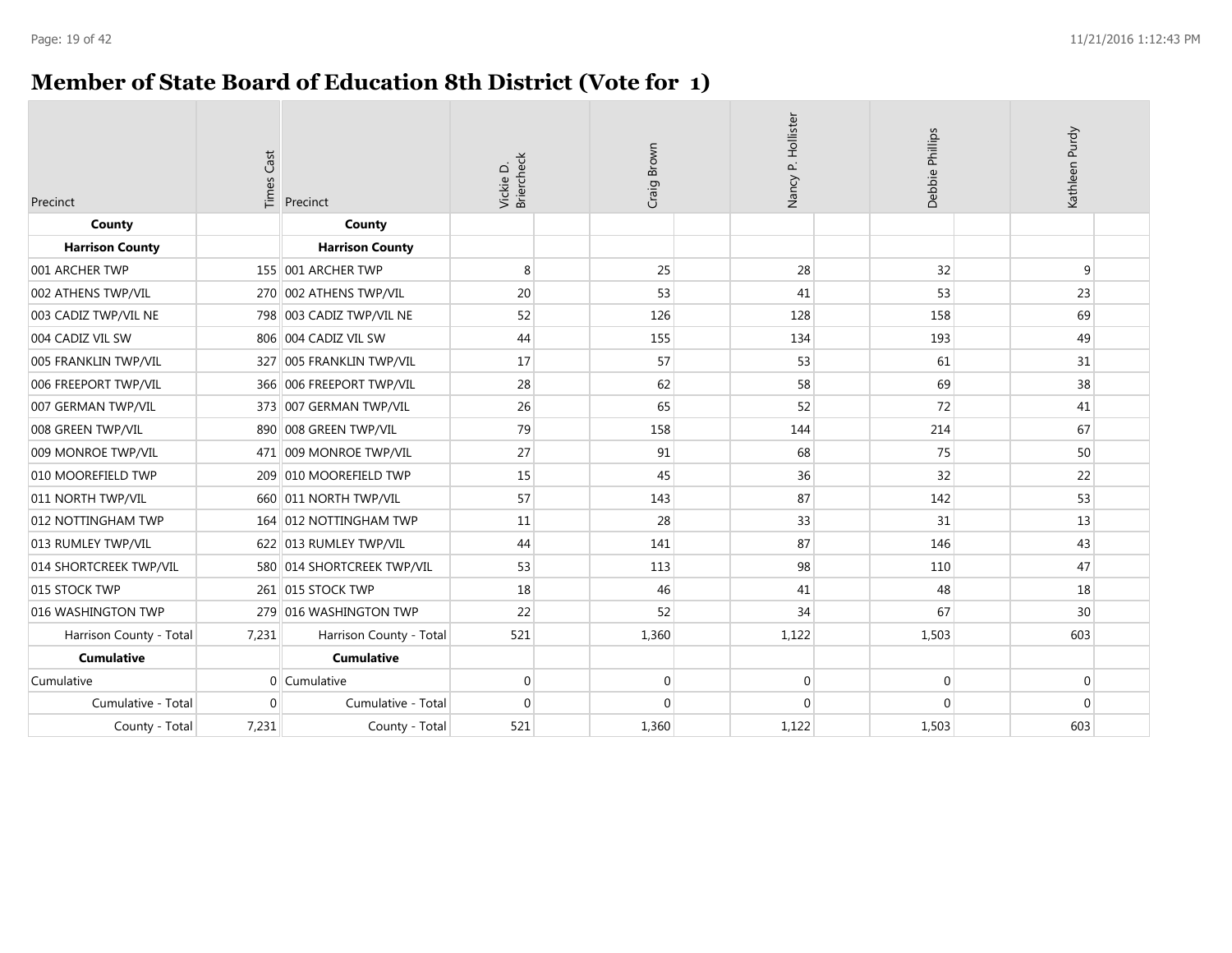| Precinct                | otal Votes |
|-------------------------|------------|
| County                  |            |
| <b>Harrison County</b>  |            |
| 001 ARCHER TWP          | 102        |
| 002 ATHENS TWP/VIL      | 190        |
| 003 CADIZ TWP/VIL NE    | 533        |
| 004 CADIZ VIL SW        | 575        |
| 005 FRANKLIN TWP/VIL    | 219        |
| 006 FREEPORT TWP/VIL    | 255        |
| 007 GERMAN TWP/VIL      | 256        |
| 008 GREEN TWP/VIL       | 662        |
| 009 MONROE TWP/VIL      | 311        |
| 010 MOOREFIELD TWP      | 150        |
| 011 NORTH TWP/VIL       | 482        |
| 012 NOTTINGHAM TWP      | 116        |
| 013 RUMLEY TWP/VIL      | 461        |
| 014 SHORTCREEK TWP/VIL  | 421        |
| 015 STOCK TWP           | 171        |
| 016 WASHINGTON TWP      | 205        |
| Harrison County - Total | 5,109      |
| Cumulative              |            |
| Cumulative              | 0          |
| Cumulative - Total      | 0          |
| County - Total          | 5,109      |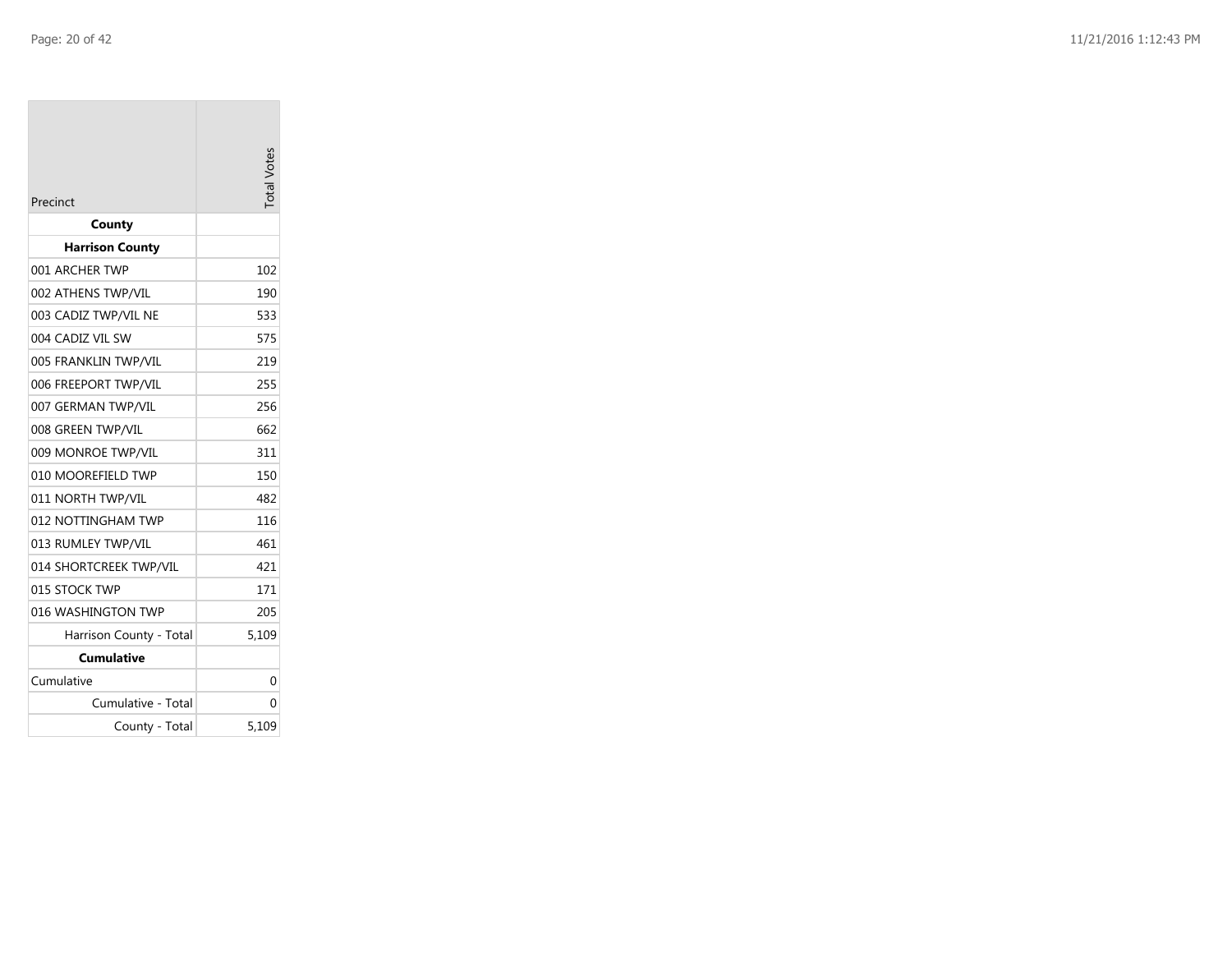### **Chief Justice of the Supreme Court 1-1-2017 (Vote for 1)**

| Precinct                | <b>Times Cast</b> | Precinct                   | Maureen O'Connor<br>(Rep) | <b>Total Votes</b> |
|-------------------------|-------------------|----------------------------|---------------------------|--------------------|
| County                  |                   | County                     |                           |                    |
| <b>Harrison County</b>  |                   | <b>Harrison County</b>     |                           |                    |
| 001 ARCHER TWP          | 155               | 001 ARCHER TWP             | 92                        | 92                 |
| 002 ATHENS TWP/VIL      |                   | 270 002 ATHENS TWP/VIL     | 198                       | 198                |
| 003 CADIZ TWP/VIL NE    | 798               | 003 CADIZ TWP/VIL NE       | 565                       | 565                |
| 004 CADIZ VIL SW        |                   | 806 004 CADIZ VIL SW       | 559                       | 559                |
| 005 FRANKLIN TWP/VIL    | 327               | 005 FRANKLIN TWP/VIL       | 222                       | 222                |
| 006 FREEPORT TWP/VIL    |                   | 366 006 FREEPORT TWP/VIL   | 244                       | 244                |
| 007 GERMAN TWP/VIL      | 373               | 007 GERMAN TWP/VIL         | 252                       | 252                |
| 008 GREEN TWP/VIL       | 890               | 008 GREEN TWP/VIL          | 602                       | 602                |
| 009 MONROE TWP/VIL      | 471               | 009 MONROE TWP/VIL         | 327                       | 327                |
| 010 MOOREFIELD TWP      | 209               | 010 MOOREFIELD TWP         | 132                       | 132                |
| 011 NORTH TWP/VIL       |                   | 660 011 NORTH TWP/VIL      | 451                       | 451                |
| 012 NOTTINGHAM TWP      |                   | 164 012 NOTTINGHAM TWP     | 106                       | 106                |
| 013 RUMLEY TWP/VIL      |                   | 622 013 RUMLEY TWP/VIL     | 439                       | 439                |
| 014 SHORTCREEK TWP/VIL  |                   | 580 014 SHORTCREEK TWP/VIL | 409                       | 409                |
| 015 STOCK TWP           |                   | 261 015 STOCK TWP          | 176                       | 176                |
| 016 WASHINGTON TWP      | 279               | 016 WASHINGTON TWP         | 200                       | 200                |
| Harrison County - Total | 7,231             | Harrison County - Total    | 4,974                     | 4,974              |
| Cumulative              |                   | <b>Cumulative</b>          |                           |                    |
| Cumulative              | $\Omega$          | Cumulative                 | $\mathbf 0$               | 0                  |
| Cumulative - Total      | $\Omega$          | Cumulative - Total         | $\mathbf 0$               | $\mathbf 0$        |
| County - Total          | 7,231             | County - Total             | 4,974                     | 4,974              |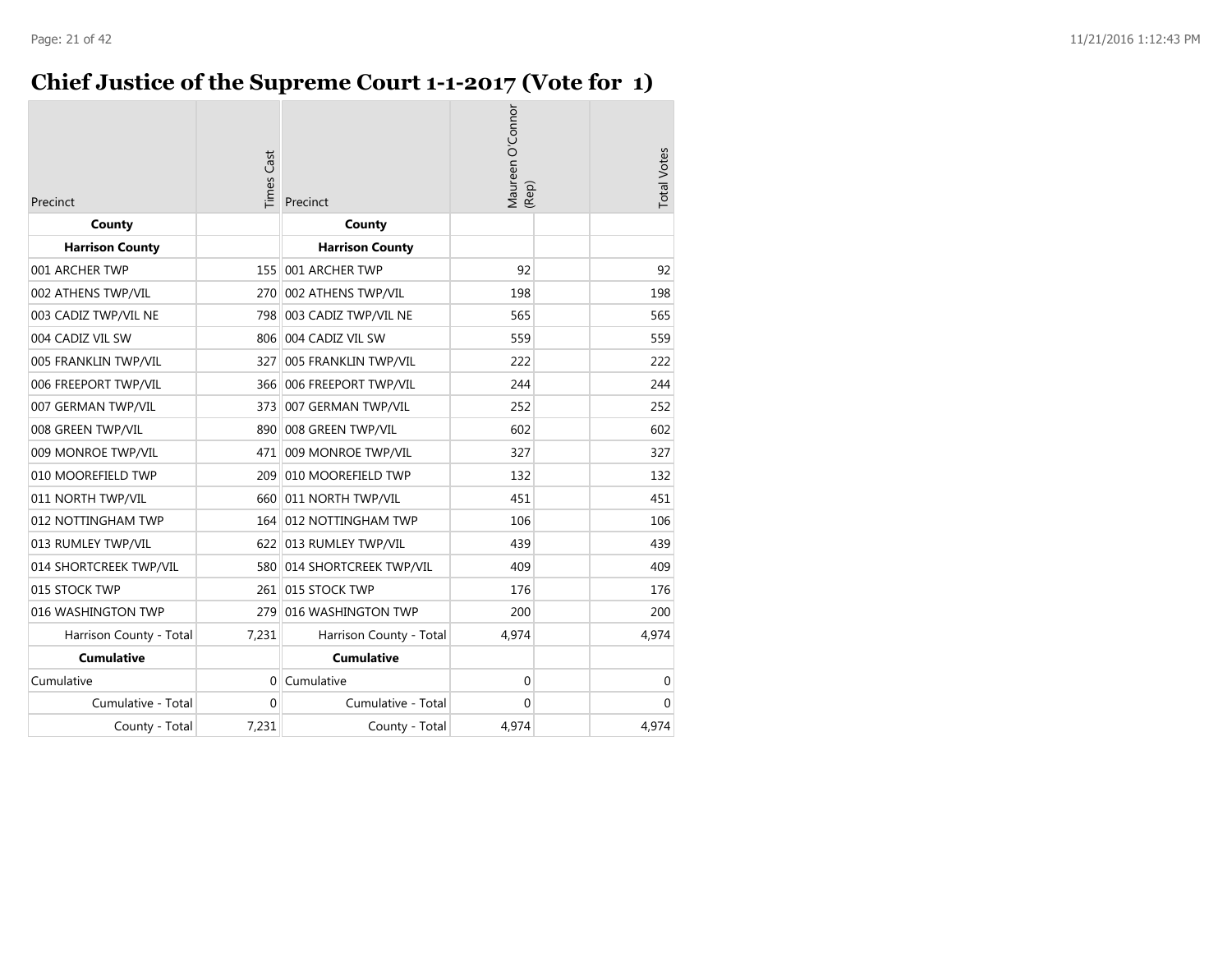### **Justice of the Supreme Court 1-1-2017 (Vote for 1)**

| Precinct                | <b>Times Cast</b> | Precinct                   | John P. O'Donnell<br>(Dem) | Pat Fischer<br>(Rep) | <b>Total Votes</b> |
|-------------------------|-------------------|----------------------------|----------------------------|----------------------|--------------------|
| County                  |                   | County                     |                            |                      |                    |
| <b>Harrison County</b>  |                   | <b>Harrison County</b>     |                            |                      |                    |
| 001 ARCHER TWP          |                   | 155 001 ARCHER TWP         | 52                         | 56                   | 108                |
| 002 ATHENS TWP/VIL      | 270               | 002 ATHENS TWP/VIL         | 97                         | 110                  | 207                |
| 003 CADIZ TWP/VIL NE    | 798               | 003 CADIZ TWP/VIL NE       | 284                        | 312                  | 596                |
| 004 CADIZ VIL SW        |                   | 806 004 CADIZ VIL SW       | 307                        | 306                  | 613                |
| 005 FRANKLIN TWP/VIL    | 327               | 005 FRANKLIN TWP/VIL       | 133                        | 107                  | 240                |
| 006 FREEPORT TWP/VIL    |                   | 366 006 FREEPORT TWP/VIL   | 127                        | 153                  | 280                |
| 007 GERMAN TWP/VIL      |                   | 373 007 GERMAN TWP/VIL     | 143                        | 142                  | 285                |
| 008 GREEN TWP/VIL       | 890               | 008 GREEN TWP/VIL          | 331                        | 360                  | 691                |
| 009 MONROE TWP/VIL      | 471               | 009 MONROE TWP/VIL         | 188                        | 168                  | 356                |
| 010 MOOREFIELD TWP      | 209               | 010 MOOREFIELD TWP         | 72                         | 89                   | 161                |
| 011 NORTH TWP/VIL       |                   | 660 011 NORTH TWP/VIL      | 292                        | 220                  | 512                |
| 012 NOTTINGHAM TWP      |                   | 164 012 NOTTINGHAM TWP     | 51                         | 71                   | 122                |
| 013 RUMLEY TWP/VIL      |                   | 622 013 RUMLEY TWP/VIL     | 295                        | 213                  | 508                |
| 014 SHORTCREEK TWP/VIL  |                   | 580 014 SHORTCREEK TWP/VIL | 217                        | 225                  | 442                |
| 015 STOCK TWP           |                   | 261 015 STOCK TWP          | 116                        | 78                   | 194                |
| 016 WASHINGTON TWP      | 279               | 016 WASHINGTON TWP         | 107                        | 115                  | 222                |
| Harrison County - Total | 7,231             | Harrison County - Total    | 2,812                      | 2,725                | 5,537              |
| <b>Cumulative</b>       |                   | <b>Cumulative</b>          |                            |                      |                    |
| Cumulative              | $\Omega$          | Cumulative                 | $\mathbf 0$                | $\mathbf 0$          | $\mathbf 0$        |
| Cumulative - Total      | $\mathbf{0}$      | Cumulative - Total         | $\Omega$                   | 0                    | $\Omega$           |
| County - Total          | 7,231             | County - Total             | 2,812                      | 2,725                | 5,537              |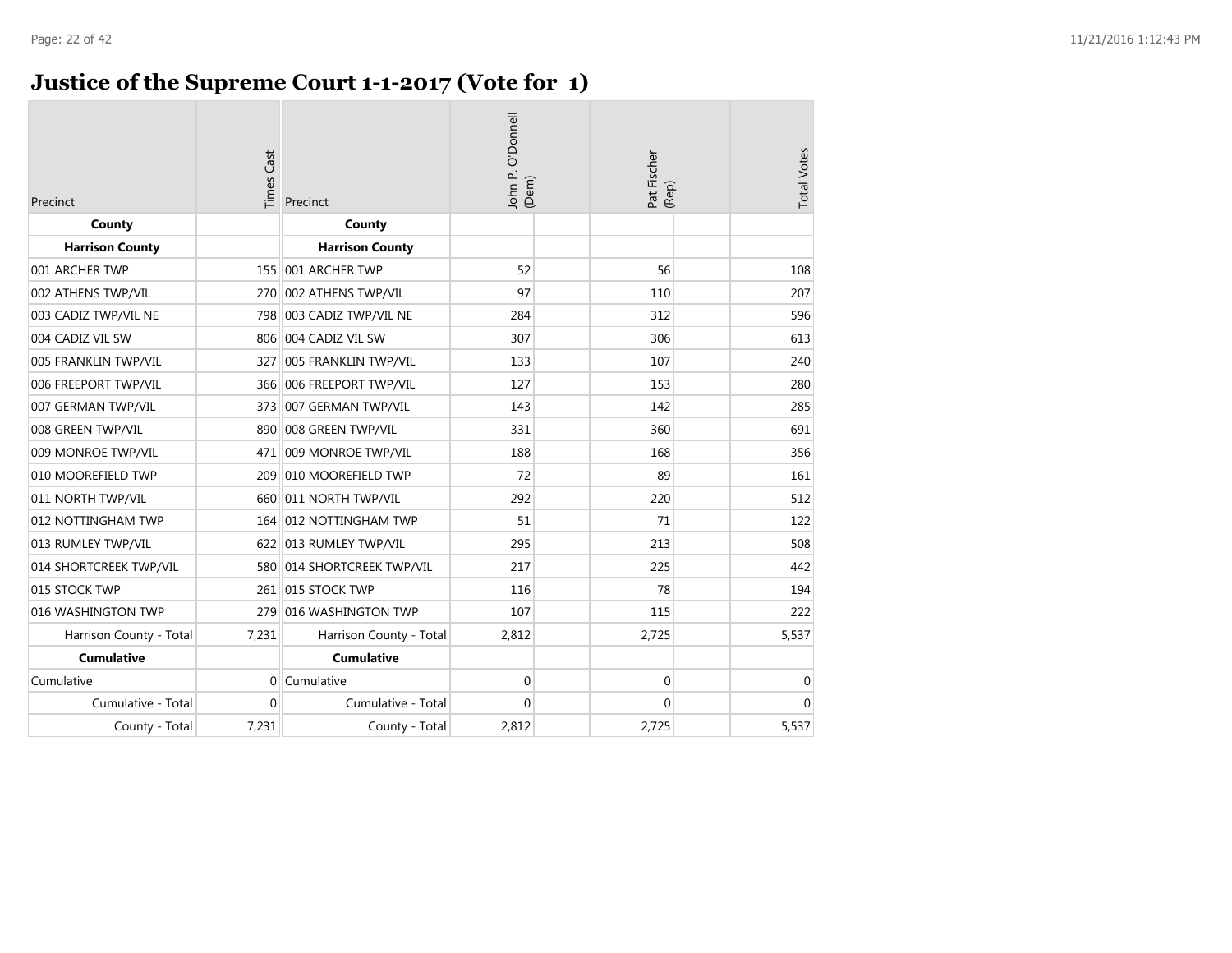### **Justice of the Supreme Court 1-2-2017 (Vote for 1)**

| Precinct                | <b>Times Cast</b> | Precinct                | Cynthia Rice<br>(Dem) | Pat DeWine<br>(Rep) | <b>Total Votes</b> |
|-------------------------|-------------------|-------------------------|-----------------------|---------------------|--------------------|
| County                  |                   | County                  |                       |                     |                    |
| <b>Harrison County</b>  |                   | <b>Harrison County</b>  |                       |                     |                    |
| 001 ARCHER TWP          | 155               | 001 ARCHER TWP          | 42                    | 71                  | 113                |
| 002 ATHENS TWP/VIL      | 270               | 002 ATHENS TWP/VIL      | 94                    | 123                 | 217                |
| 003 CADIZ TWP/VIL NE    | 798               | 003 CADIZ TWP/VIL NE    | 246                   | 369                 | 615                |
| 004 CADIZ VIL SW        | 806               | 004 CADIZ VIL SW        | 250                   | 385                 | 635                |
| 005 FRANKLIN TWP/VIL    | 327               | 005 FRANKLIN TWP/VIL    | 88                    | 168                 | 256                |
| 006 FREEPORT TWP/VIL    | 366               | 006 FREEPORT TWP/VIL    | 95                    | 191                 | 286                |
| 007 GERMAN TWP/VIL      | 3731              | 007 GERMAN TWP/VIL      | 111                   | 185                 | 296                |
| 008 GREEN TWP/VIL       | 890               | 008 GREEN TWP/VIL       | 272                   | 446                 | 718                |
| 009 MONROE TWP/VIL      | 471               | 009 MONROE TWP/VIL      | 117                   | 234                 | 351                |
| 010 MOOREFIELD TWP      | 209               | 010 MOOREFIELD TWP      | 46                    | 119                 | 165                |
| 011 NORTH TWP/VIL       | 660               | 011 NORTH TWP/VIL       | 220                   | 304                 | 524                |
| 012 NOTTINGHAM TWP      | 164               | 012 NOTTINGHAM TWP      | 49                    | 80                  | 129                |
| 013 RUMLEY TWP/VIL      |                   | 622 013 RUMLEY TWP/VIL  | 201                   | 316                 | 517                |
| 014 SHORTCREEK TWP/VIL  | 580               | 014 SHORTCREEK TWP/VIL  | 171                   | 288                 | 459                |
| 015 STOCK TWP           | 261               | 015 STOCK TWP           | 86                    | 124                 | 210                |
| 016 WASHINGTON TWP      | 279               | 016 WASHINGTON TWP      | 70                    | 149                 | 219                |
| Harrison County - Total | 7,231             | Harrison County - Total | 2,158                 | 3,552               | 5,710              |
| <b>Cumulative</b>       |                   | <b>Cumulative</b>       |                       |                     |                    |
| Cumulative              | $\overline{0}$    | Cumulative              | $\boldsymbol{0}$      | $\boldsymbol{0}$    | $\pmb{0}$          |
| Cumulative - Total      | $\mathbf 0$       | Cumulative - Total      | $\mathbf{0}$          | 0                   | $\mathbf{0}$       |
| County - Total          | 7,231             | County - Total          | 2,158                 | 3,552               | 5,710              |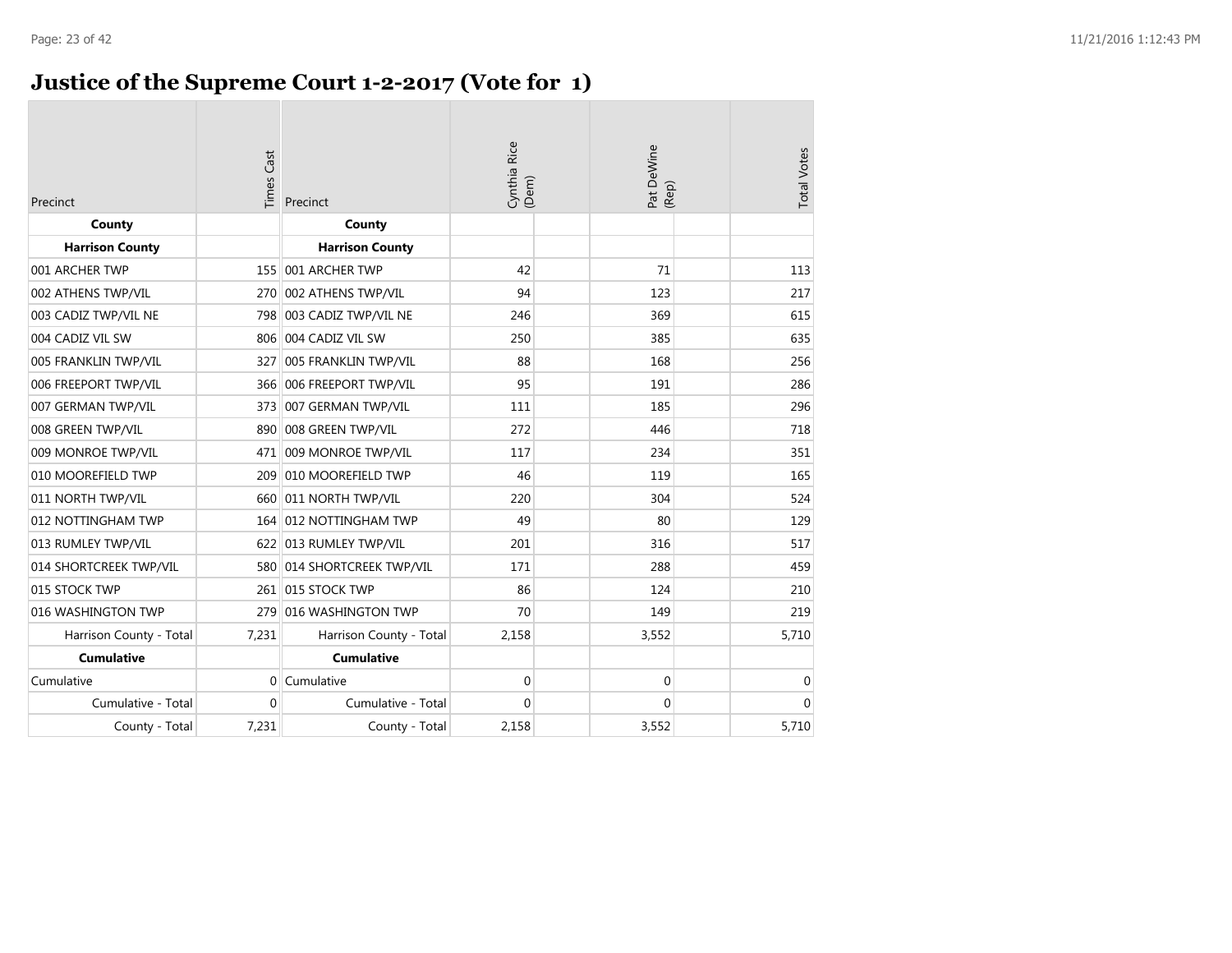### **Judge of the Court of Appeals 7th District 2-9-2017 (Vote for 1)**

| Precinct                | imes Cast | Precinct                   | Gene Donofrio<br>(Dem) | <b>Total Votes</b> |
|-------------------------|-----------|----------------------------|------------------------|--------------------|
| County                  |           | County                     |                        |                    |
| <b>Harrison County</b>  |           | <b>Harrison County</b>     |                        |                    |
| 001 ARCHER TWP          |           | 155 001 ARCHER TWP         | 88                     | 88                 |
| 002 ATHENS TWP/VIL      | 270       | 002 ATHENS TWP/VIL         | 177                    | 177                |
| 003 CADIZ TWP/VIL NE    |           | 798 003 CADIZ TWP/VIL NE   | 487                    | 487                |
| 004 CADIZ VIL SW        |           | 806 004 CADIZ VIL SW       | 495                    | 495                |
| 005 FRANKLIN TWP/VIL    | 327       | 005 FRANKLIN TWP/VIL       | 198                    | 198                |
| 006 FREEPORT TWP/VIL    |           | 366 006 FREEPORT TWP/VIL   | 225                    | 225                |
| 007 GERMAN TWP/VIL      | 373       | 007 GERMAN TWP/VIL         | 213                    | 213                |
| 008 GREEN TWP/VIL       |           | 890 008 GREEN TWP/VIL      | 559                    | 559                |
| 009 MONROE TWP/VIL      |           | 471 009 MONROE TWP/VIL     | 268                    | 268                |
| 010 MOOREFIELD TWP      | 209       | 010 MOOREFIELD TWP         | 120                    | 120                |
| 011 NORTH TWP/VIL       |           | 660 011 NORTH TWP/VIL      | 384                    | 384                |
| 012 NOTTINGHAM TWP      |           | 164 012 NOTTINGHAM TWP     | 87                     | 87                 |
| 013 RUMLEY TWP/VIL      |           | 622 013 RUMLEY TWP/VIL     | 394                    | 394                |
| 014 SHORTCREEK TWP/VIL  |           | 580 014 SHORTCREEK TWP/VIL | 365                    | 365                |
| 015 STOCK TWP           |           | 261 015 STOCK TWP          | 160                    | 160                |
| 016 WASHINGTON TWP      | 279       | 016 WASHINGTON TWP         | 171                    | 171                |
| Harrison County - Total | 7,231     | Harrison County - Total    | 4,391                  | 4,391              |
| <b>Cumulative</b>       |           | <b>Cumulative</b>          |                        |                    |
| Cumulative              | $\Omega$  | Cumulative                 | $\mathbf{0}$           | $\mathbf 0$        |
| Cumulative - Total      | $\Omega$  | Cumulative - Total         | $\Omega$               | $\Omega$           |
| County - Total          | 7,231     | County - Total             | 4,391                  | 4,391              |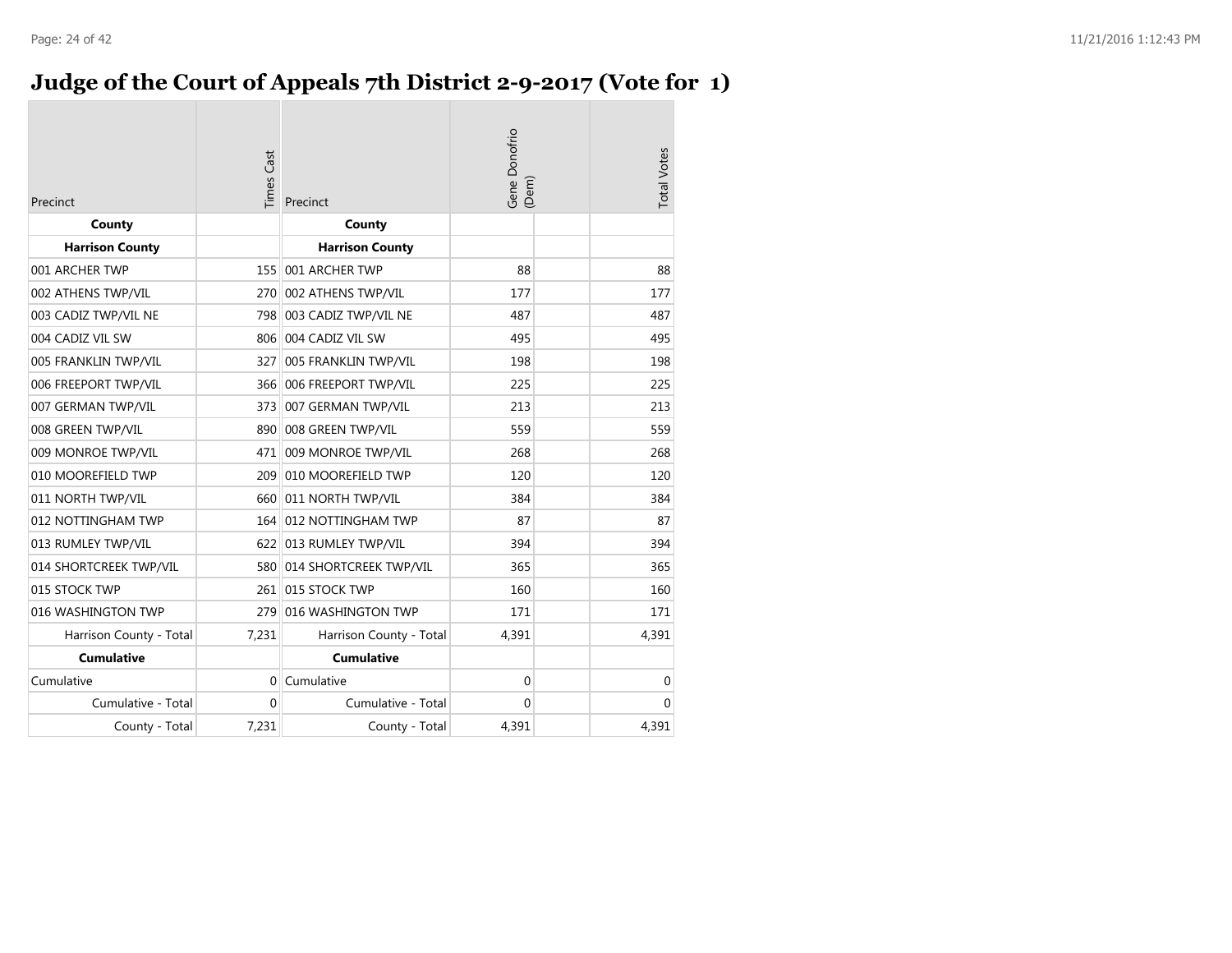### **Jewett Village Additional Police Tax (Vote for 1)**

| Precinct                | Cast<br>Times | Precinct                | <b>N3T</b><br>TAX<br>Ï<br>FOR | TAX<br>ΞH<br>AGAINST<br>LEVY | <b>Total Votes</b> |
|-------------------------|---------------|-------------------------|-------------------------------|------------------------------|--------------------|
| County                  |               | County                  |                               |                              |                    |
| <b>Harrison County</b>  |               | <b>Harrison County</b>  |                               |                              |                    |
| 013 RUMLEY TWP/VIL      | 263           | 013 RUMLEY TWP/VIL      | 95                            | 164                          | 259                |
| Harrison County - Total | 263           | Harrison County - Total | 95                            | 164                          | 259                |
| <b>Cumulative</b>       |               | <b>Cumulative</b>       |                               |                              |                    |
| Cumulative              | $\Omega$      | Cumulative              | $\Omega$                      | $\Omega$                     |                    |
| Cumulative - Total      | 0             | Cumulative - Total      | $\Omega$                      | $\Omega$                     |                    |
| County - Total          | 263           | County - Total          | 95                            | 164                          | 259                |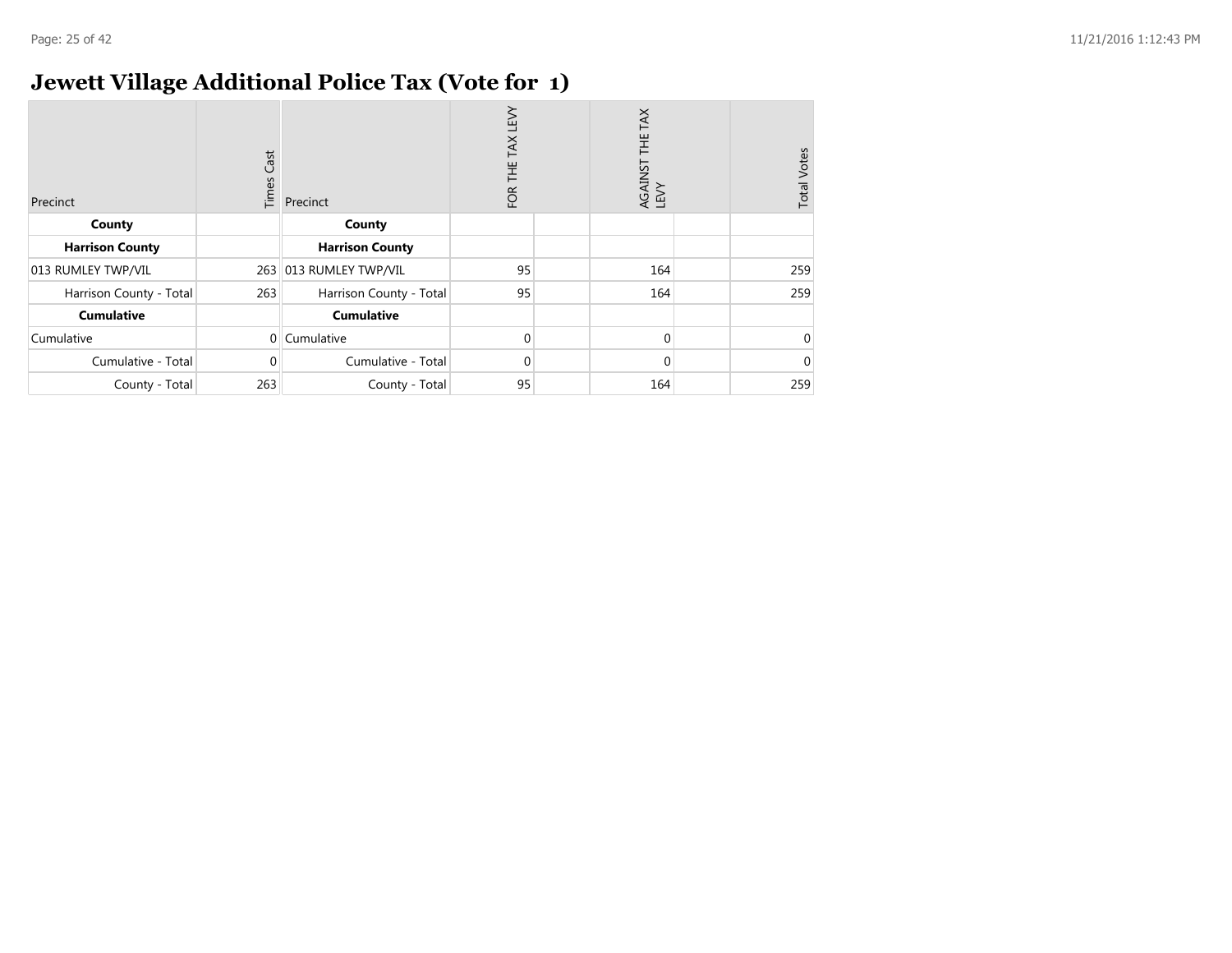### **Bowerston Village Additional Park Levy (Vote for 1)**

| Precinct                | Cast<br>Times | Precinct                | LEVY<br>TAX<br>Ï<br>FOR | THE TAX<br>AGAINST<br>LEVY | <b>Total Votes</b> |
|-------------------------|---------------|-------------------------|-------------------------|----------------------------|--------------------|
| County                  |               | County                  |                         |                            |                    |
| <b>Harrison County</b>  |               | <b>Harrison County</b>  |                         |                            |                    |
| 009 MONROE TWP/VIL      | 133           | 009 MONROE TWP/VIL      | 63                      | 60                         | 123                |
| Harrison County - Total | 133           | Harrison County - Total | 63                      | 60                         | 123                |
| <b>Cumulative</b>       |               | <b>Cumulative</b>       |                         |                            |                    |
| Cumulative              | $\Omega$      | Cumulative              | $\Omega$                | 0                          |                    |
| Cumulative - Total      | 0             | Cumulative - Total      | $\Omega$                | 0                          |                    |
| County - Total          | 133           | County - Total          | 63                      | 60                         | 123                |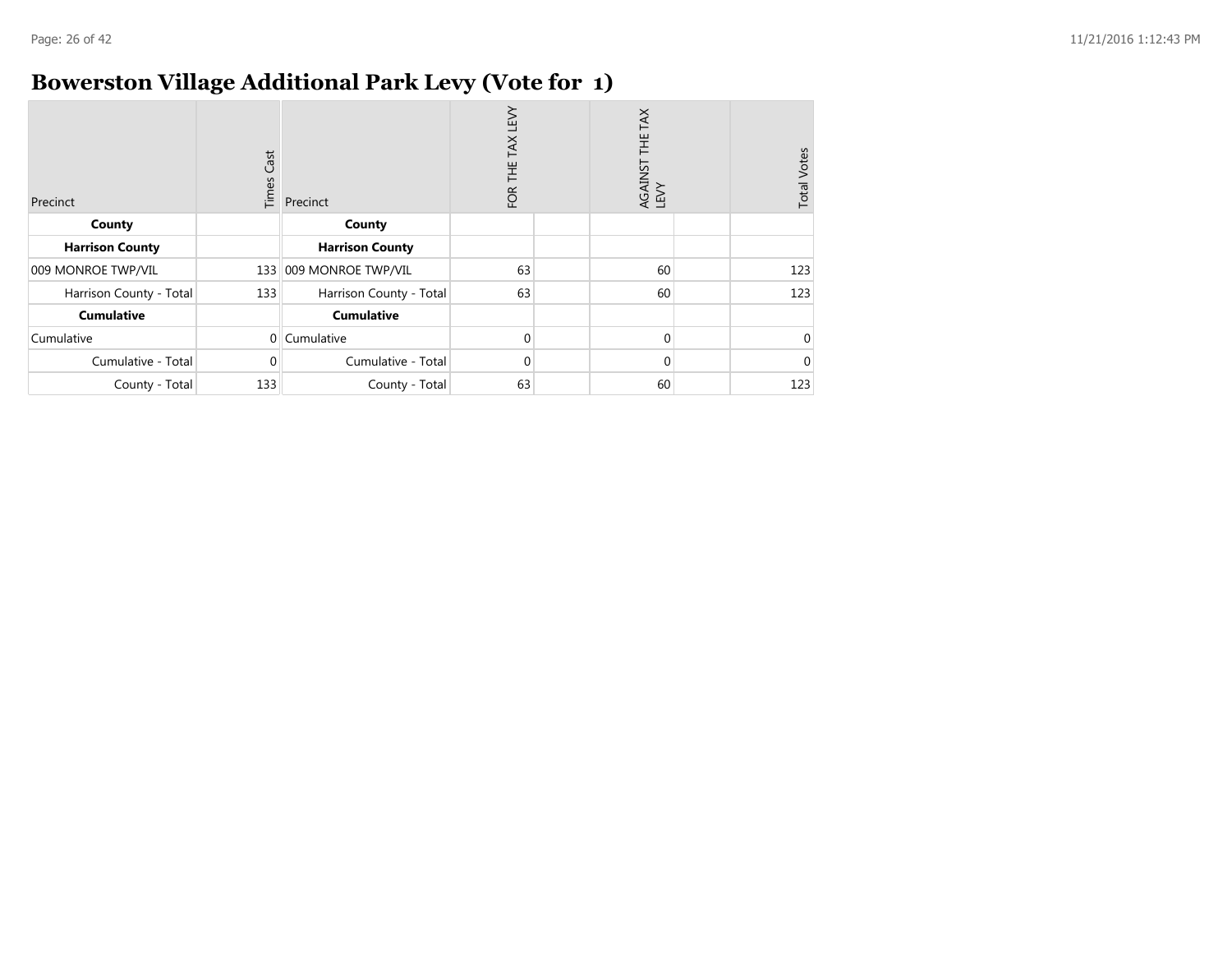### **Adena Village Additional Police Levy (Vote for 1)**

| Precinct                | Cast<br>Times | Precinct                | <b>N3T</b><br>TAX<br>芒<br>FOR | THE TAX<br>AGAINST<br>LEVY | <b>Total Votes</b> |
|-------------------------|---------------|-------------------------|-------------------------------|----------------------------|--------------------|
| County                  |               | County                  |                               |                            |                    |
| <b>Harrison County</b>  |               | <b>Harrison County</b>  |                               |                            |                    |
| 014 SHORTCREEK TWP/VIL  | 100           | 014 SHORTCREEK TWP/VIL  | 45                            | 49                         | 94                 |
| Harrison County - Total | 100           | Harrison County - Total | 45                            | 49                         | 94                 |
| <b>Cumulative</b>       |               | <b>Cumulative</b>       |                               |                            |                    |
| Cumulative              | $\Omega$      | Cumulative              | $\Omega$                      | $\Omega$                   |                    |
| Cumulative - Total      | 0             | Cumulative - Total      | $\Omega$                      | $\Omega$                   |                    |
| County - Total          | 100           | County - Total          | 45                            | 49                         | 94                 |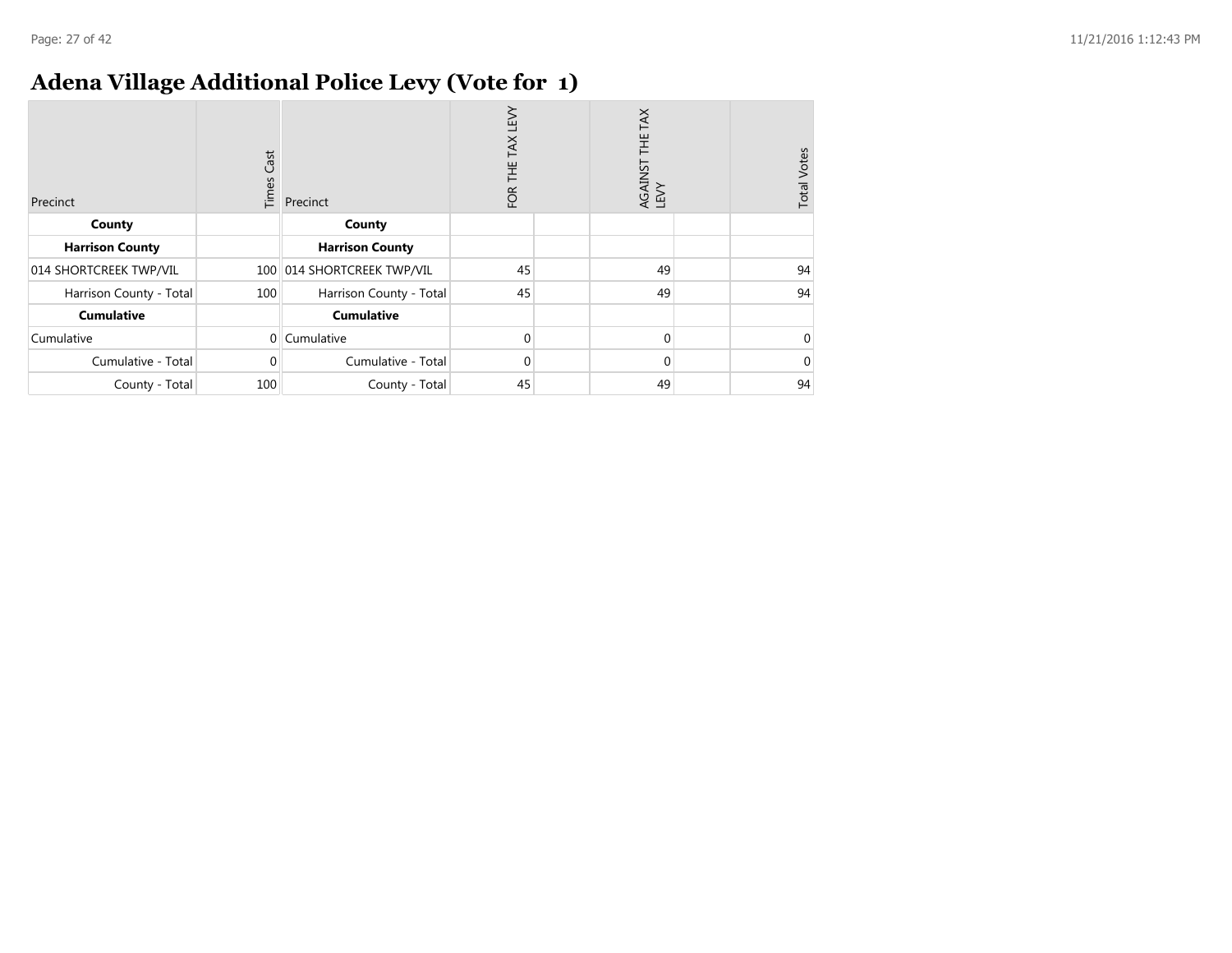### **Cadiz Township Cemetery Maintenance Renewal Tax (Vote for 1)**

| Precinct                | Cast<br>Times  | Precinct                | LEVY<br>TAX<br>FOR THE | THE TAX<br>AGAINST 1<br>LEVY | <b>Total Votes</b> |
|-------------------------|----------------|-------------------------|------------------------|------------------------------|--------------------|
| County                  |                | County                  |                        |                              |                    |
| <b>Harrison County</b>  |                | <b>Harrison County</b>  |                        |                              |                    |
| 003 CADIZ TWP/VIL NE    | 798            | 003 CADIZ TWP/VIL NE    | 531                    | 230                          | 761                |
| 004 CADIZ VIL SW        | 806            | 004 CADIZ VIL SW        | 524                    | 242                          | 766                |
| Harrison County - Total | 1,604          | Harrison County - Total | 1,055                  | 472                          | 1,527              |
| <b>Cumulative</b>       |                | <b>Cumulative</b>       |                        |                              |                    |
| Cumulative              | $\overline{0}$ | Cumulative              | 0                      | $\mathbf 0$                  |                    |
| Cumulative - Total      | 0              | Cumulative - Total      | $\Omega$               | $\mathbf 0$                  |                    |
| County - Total          | 1,604          | County - Total          | 1,055                  | 472                          | 1,527              |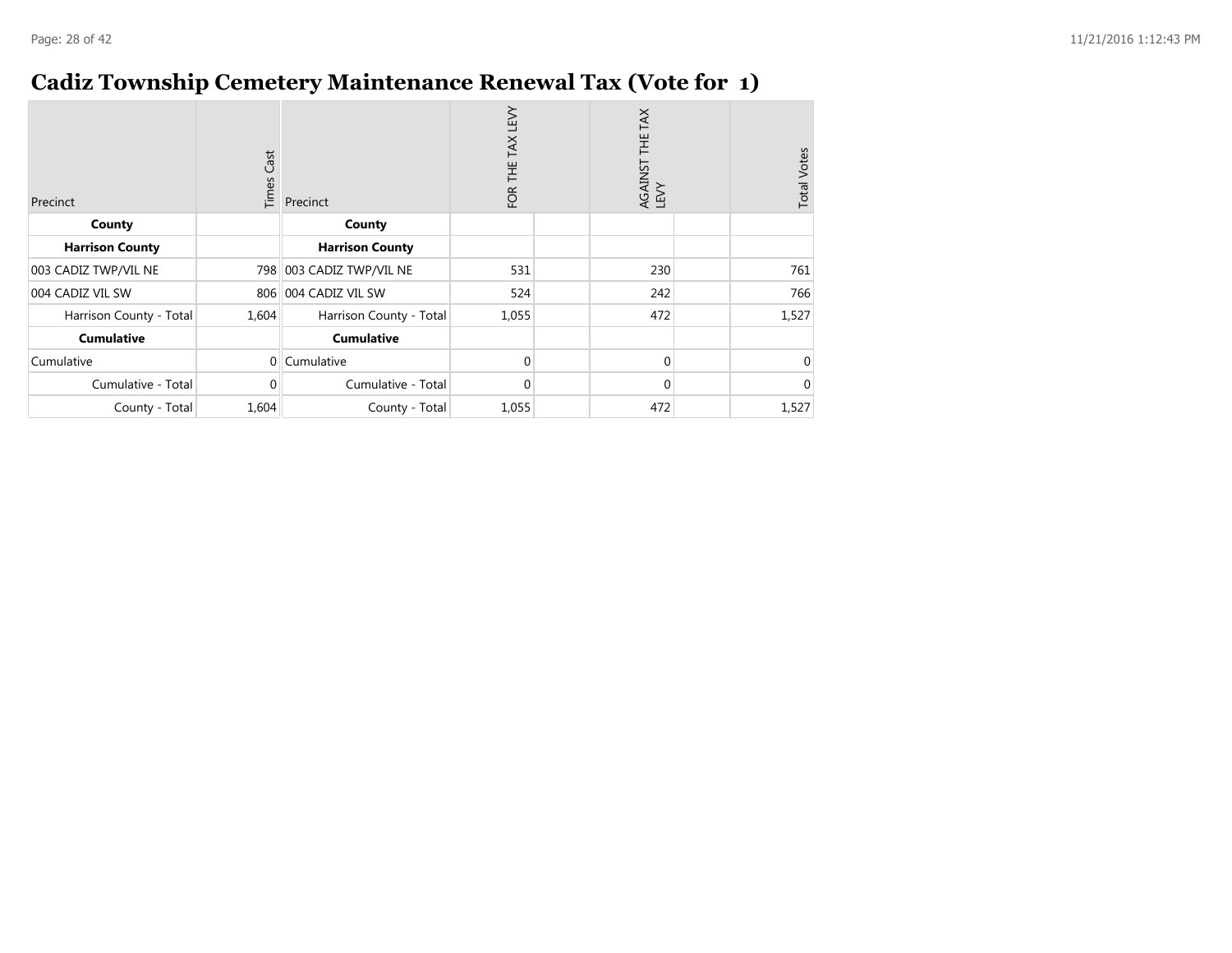### **German Township General Road Construction Renewal Tax (Vote for 1)**

| Precinct                | Cast<br>Times | Precinct                | Σ<br>ΕM<br>TAX<br>Ë<br>FOR | THE TAX<br>AGAINST<br>LEVY | <b>Total Votes</b> |
|-------------------------|---------------|-------------------------|----------------------------|----------------------------|--------------------|
| County                  |               | County                  |                            |                            |                    |
| <b>Harrison County</b>  |               | <b>Harrison County</b>  |                            |                            |                    |
| 007 GERMAN TWP/VIL      | 373           | 007 GERMAN TWP/VIL      | 224                        | 130                        | 354                |
| Harrison County - Total | 373           | Harrison County - Total | 224                        | 130                        | 354                |
| <b>Cumulative</b>       |               | <b>Cumulative</b>       |                            |                            |                    |
| Cumulative              | $\Omega$      | Cumulative              | $\Omega$                   | $\Omega$                   |                    |
| Cumulative - Total      | $\Omega$      | Cumulative - Total      | $\Omega$                   | $\Omega$                   |                    |
| County - Total          | 373           | County - Total          | 224                        | 130                        | 354                |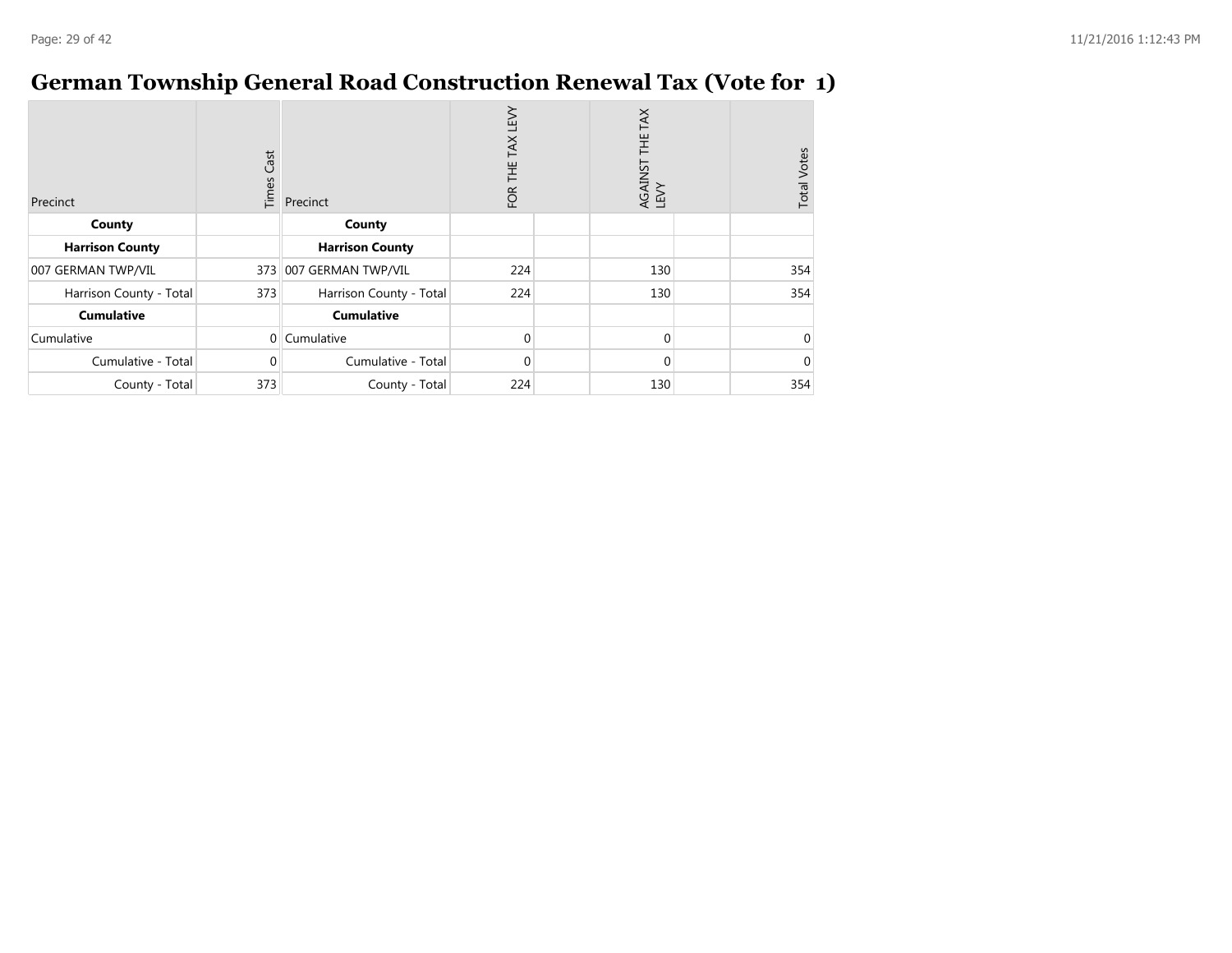### **Green Township Cemetery Maintenance Renewal Tax (Vote for 1)**

| Precinct                | Cast<br>Times | Precinct                | LEVY<br>TAX<br>Ï<br>FOR | AGAINST THE TAX<br>LEVY | <b>Total Votes</b> |
|-------------------------|---------------|-------------------------|-------------------------|-------------------------|--------------------|
| County                  |               | County                  |                         |                         |                    |
| <b>Harrison County</b>  |               | <b>Harrison County</b>  |                         |                         |                    |
| 008 GREEN TWP/VIL       | 890           | 008 GREEN TWP/VIL       | 556                     | 294                     | 850                |
| Harrison County - Total | 890           | Harrison County - Total | 556                     | 294                     | 850                |
| <b>Cumulative</b>       |               | <b>Cumulative</b>       |                         |                         |                    |
| Cumulative              | $\Omega$      | Cumulative              | $\Omega$                | $\Omega$                |                    |
| Cumulative - Total      | 0             | Cumulative - Total      | $\Omega$                | $\Omega$                |                    |
| County - Total          | 890           | County - Total          | 556                     | 294                     | 850                |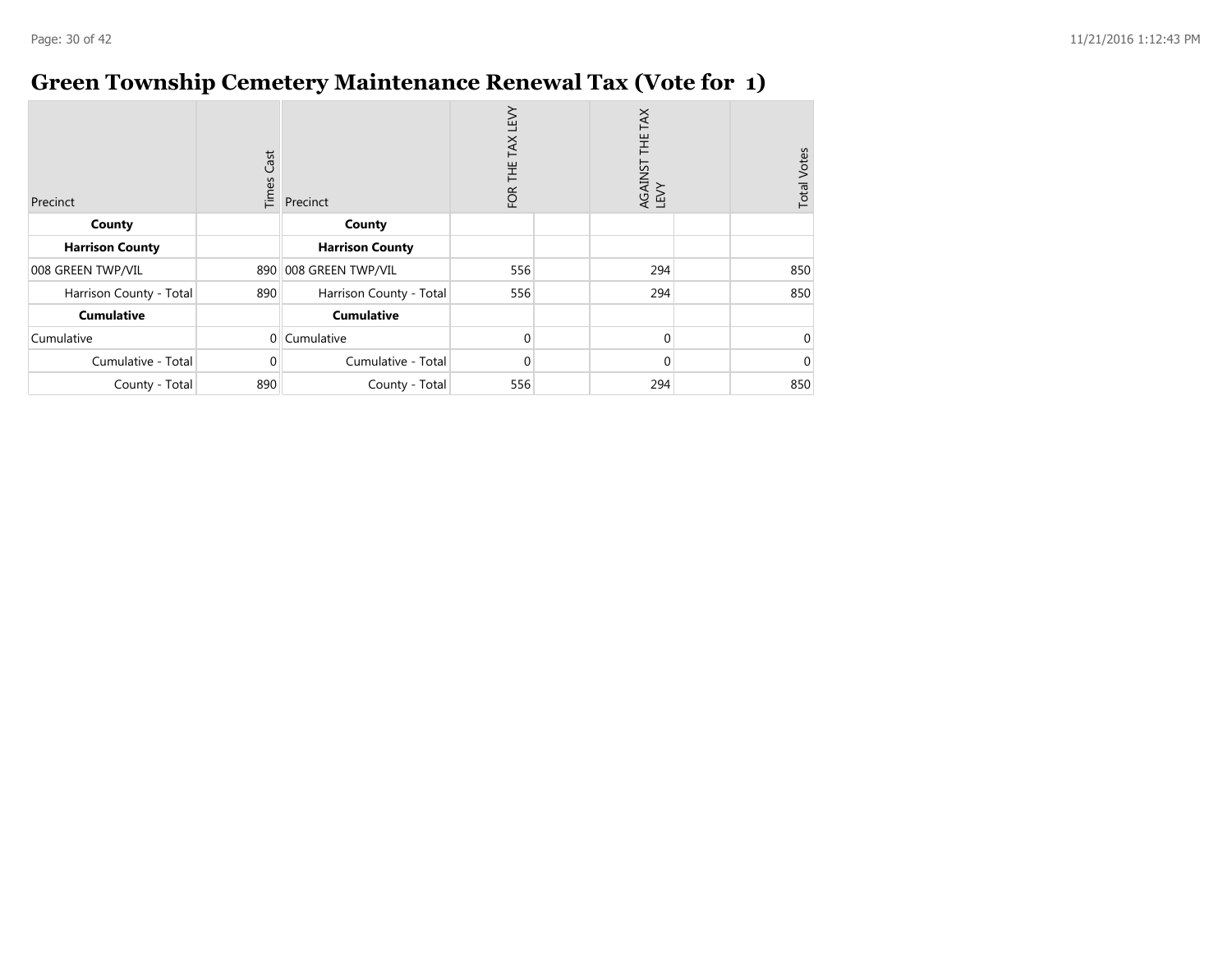### **Monroe Township Fire Renewal Tax (1 mill) (Vote for 1)**

| Precinct                | Cast<br>Times | Precinct                | TEN<br>TAX<br>Ë<br>FOR | TAX<br>…<br>王<br>AGAINST<br>LEVY | <b>Total Votes</b> |
|-------------------------|---------------|-------------------------|------------------------|----------------------------------|--------------------|
| County                  |               | County                  |                        |                                  |                    |
| <b>Harrison County</b>  |               | <b>Harrison County</b>  |                        |                                  |                    |
| 009 MONROE TWP/VIL      | 471           | 009 MONROE TWP/VIL      | 330                    | 111                              | 441                |
| Harrison County - Total | 471           | Harrison County - Total | 330                    | 111                              | 441                |
| <b>Cumulative</b>       |               | <b>Cumulative</b>       |                        |                                  |                    |
| Cumulative              | $\Omega$      | Cumulative              | $\Omega$               | $\Omega$                         |                    |
| Cumulative - Total      | 0             | Cumulative - Total      | $\Omega$               | $\Omega$                         |                    |
| County - Total          | 471           | County - Total          | 330                    | 111                              | 441                |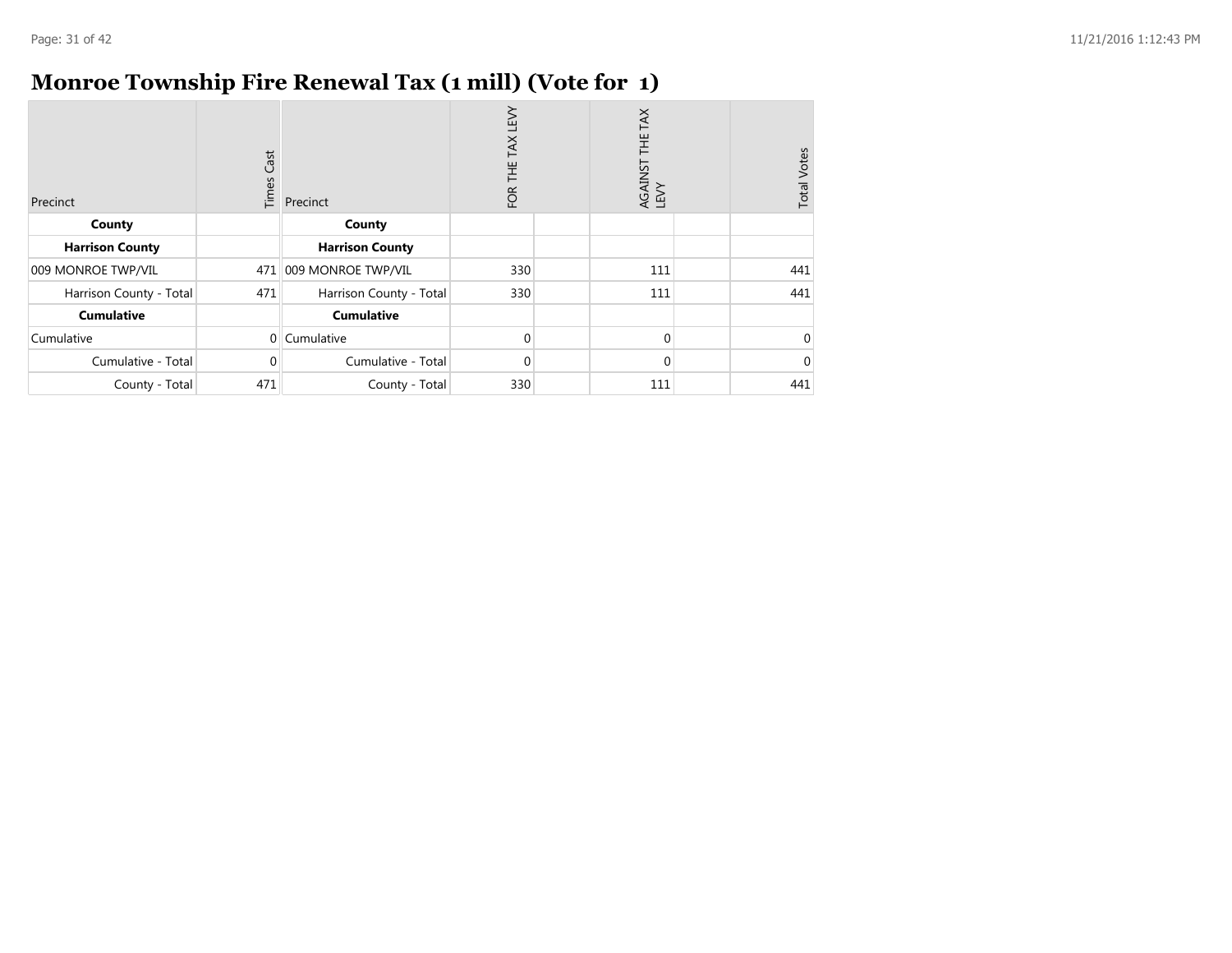### **Monroe Township Fire Renewal Tax (0.5 mill) (Vote for 1)**

| Precinct                | Cast<br>Times | Precinct                | LEVY<br>TAX<br>岂<br>FOR | THE TAX<br>AGAINST<br>LEVY | <b>Total Votes</b> |
|-------------------------|---------------|-------------------------|-------------------------|----------------------------|--------------------|
| County                  |               | County                  |                         |                            |                    |
| <b>Harrison County</b>  |               | <b>Harrison County</b>  |                         |                            |                    |
| 009 MONROE TWP/VIL      | 471           | 009 MONROE TWP/VIL      | 330                     | 103                        | 433                |
| Harrison County - Total | 471           | Harrison County - Total | 330                     | 103                        | 433                |
| <b>Cumulative</b>       |               | <b>Cumulative</b>       |                         |                            |                    |
| Cumulative              | $\Omega$      | Cumulative              | $\Omega$                | $\Omega$                   |                    |
| Cumulative - Total      | 0             | Cumulative - Total      | $\Omega$                | $\Omega$                   |                    |
| County - Total          | 471           | County - Total          | 330                     | 103                        | 433                |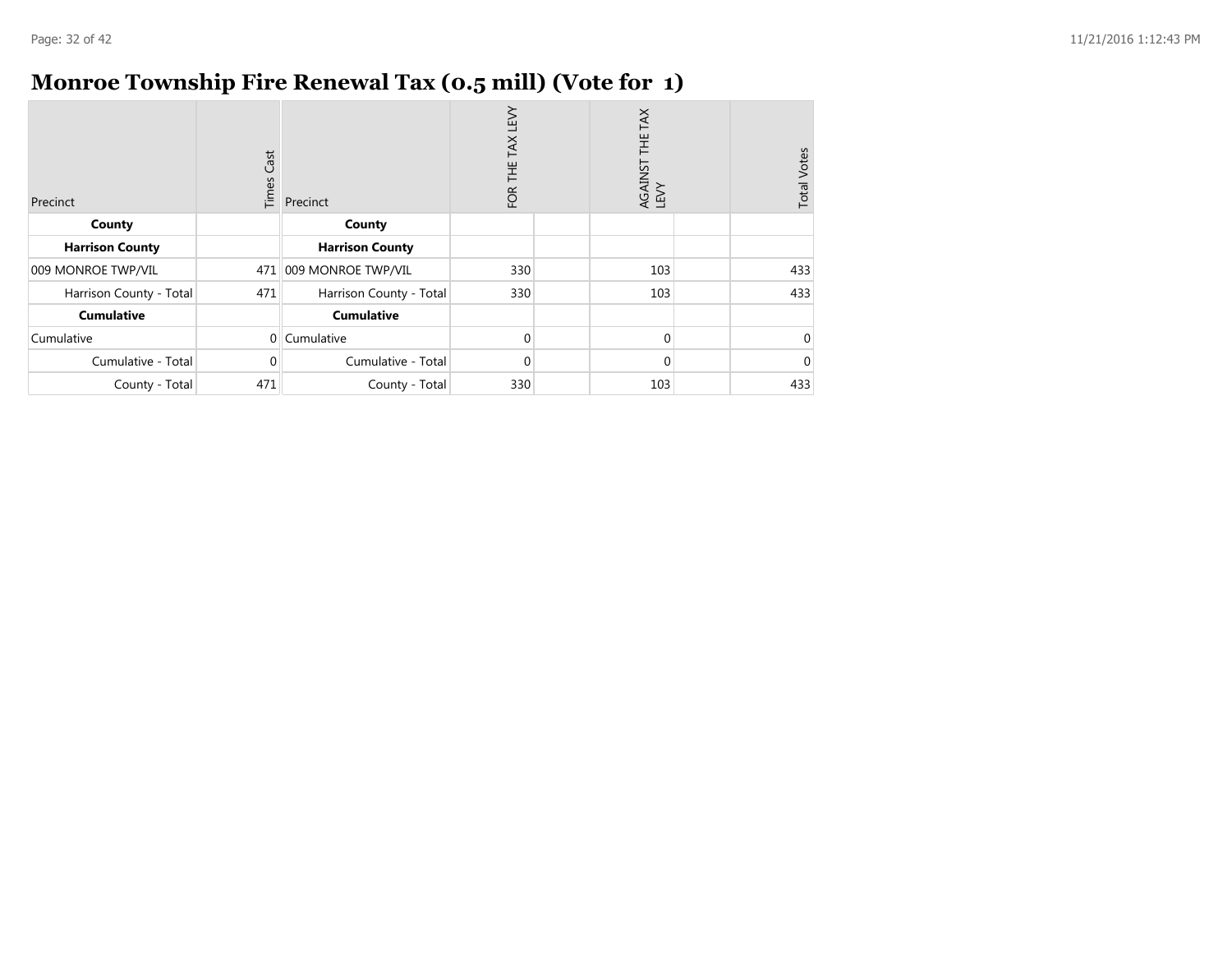### **Monroe Township Fire Renewal Tax (0.5 mill) (Vote for 1)**

| Precinct                | Cast<br>Times | Precinct                | LEVY<br>TAX<br>岂<br>FOR | THE TAX<br>AGAINST<br>LEVY | <b>Total Votes</b> |
|-------------------------|---------------|-------------------------|-------------------------|----------------------------|--------------------|
| County                  |               | County                  |                         |                            |                    |
| <b>Harrison County</b>  |               | <b>Harrison County</b>  |                         |                            |                    |
| 009 MONROE TWP/VIL      | 471           | 009 MONROE TWP/VIL      | 312                     | 118                        | 430                |
| Harrison County - Total | 471           | Harrison County - Total | 312                     | 118                        | 430                |
| <b>Cumulative</b>       |               | <b>Cumulative</b>       |                         |                            |                    |
| Cumulative              | $\Omega$      | Cumulative              | $\Omega$                | $\Omega$                   |                    |
| Cumulative - Total      | 0             | Cumulative - Total      | $\Omega$                | $\Omega$                   |                    |
| County - Total          | 471           | County - Total          | 312                     | 118                        | 430                |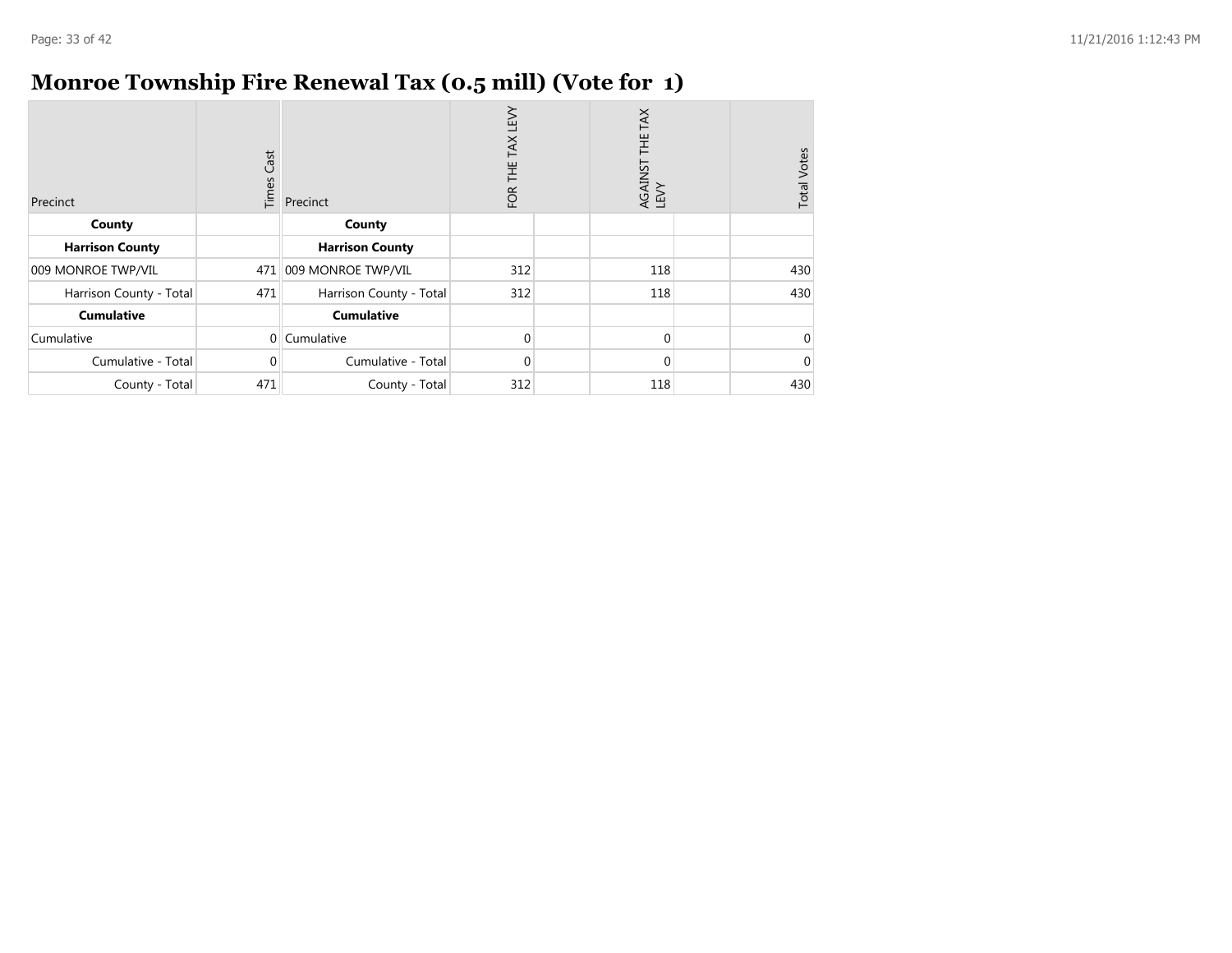### **North Township Cemetery Maintenance Renewal Tax (Vote for 1)**

| Precinct                | Cast<br>Times | Precinct                | LEVY<br>TAX<br>Ï<br>FOR | AGAINST THE TAX<br>LEVY | <b>Total Votes</b> |
|-------------------------|---------------|-------------------------|-------------------------|-------------------------|--------------------|
| County                  |               | County                  |                         |                         |                    |
| <b>Harrison County</b>  |               | <b>Harrison County</b>  |                         |                         |                    |
| 011 NORTH TWP/VIL       | 660           | 011 NORTH TWP/VIL       | 395                     | 236                     | 631                |
| Harrison County - Total | 660           | Harrison County - Total | 395                     | 236                     | 631                |
| <b>Cumulative</b>       |               | <b>Cumulative</b>       |                         |                         |                    |
| Cumulative              | $\Omega$      | Cumulative              | $\Omega$                | $\Omega$                |                    |
| Cumulative - Total      | 0             | Cumulative - Total      | $\Omega$                | $\Omega$                |                    |
| County - Total          | 660           | County - Total          | 395                     | 236                     | 631                |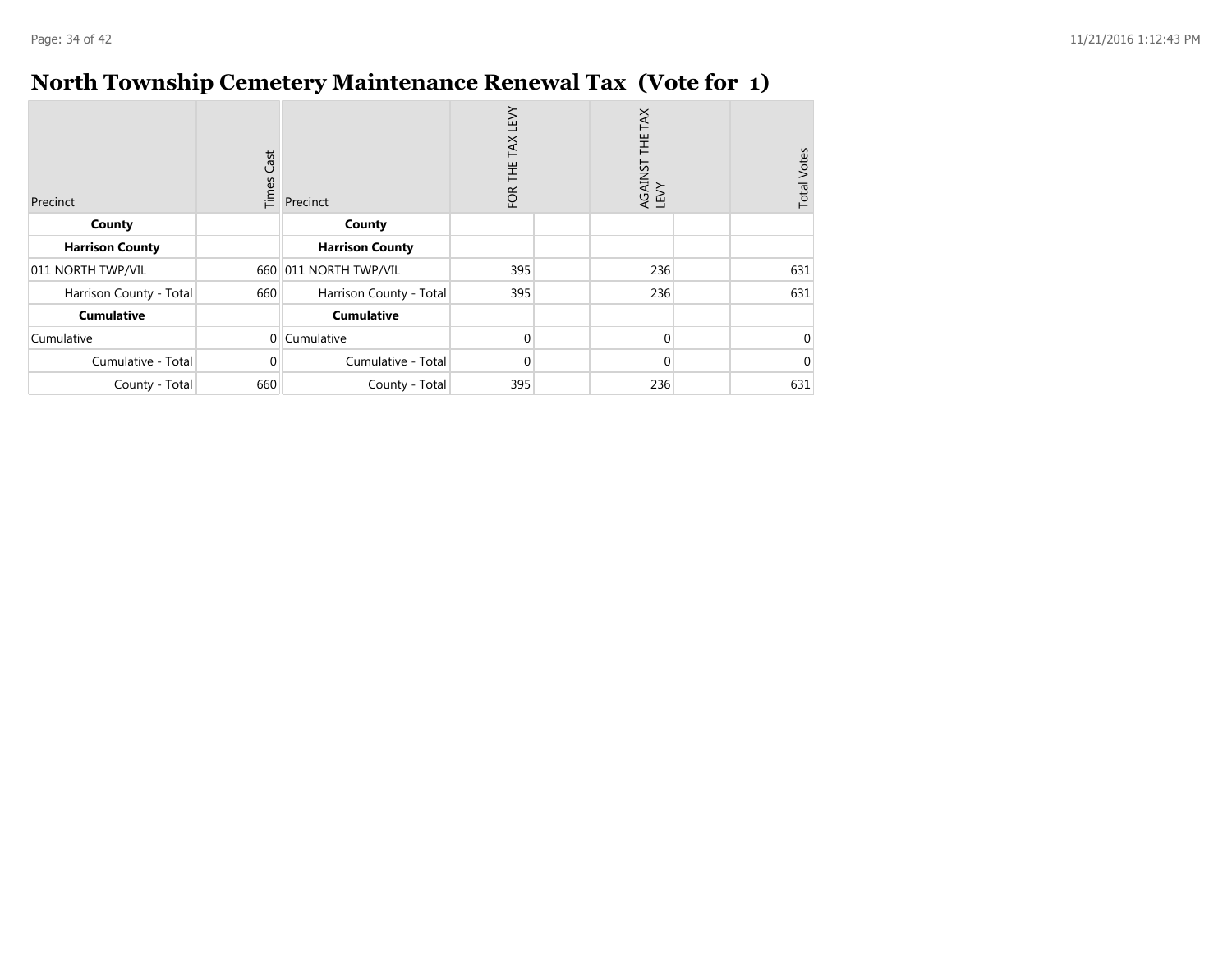### **Shortcreek Fire Protection Renewal Tax (Vote for 1)**

| Precinct                | Cast<br>Times  | Precinct                | LEVY<br>TAX<br>Ë<br>FOR | TAX<br>THE<br>T<br>AGAINST<br>LEVY | <b>Total Votes</b> |
|-------------------------|----------------|-------------------------|-------------------------|------------------------------------|--------------------|
| County                  |                | County                  |                         |                                    |                    |
| <b>Harrison County</b>  |                | <b>Harrison County</b>  |                         |                                    |                    |
| 014 SHORTCREEK TWP/VIL  | 580            | 014 SHORTCREEK TWP/VIL  | 343                     | 197                                | 540                |
| Harrison County - Total | 580            | Harrison County - Total | 343                     | 197                                | 540                |
| <b>Cumulative</b>       |                | <b>Cumulative</b>       |                         |                                    |                    |
| Cumulative              | $\overline{0}$ | Cumulative              | $\Omega$                | $\Omega$                           |                    |
| Cumulative - Total      | $\Omega$       | Cumulative - Total      | $\Omega$                | $\Omega$                           |                    |
| County - Total          | 580            | County - Total          | 343                     | 197                                | 540                |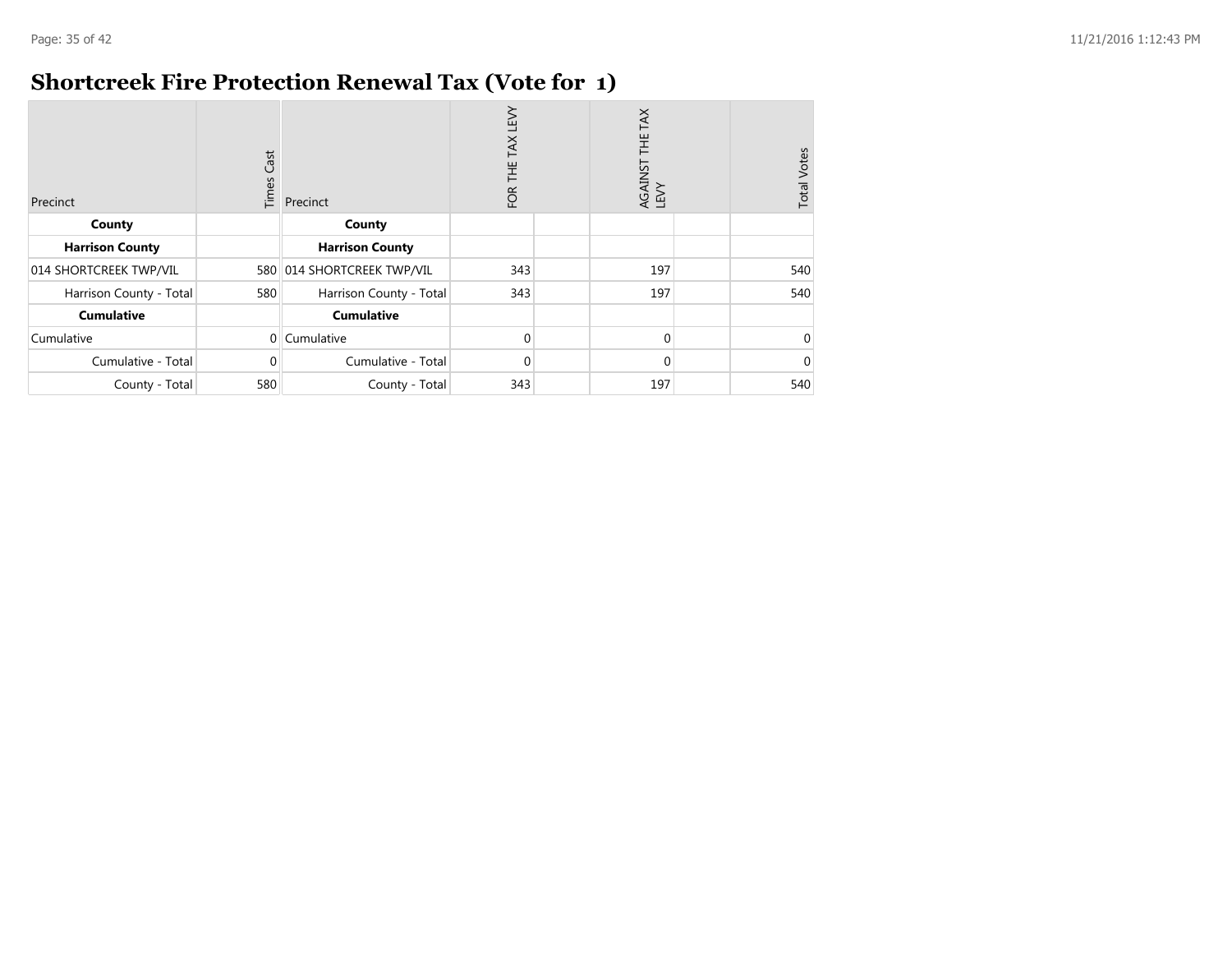### **Rumley Township Additional Construction Levy (Vote for 1)**

| Precinct                | Cast<br>Times | Precinct                | <b>N3T</b><br>TAX<br>Ï<br>FOR | TAX<br>HE<br>AGAINST<br>LEVY | <b>Total Votes</b> |
|-------------------------|---------------|-------------------------|-------------------------------|------------------------------|--------------------|
| County                  |               | County                  |                               |                              |                    |
| <b>Harrison County</b>  |               | <b>Harrison County</b>  |                               |                              |                    |
| 013 RUMLEY TWP/VIL      | 359           | 013 RUMLEY TWP/VIL      | 158                           | 186                          | 344                |
| Harrison County - Total | 359           | Harrison County - Total | 158                           | 186                          | 344                |
| <b>Cumulative</b>       |               | <b>Cumulative</b>       |                               |                              |                    |
| Cumulative              | $\Omega$      | Cumulative              | $\Omega$                      | 0                            |                    |
| Cumulative - Total      | 0             | Cumulative - Total      | $\Omega$                      | 0                            |                    |
| County - Total          | 359           | County - Total          | 158                           | 186                          | 344                |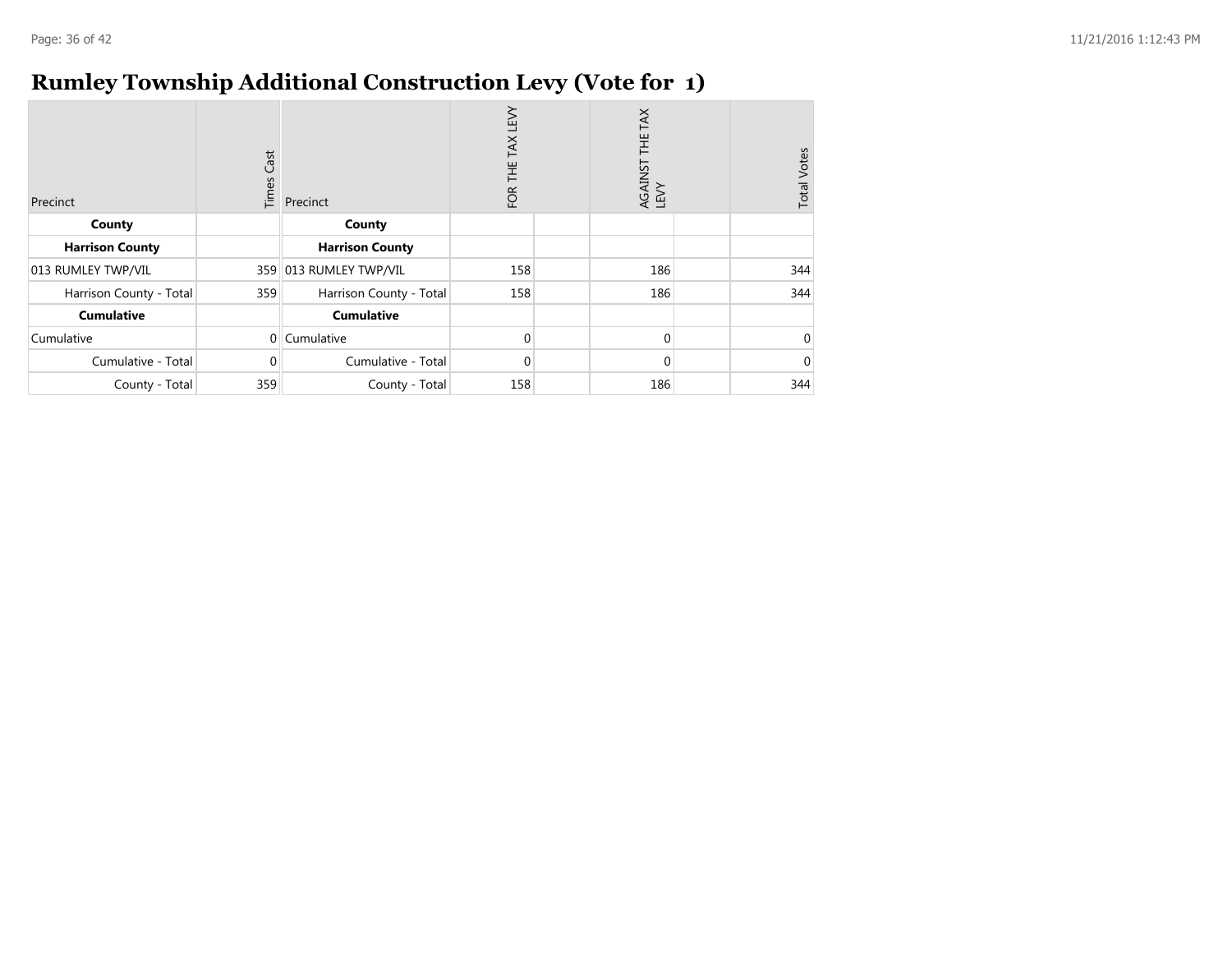### **Jefferson County JVS Levy (Vote for 1)**

| Precinct                | Cast<br>Times  | Precinct                | TEV<br><b>TAX</b><br>FOR THE | AGAINST THE TAX<br>LEVY | <b>Total Votes</b> |
|-------------------------|----------------|-------------------------|------------------------------|-------------------------|--------------------|
| County                  |                | County                  |                              |                         |                    |
| <b>Harrison County</b>  |                | <b>Harrison County</b>  |                              |                         |                    |
| 007 GERMAN TWP/VIL      | 41             | 007 GERMAN TWP/VIL      | 27                           | 13                      | 40                 |
| 008 GREEN TWP/VIL       | $\overline{2}$ | 008 GREEN TWP/VIL       | 0                            | 2                       | 2                  |
| 014 SHORTCREEK TWP/VIL  | 433            | 014 SHORTCREEK TWP/VIL  | 218                          | 180                     | 398                |
| Harrison County - Total | 476            | Harrison County - Total | 245                          | 195                     | 440                |
| <b>Cumulative</b>       |                | <b>Cumulative</b>       |                              |                         |                    |
| Cumulative              | $\overline{0}$ | Cumulative              | 0                            | $\mathbf 0$             | 0                  |
| Cumulative - Total      | 0              | Cumulative - Total      | 0                            | $\mathbf 0$             |                    |
| County - Total          | 476            | County - Total          | 245                          | 195                     | 440                |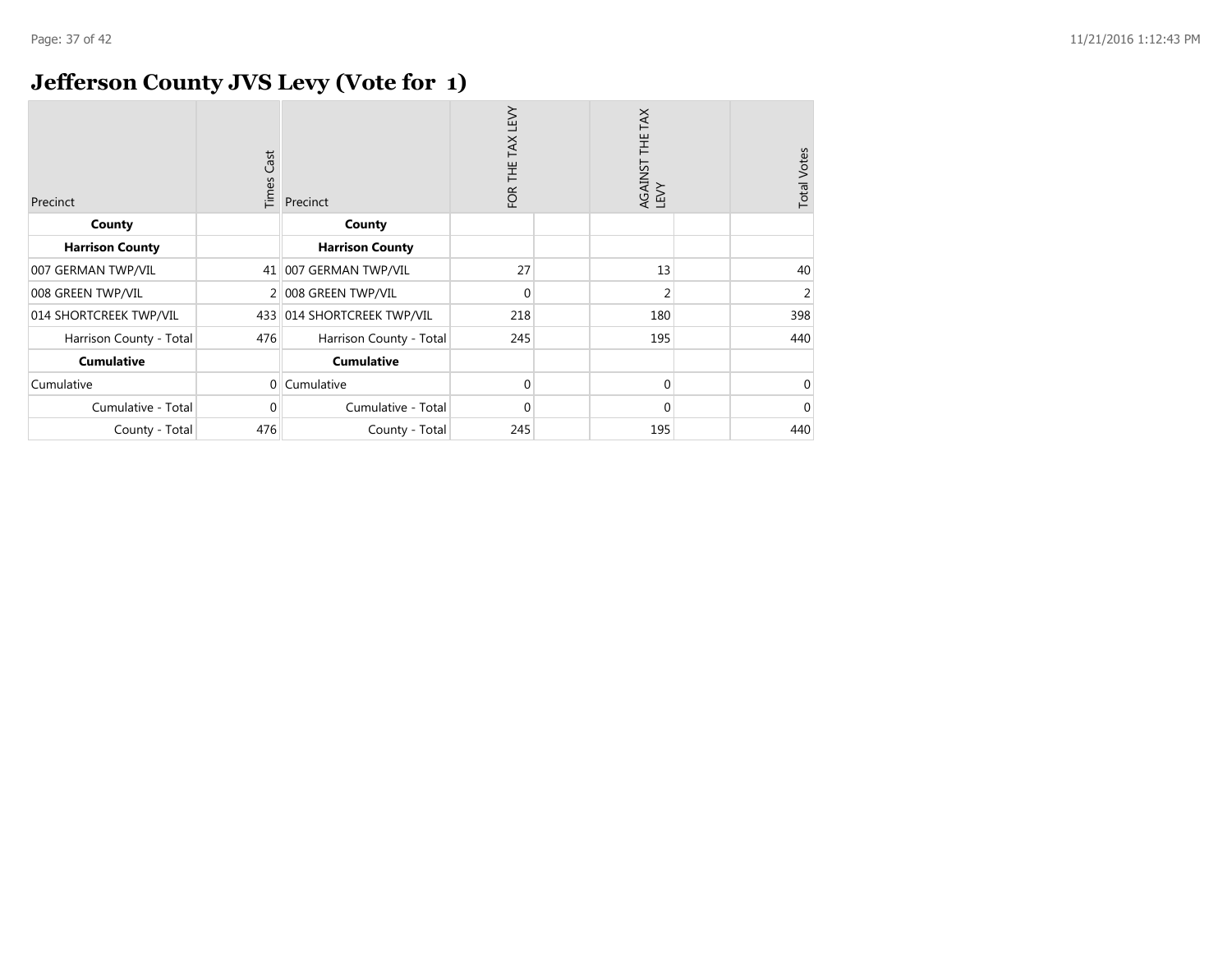### **Shortcreek Fire Levy (Vote for 1)**

| Precinct                | Cast<br>Times | Precinct                | <b>N3T</b><br>TAX<br>Ϊ<br>FOR | THE TAX<br>AGAINST<br>LEVY | <b>Total Votes</b> |
|-------------------------|---------------|-------------------------|-------------------------------|----------------------------|--------------------|
| County                  |               | County                  |                               |                            |                    |
| <b>Harrison County</b>  |               | <b>Harrison County</b>  |                               |                            |                    |
| 014 SHORTCREEK TWP/VIL  | 100           | 014 SHORTCREEK TWP/VIL  | 38                            | 55                         | 93                 |
| Harrison County - Total | 100           | Harrison County - Total | 38                            | 55                         | 93                 |
| <b>Cumulative</b>       |               | <b>Cumulative</b>       |                               |                            |                    |
| Cumulative              | $\Omega$      | Cumulative              | $\Omega$                      | $\Omega$                   | 0                  |
| Cumulative - Total      | 0             | Cumulative - Total      | $\Omega$                      | $\Omega$                   | 0                  |
| County - Total          | 100           | County - Total          | 38                            | 55                         | 93                 |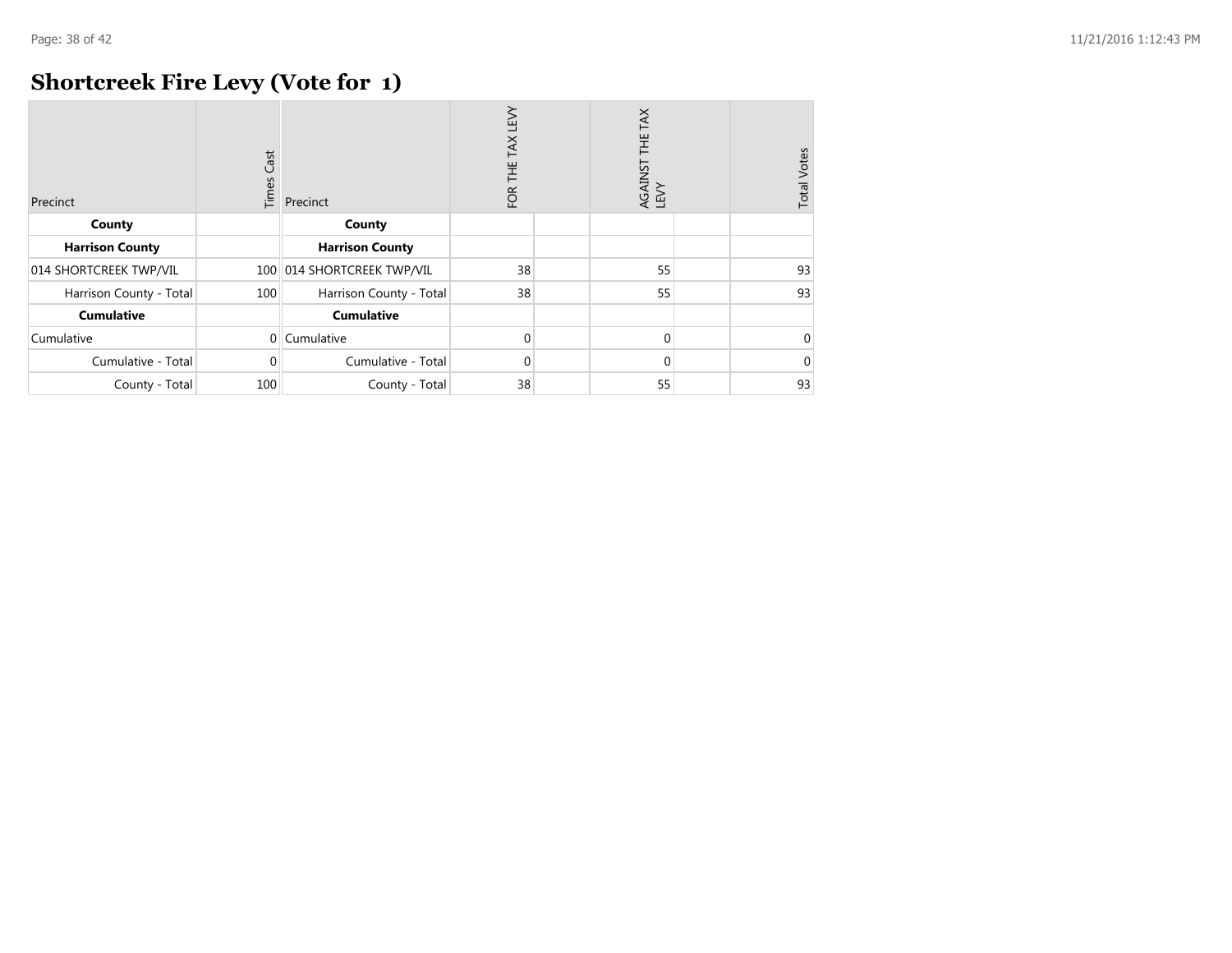### **Ja-Lins Carryout Local Liquor Option (Vote for 1)**

| Precinct                | Cast<br>Times  | Precinct                | XES      | $\frac{1}{2}$ | <b>Total Votes</b> |
|-------------------------|----------------|-------------------------|----------|---------------|--------------------|
| County                  |                | County                  |          |               |                    |
| <b>Harrison County</b>  |                | <b>Harrison County</b>  |          |               |                    |
| 013 RUMLEY TWP/VIL      |                | 622 013 RUMLEY TWP/VIL  | 397      | 212           | 609                |
| Harrison County - Total | 622            | Harrison County - Total | 397      | 212           | 609                |
| <b>Cumulative</b>       |                | <b>Cumulative</b>       |          |               |                    |
| Cumulative              | $\overline{0}$ | Cumulative              | $\Omega$ | $\mathbf 0$   | $\Omega$           |
| Cumulative - Total      | $\Omega$       | Cumulative - Total      | $\Omega$ | $\Omega$      | $\Omega$           |
| County - Total          | 622            | County - Total          | 397      | 212           | 609                |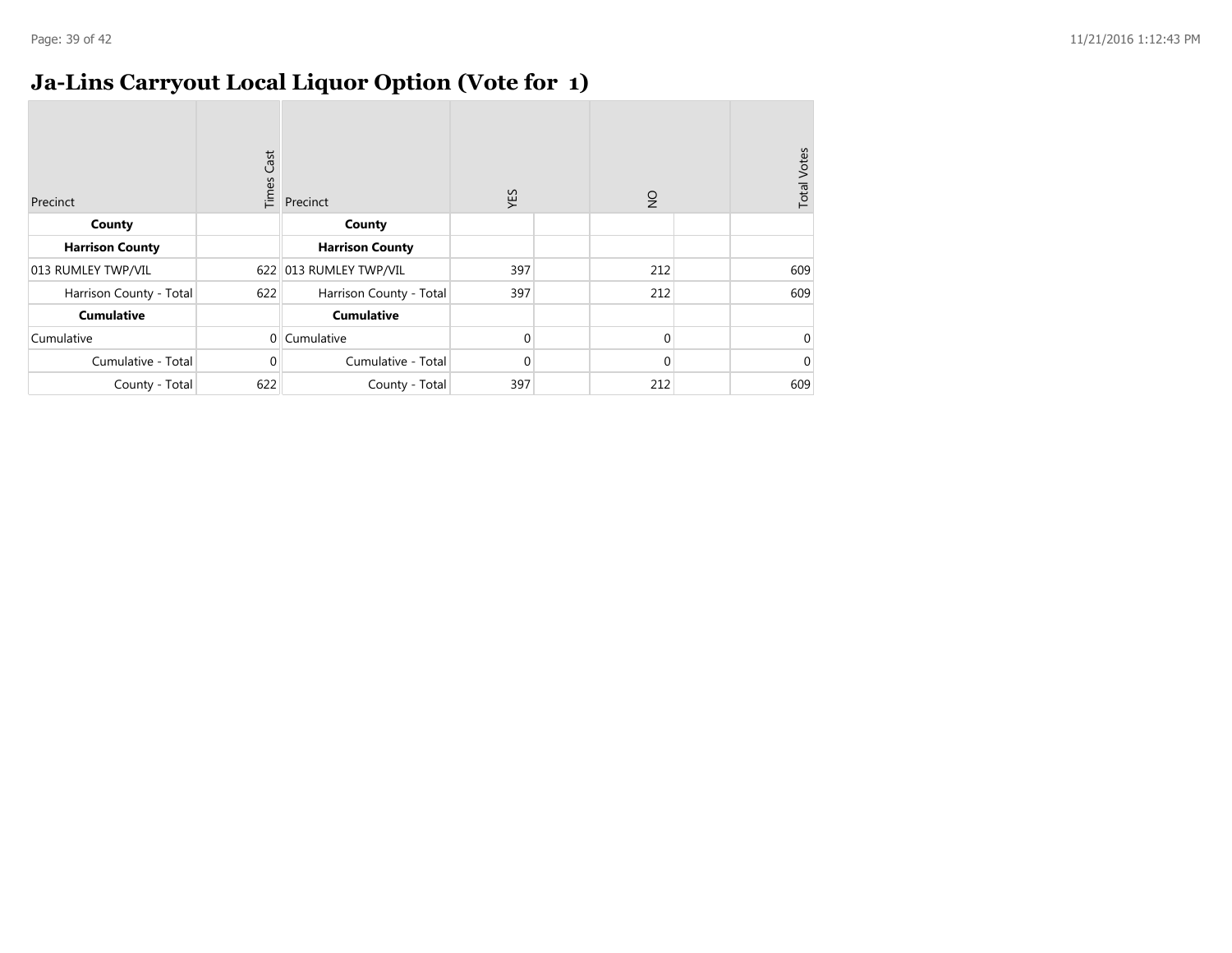### **Harrison County Police Protection Renewal Tax (Vote for 1)**

| Precinct                | <b>Times Cast</b> | Precinct                 | FOR THE TAX LEVY | AGAINST THE TAX<br>LEVY |             | <b>Total Votes</b> |
|-------------------------|-------------------|--------------------------|------------------|-------------------------|-------------|--------------------|
| County                  |                   | County                   |                  |                         |             |                    |
| <b>Harrison County</b>  |                   | <b>Harrison County</b>   |                  |                         |             |                    |
| 001 ARCHER TWP          |                   | 155 001 ARCHER TWP       | 89               | 58                      |             | 147                |
| 002 ATHENS TWP/VIL      | 270               | 002 ATHENS TWP/VIL       | 180              | 75                      |             | 255                |
| 003 CADIZ TWP/VIL NE    |                   | 798 003 CADIZ TWP/VIL NE | 544              | 212                     |             | 756                |
| 004 CADIZ VIL SW        |                   | 806 004 CADIZ VIL SW     | 559              | 206                     |             | 765                |
| 005 FRANKLIN TWP/VIL    | 327               | 005 FRANKLIN TWP/VIL     | 232              | 83                      |             | 315                |
| 006 FREEPORT TWP/VIL    |                   | 366 006 FREEPORT TWP/VIL | 236              | 105                     |             | 341                |
| 007 GERMAN TWP/VIL      |                   | 373 007 GERMAN TWP/VIL   | 224              | 130                     |             | 354                |
| 008 GREEN TWP/VIL       | 890               | 008 GREEN TWP/VIL        | 560              | 293                     |             | 853                |
| 009 MONROE TWP/VIL      |                   | 471 009 MONROE TWP/VIL   | 313              | 125                     |             | 438                |
| 010 MOOREFIELD TWP      | 209               | 010 MOOREFIELD TWP       | 121              | 82                      |             | 203                |
| 011 NORTH TWP/VIL       | 660               | 011 NORTH TWP/VIL        | 410              | 222                     |             | 632                |
| 012 NOTTINGHAM TWP      |                   | 164 012 NOTTINGHAM TWP   | 99               | 57                      |             | 156                |
| 013 RUMLEY TWP/VIL      |                   | 622 013 RUMLEY TWP/VIL   | 363              | 244                     |             | 607                |
| 014 SHORTCREEK TWP/VIL  | 580               | 014 SHORTCREEK TWP/VIL   | 350              | 193                     |             | 543                |
| 015 STOCK TWP           |                   | 261 015 STOCK TWP        | 164              | 93                      |             | 257                |
| 016 WASHINGTON TWP      | 279               | 016 WASHINGTON TWP       | 163              | 99                      |             | 262                |
| Harrison County - Total | 7,231             | Harrison County - Total  | 4,607            | 2,277                   |             | 6,884              |
| <b>Cumulative</b>       |                   | <b>Cumulative</b>        |                  |                         |             |                    |
| Cumulative              | $\Omega$          | Cumulative               | $\mathbf 0$      |                         | $\mathbf 0$ | $\mathbf 0$        |
| Cumulative - Total      | $\Omega$          | Cumulative - Total       | $\Omega$         |                         | $\Omega$    | $\Omega$           |
| County - Total          | 7,231             | County - Total           | 4,607            | 2,277                   |             | 6,884              |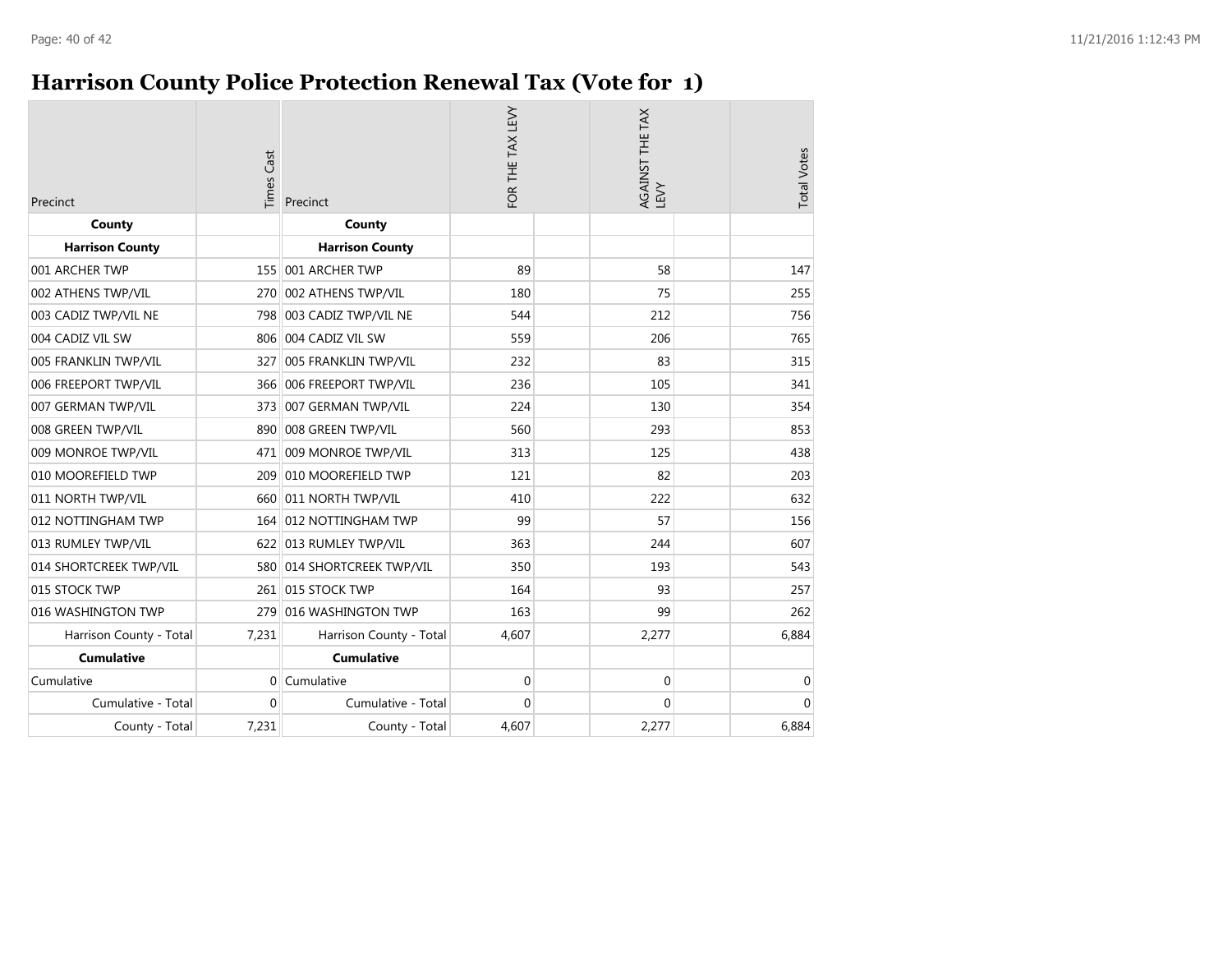### **Harrison County Ambulance Renewal Tax (Vote for 1)**

| Precinct                | <b>Times Cast</b> | Precinct                   | FOR THE TAX LEVY | AGAINST THE TAX<br>LEVY | <b>Total Votes</b> |
|-------------------------|-------------------|----------------------------|------------------|-------------------------|--------------------|
| County                  |                   | County                     |                  |                         |                    |
| <b>Harrison County</b>  |                   | <b>Harrison County</b>     |                  |                         |                    |
| 001 ARCHER TWP          |                   | 155 001 ARCHER TWP         | 88               | 59                      | 147                |
| 002 ATHENS TWP/VIL      | 270               | 002 ATHENS TWP/VIL         | 191              | 65                      | 256                |
| 003 CADIZ TWP/VIL NE    |                   | 798 003 CADIZ TWP/VIL NE   | 580              | 179                     | 759                |
| 004 CADIZ VIL SW        |                   | 806 004 CADIZ VIL SW       | 589              | 180                     | 769                |
| 005 FRANKLIN TWP/VIL    | 327               | 005 FRANKLIN TWP/VIL       | 247              | 68                      | 315                |
| 006 FREEPORT TWP/VIL    |                   | 366 006 FREEPORT TWP/VIL   | 238              | 103                     | 341                |
| 007 GERMAN TWP/VIL      | 373               | 007 GERMAN TWP/VIL         | 236              | 117                     | 353                |
| 008 GREEN TWP/VIL       | 890               | 008 GREEN TWP/VIL          | 637              | 222                     | 859                |
| 009 MONROE TWP/VIL      | 471               | 009 MONROE TWP/VIL         | 351              | 85                      | 436                |
| 010 MOOREFIELD TWP      | 209               | 010 MOOREFIELD TWP         | 133              | 70                      | 203                |
| 011 NORTH TWP/VIL       | 660               | 011 NORTH TWP/VIL          | 465              | 171                     | 636                |
| 012 NOTTINGHAM TWP      | 164               | 012 NOTTINGHAM TWP         | 107              | 49                      | 156                |
| 013 RUMLEY TWP/VIL      | 622               | 013 RUMLEY TWP/VIL         | 414              | 198                     | 612                |
| 014 SHORTCREEK TWP/VIL  |                   | 580 014 SHORTCREEK TWP/VIL | 338              | 204                     | 542                |
| 015 STOCK TWP           | 261               | 015 STOCK TWP              | 179              | 78                      | 257                |
| 016 WASHINGTON TWP      | 279               | 016 WASHINGTON TWP         | 187              | 76                      | 263                |
| Harrison County - Total | 7,231             | Harrison County - Total    | 4,980            | 1,924                   | 6,904              |
| <b>Cumulative</b>       |                   | <b>Cumulative</b>          |                  |                         |                    |
| Cumulative              | $\Omega$          | Cumulative                 | $\mathbf 0$      | $\mathbf 0$             | 0                  |
| Cumulative - Total      | $\Omega$          | Cumulative - Total         | 0                | $\Omega$                | $\Omega$           |
| County - Total          | 7,231             | County - Total             | 4,980            | 1,924                   | 6,904              |